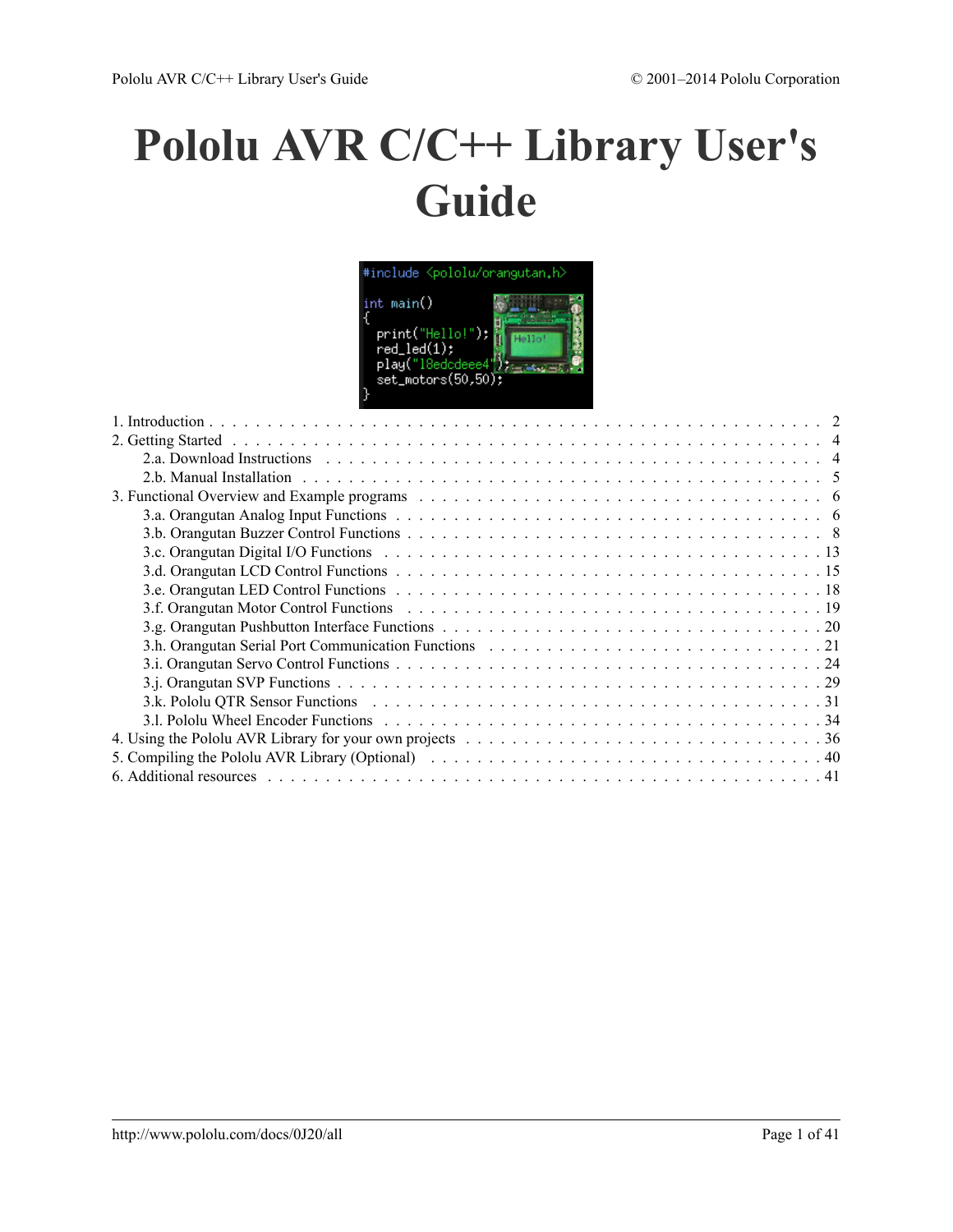# <span id="page-1-0"></span>**1. Introduction**

This document is a guide to using the Pololu AVR C/C++ library, including installation instructions, tutorials, and example programs. The Pololu AVR Library makes it easy for you to get started with the following Pololu products:



**Pololu 3pi robot [\[http://www.pololu.com/product/975\]](http://www.pololu.com/product/975):** a mega168/328-based programmable robot. The 3pi robot essentially contains an SV-328 and a 5-sensor version of the QTR-8RC, both of which are in the list below.

$$
\left| \frac{\partial}{\partial x_i} \right|
$$

**Pololu Orangutan SVP-1284 [\[http://www.pololu.com/product/1327\]](http://www.pololu.com/product/1327):** based on the mega1284, the SVP-1284 is our newest Orangutan robot controller. It is a super-sized version of the SV-328, with a built-in AVR ISP programmer, more I/O lines, more regulated power, and more memory. It also features hardware that makes it easy to control up to eight servos with a single hardware PWM and almost no processor overhead.



**Pololu Orangutan SVP-324 [\[http://www.pololu.com/product/1325\]](http://www.pololu.com/product/1325):** based on the mega324, the SVP-324 is a version of the SVP-1284 with less memory. The two versions are completely code-compatible (the same code will run on both devices as long as it's small enough to fit on the ATmega324PA).



**Pololu Orangutan X2 [\[http://www.pololu.com/product/738\]](http://www.pololu.com/product/738):** based on the mega1284, the X2 robot controller is the most powerful Orangutan. It features an auxiliary microcontroller devoted to controlling much of the integrated hardware (it also acts as a built-in AVR ISP programmer) and highpower motor drivers capable of delivering hundreds of watts.



**Pololu Orangutan SV-328 [\[http://www.pololu.com/product/1227\]](http://www.pololu.com/product/1227):** a full-featured, mega328-based robot controller that includes an LCD display. The SV-328 runs on an input voltage of 6-13.5V, giving you a wide range of robot power supply options, and can supply up to 3 A on its regulated 5 V bus. This library also supports the original **Orangutan SV-168 [\[http://www.pololu.com/product/1225\]](http://www.pololu.com/product/1225)**, which was replaced by the SV-328.



**Pololu Orangutan LV-168 [\[http://www.pololu.com/product/775\]](http://www.pololu.com/product/775):** a full-featured, mega168-based robot controller that includes an LCD display. The LV-168 runs on an input voltage of 2-5V, allowing two or three batteries to power a robot.



**Pololu Baby Orangutan B-48 [\[http://www.pololu.com/product/1215\]](http://www.pololu.com/product/1215):** a compact, complete robot controller based on the mega48. The B-48 packs a voltage regulator, processor, and a two-channel motor-driver into a 24-pin DIP format.



**Pololu Baby Orangutan B-328 [\[http://www.pololu.com/product/1220\]](http://www.pololu.com/product/1220):** a mega328 version of the above. The mega328 offers more memory for your programs (32 KB flash, 2 KB RAM). This library also supports the **Baby Orangutan B-168 [\[http://www.pololu.com/product/1216\]](http://www.pololu.com/product/1216)**, which was replaced by the Baby B-328.



**Pololu QTR-1A [\[http://www.pololu.com/product/958\]](http://www.pololu.com/product/958) and QTR-8A [\[http://www.pololu.com/product/960\]](http://www.pololu.com/product/960) reflectance sensors (analog):** an analog sensor containing IR/phototransistor pairs that allows a robot to detect the difference between shades of color. The QTR sensors can be used for following lines on the floor, for obstacle or drop-off (stairway) detection, and for various other applications.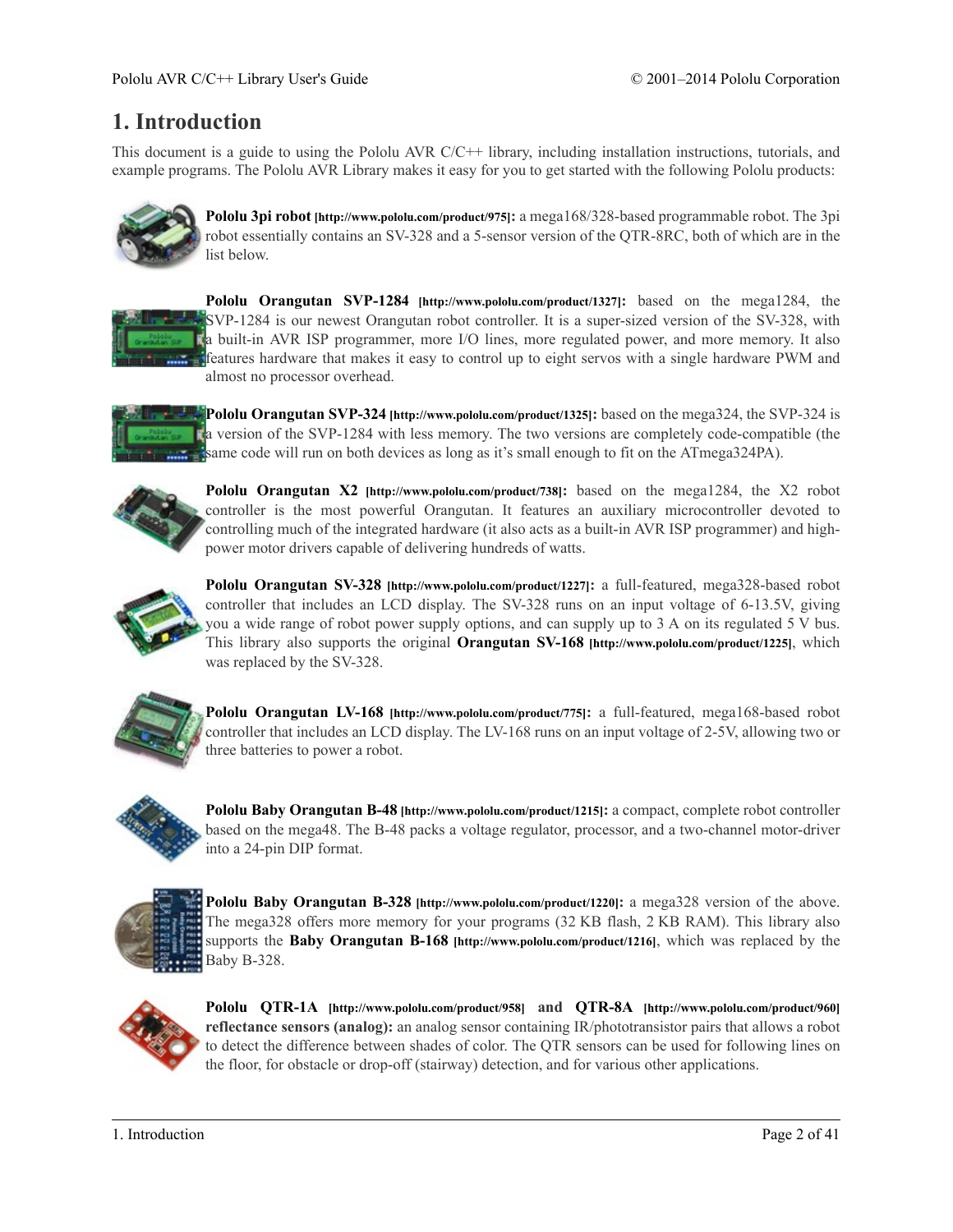

**Pololu QTR-1RC [\[http://www.pololu.com/product/959\]](http://www.pololu.com/product/959) and QTR-8RC [\[http://www.pololu.com/product/961\]](http://www.pololu.com/product/961) reflectance sensors (RC):** a version of the above that is read using digital inputs; this is compatible with the Parallax QTI sensors.



**Encoder for Pololu Wheel 42×19 mm [\[http://www.pololu.com/product/1217\]](http://www.pololu.com/product/1217):** a wheel encoder solution that allows a robot to measure how far it has traveled.

For detailed information about all of the functions available in the library, see the **[command](http://www.pololu.com/docs/0J18) reference [\[http://www.pololu.com/docs/0J18\]](http://www.pololu.com/docs/0J18)**.

Note that the library is designed for Atmel's AVR-based boards like the Orangutans: to use it with the QTR sensors, your controller must be either an Orangutan or another board built with an ATmega48/168/328P or ATmega324PA/ 644P/1284P AVR microcontroller.

This document covers use of the library in a C/C++ programming environment. Some parts of the library can also be used in the **Arduino [\[http://www.arduino.cc\]](http://www.arduino.cc)** IDE. See our **guide to using Arduino with [Orangutan](http://www.pololu.com/docs/0J17) controllers [\[http://www.pololu.com/docs/0J17\]](http://www.pololu.com/docs/0J17)** for more information.

If you want to control a Pololu QTR reflectance sensor with an Arduino, please see our **[Arduino](http://www.pololu.com/docs/0J19) Library for the [Pololu QTR Reflectance Sensors](http://www.pololu.com/docs/0J19) [http://www.pololu.com/docs/0J19]**.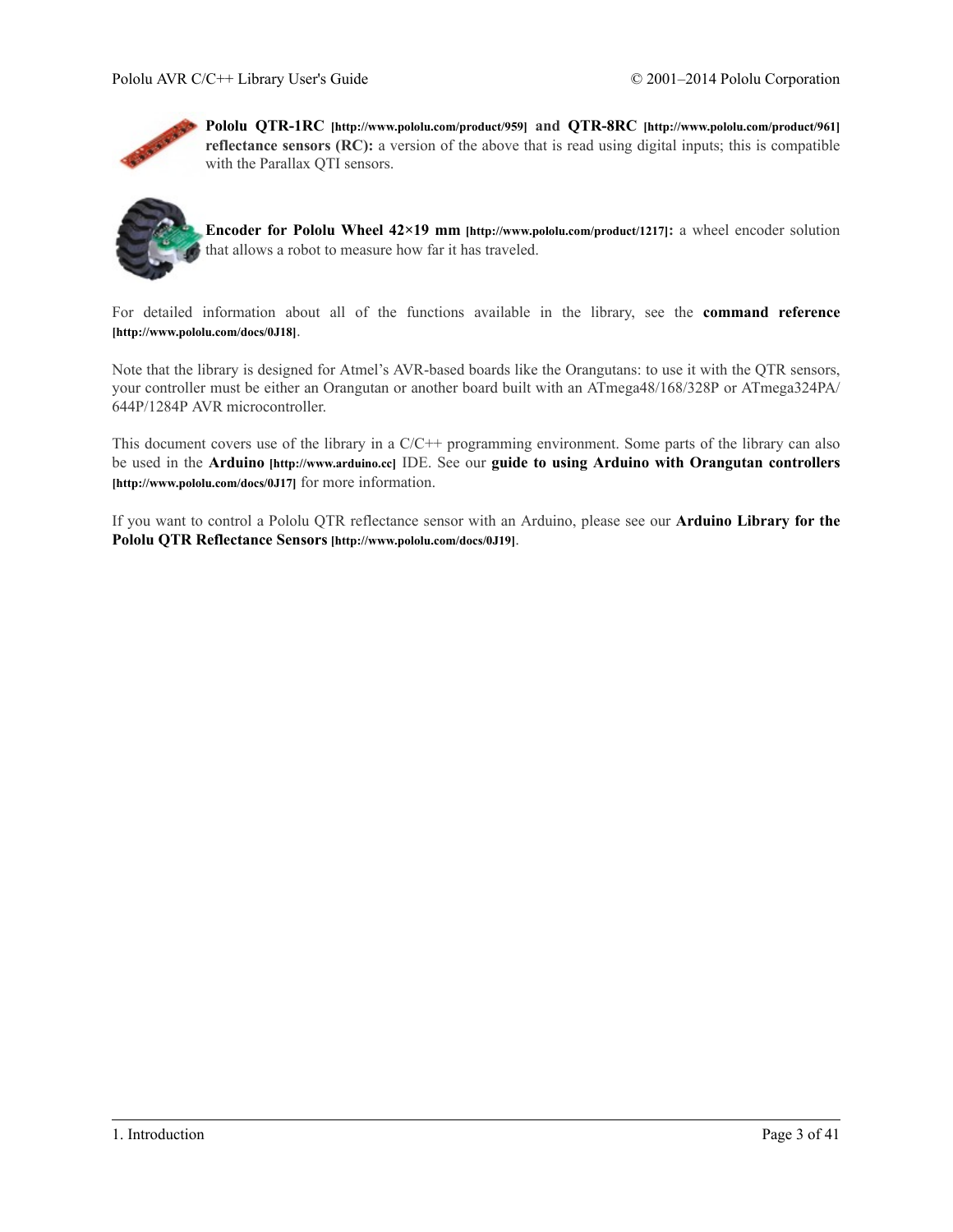# <span id="page-3-0"></span>**2. Getting Started**

Please see the **Pololu AVR Programming Quick Start Guide [\[http://www.pololu.com/docs/0J51\]](http://www.pololu.com/docs/0J51)** for detailed instructions on how to get started using the library in Linux, Windows, and Mac OS X. That guide also explains how to get started with **[Pololu USB AVR Programmer](http://www.pololu.com/product/1300) [http://www.pololu.com/product/1300]**.

# <span id="page-3-1"></span>**2.a. Download Instructions**

There are three ways to download the latest version of Pololu AVR C/C++ Library:

- **Pololu AVR Development Bundle for Windows [\[http://www.pololu.com/file-redirect/avr-development-bundle\]](http://www.pololu.com/file-redirect/avr-development-bundle) (~6MB exe)**: recommended download for Windows users
- **Pololu AVR Library Installer for Windows[\[http://www.pololu.com/file-redirect/libpololu-avr-installer\]](http://www.pololu.com/file-redirect/libpololu-avr-installer)** (~1MB exe)
- Linux and Mac users: download the latest version below.

For Windows users, we recommend first installing Atmel Studio 6.1, then installing the Pololu AVR Development Bundle, which contains the library along with some drivers you might need. The installer for the library will automatically detect Atmel Studio 6.1 and WinAVR and give you the option to integrate the library into either toolchain.

Please see the **Pololu AVR Programming Quick Start Guide [\[http://www.pololu.com/docs/0J51\]](http://www.pololu.com/docs/0J51)** for detailed instructions on how to get started using the library in Linux, Windows, or Mac.

# **All Versions**

- **libpololu-avr-131009.zip** [\[http://www.pololu.com/file/download/libpololu-avr-131009.zip?file\\_id=0J680\]](http://www.pololu.com/file/download/libpololu-avr-131009.zip?file_id=0J680) (3MB zip): latest version
- **libpololu-avr-130508.zip[\[http://www.pololu.com/file/download/libpololu-avr-130508.zip?file\\_id=0J637\]](http://www.pololu.com/file/download/libpololu-avr-130508.zip?file_id=0J637)** (3MB zip)
- **libpololu-avr-121115.zip[\[http://www.pololu.com/file/download/libpololu-avr-121115.zip?file\\_id=0J594\]](http://www.pololu.com/file/download/libpololu-avr-121115.zip?file_id=0J594)** (3MB zip)
- **libpololu-avr-120913.zip[\[http://www.pololu.com/file/download/libpololu-avr-120913.zip?file\\_id=0J579\]](http://www.pololu.com/file/download/libpololu-avr-120913.zip?file_id=0J579)** (3MB zip)
- **libpololu-avr-120821.zip[\[http://www.pololu.com/file/download/libpololu-avr-120821.zip?file\\_id=0J577\]](http://www.pololu.com/file/download/libpololu-avr-120821.zip?file_id=0J577)** (3MB zip)
- **libpololu-avr-120711.zip[\[http://www.pololu.com/file/download/libpololu-avr-120711.zip?file\\_id=0J566\]](http://www.pololu.com/file/download/libpololu-avr-120711.zip?file_id=0J566)** (3MB zip)
- **libpololu-avr-120510.zip** [\[http://www.pololu.com/file/download/libpololu-avr-120510.zip?file\\_id=0J549\]](http://www.pololu.com/file/download/libpololu-avr-120510.zip?file_id=0J549) (3MB zip)
- **libpololu-avr-120329.zip** [\[http://www.pololu.com/file/download/libpololu-avr-120329.zip?file\\_id=0J509\]](http://www.pololu.com/file/download/libpololu-avr-120329.zip?file_id=0J509) (3MB zip)
- **libpololu-avr-101104.zip** [\[http://www.pololu.com/file/download/libpololu-avr-101104.zip?file\\_id=0J413\]](http://www.pololu.com/file/download/libpololu-avr-101104.zip?file_id=0J413) (2MB zip)
- **libpololu-avr-100607.zip[\[http://www.pololu.com/file/download/libpololu-avr-100607.zip?file\\_id=0J381\]](http://www.pololu.com/file/download/libpololu-avr-100607.zip?file_id=0J381)** (2MB zip)
- **libpololu-avr-100326.zip[\[http://www.pololu.com/file/download/libpololu-avr-100326.zip?file\\_id=0J334\]](http://www.pololu.com/file/download/libpololu-avr-100326.zip?file_id=0J334)** (2MB zip)
- **libpololu-avr-100129.zip** [\[http://www.pololu.com/file/download/libpololu-avr-100129.zip?file\\_id=0J325\]](http://www.pololu.com/file/download/libpololu-avr-100129.zip?file_id=0J325) (1MB zip)
- **libpololu-avr-091201.zip[\[http://www.pololu.com/file/download/libpololu-avr-091201.zip?file\\_id=0J281\]](http://www.pololu.com/file/download/libpololu-avr-091201.zip?file_id=0J281)** (1MB zip)
- **libpololu-avr-091106.zip** [\[http://www.pololu.com/file/download/libpololu-avr-091106.zip?file\\_id=0J262\]](http://www.pololu.com/file/download/libpololu-avr-091106.zip?file_id=0J262) (1MB zip)
- **libpololu-avr-090605.zip[\[http://www.pololu.com/file/download/libpololu-avr-090605.zip?file\\_id=0J200\]](http://www.pololu.com/file/download/libpololu-avr-090605.zip?file_id=0J200)** (721k zip)
- **libpololu-avr-090420.zip[\[http://www.pololu.com/file/download/libpololu-avr-090420.zip?file\\_id=0J192\]](http://www.pololu.com/file/download/libpololu-avr-090420.zip?file_id=0J192)** (719k zip)
- **libpololu-avr-090414.src.zip[\[http://www.pololu.com/file/download/libpololu-avr-090414.zip?file\\_id=0J191\]](http://www.pololu.com/file/download/libpololu-avr-090414.zip?file_id=0J191)** (1MB zip)
- **libpololu-avr-081209.src.zip [\[http://www.pololu.com/file/download/libpololu-avr-081209.src.zip?file\\_id=0J145\]](http://www.pololu.com/file/download/libpololu-avr-081209.src.zip?file_id=0J145)** (295k zip)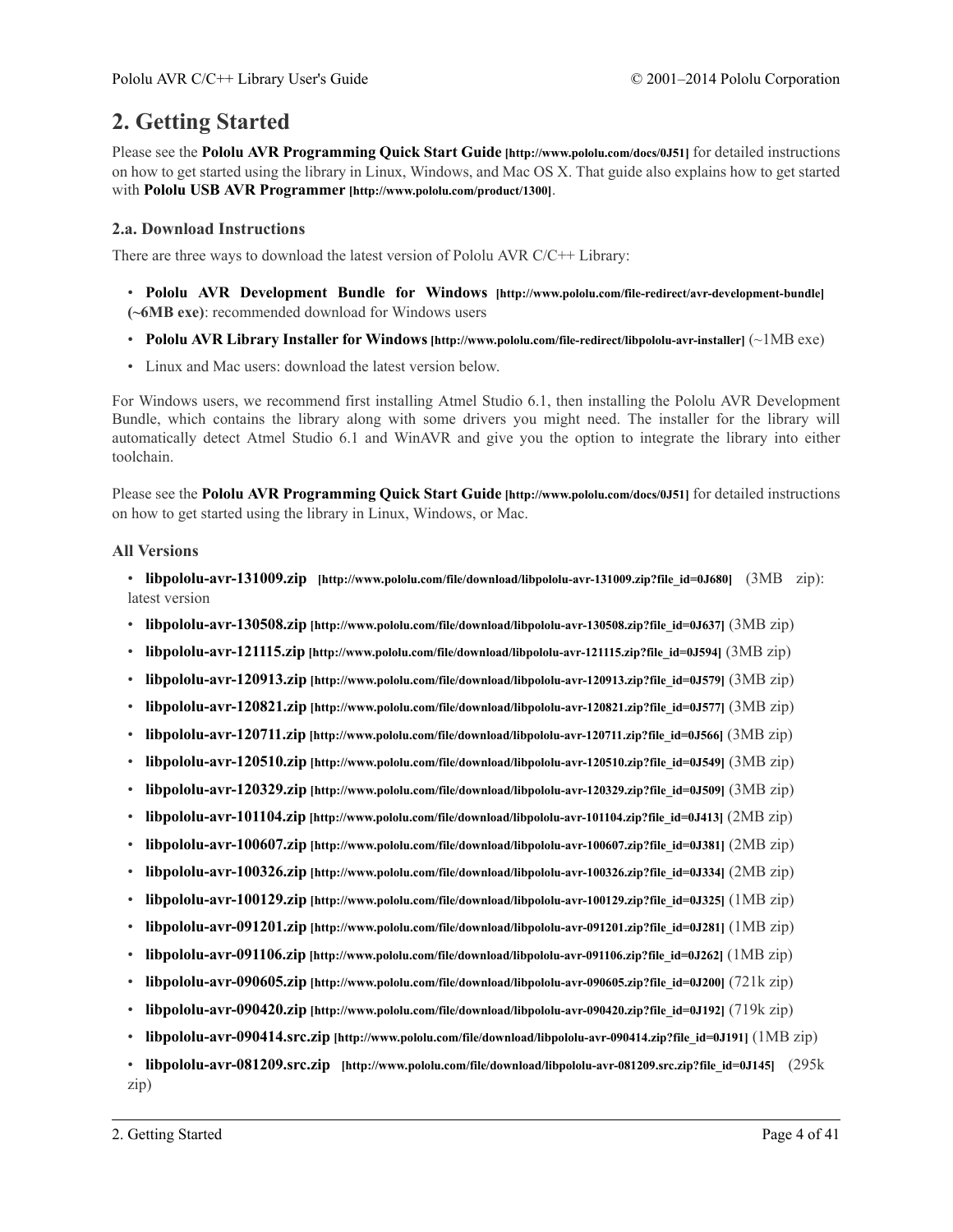- **libpololu-avr-081209.zip** [\[http://www.pololu.com/file/download/libpololu-avr-081209.zip?file\\_id=0J144\]](http://www.pololu.com/file/download/libpololu-avr-081209.zip?file_id=0J144) (254k zip)
- **libpololu-avr-081104.src.zip [\[http://www.pololu.com/file/download/libpololu-avr-081104.src.zip?file\\_id=0J140\]](http://www.pololu.com/file/download/libpololu-avr-081104.src.zip?file_id=0J140)** (292k zip)
- **libpololu-avr-081104.zip[\[http://www.pololu.com/file/download/libpololu-avr-081104.zip?file\\_id=0J139\]](http://www.pololu.com/file/download/libpololu-avr-081104.zip?file_id=0J139)** (251k zip)

The source code of the library is also available in the **libpololu-avr repository on GitHub [\[http://github.com/pololu/](http://github.com/pololu/libpololu-avr) [libpololu-avr\]](http://github.com/pololu/libpololu-avr)**.

# <span id="page-4-0"></span>**2.b. Manual Installation**

The standard way to install the library is documented in the **Pololu AVR [Programming](http://www.pololu.com/docs/0J51) Quick Start Guide [\[http://www.pololu.com/docs/0J51\]](http://www.pololu.com/docs/0J51)**. If for some reason the standard way of installing the library doesn't work for you, it is easy to install the library manually.

First, determine the location of your avr-gcc files. This will typically be one of:

| $GCC\Mative\3.4.2.1002\aryo-gnu-$ |
|-----------------------------------|
|                                   |
| Studio                            |
| Studio                            |
|                                   |
|                                   |
|                                   |

- C:\WinAVR-20100110\avr
- /usr/lib/avr
- /usr/avr
- /usr/local/CrossPack-AVR/avr/

If you currently have an older version of the Pololu AVR Library, your first step should be to delete all of the old include files and  $\text{libpololu}$  \*.a files that you installed previously.

Next, copy the libpololu  $*$ .a files into the lib subdirectory of your avr directory (e.g. /usr/lib/avr/lib). These library files represent separate compilations for the different AVR microcontrollers found on our Orangutans and 3pi robot. There are two different compilations for the ATmega1284P, one for the Orangutan SVP and one for the Orangutan X2. When you make your own projects, you will need to use the appropriate library for your particular microcontroller.

Finally, copy the entire pololu subdirectory into the include subdirectory of the avr directory. The Pololu include files should now be located in avr/include/pololu.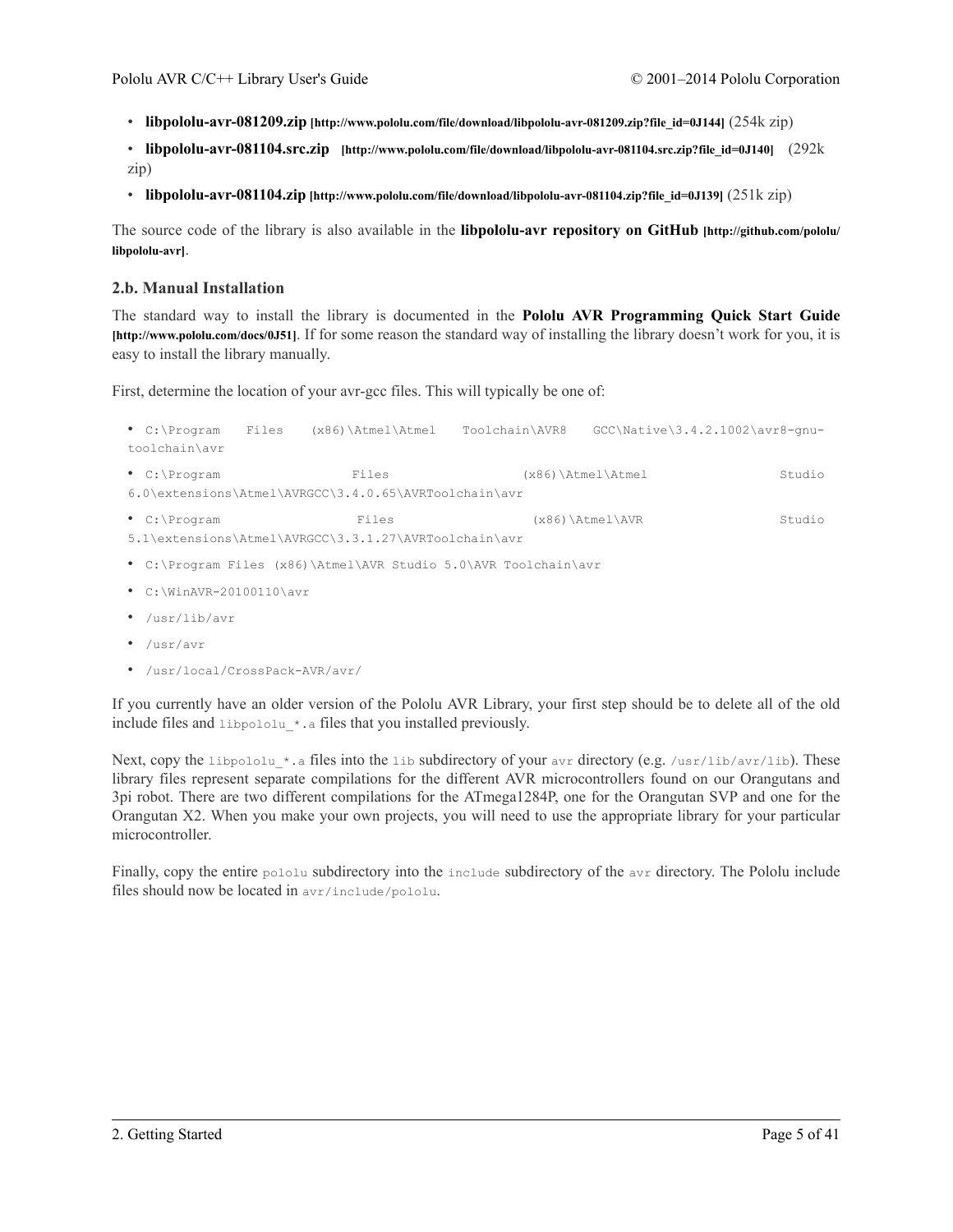# <span id="page-5-0"></span>**3. Functional Overview and Example programs**

# <span id="page-5-1"></span>**3.a. Orangutan Analog Input Functions**

# **Overview**

This section of the library provides a set of methods that can be used to read analog voltage inputs, as well as functions specifically designed to read the value of the trimmer potentiometer (on the **3pi Robot [\[http://www.pololu.com/product/](http://www.pololu.com/product/975) [975\]](http://www.pololu.com/product/975)**, **Orangutan SV [\[http://www.pololu.com/product/1227\]](http://www.pololu.com/product/1227)**, **Orangutan LV-168 [\[http://www.pololu.com/product/775\]](http://www.pololu.com/product/775)**, **Orangutan SVP [\[http://www.pololu.com/product/1325\]](http://www.pololu.com/product/1325)** and **Baby Orangutan B [\[http://www.pololu.com/product/1220\]](http://www.pololu.com/product/1220)**), the value of the temperature sensor in tenths of a degree F or C (on the Orangutan LV-168 only), and the battery voltage (3pi robot, SV-xx8, or SVP).

C++ users: See **[Section](http://www.pololu.com/docs/0J17/5.a) 5.a** of **[Programming](http://www.pololu.com/docs/0J17) Orangutans and the 3pi Robot from the Arduino Environment [\[http://www.pololu.com/docs/0J17\]](http://www.pololu.com/docs/0J17)** for examples of this class in the Arduino environment, which is almost identical to  $C++$ .

Complete documentation of the functions can be found in **[Section](http://www.pololu.com/docs/0J18/2) 2** of the **Pololu AVR Library [Command](http://www.pololu.com/docs/0J18) Reference [\[http://www.pololu.com/docs/0J18\]](http://www.pololu.com/docs/0J18)**.

# **Usage Examples**

This library comes with two examples in libpololu-avr\examples. The Orangutan Motors examples also make limited use of this section.

# **1. analog1**

Demonstrates how you can use the methods in this library to read the analog voltage of the trimmer potentiometer in the background while the rest of your code executes. If the ADC is free, the program starts a conversion on the TRIMPOT analog input (channel 7 on all devices except the SVP), and then it proceeds to execute the rest of the code in loop() while the ADC hardware works. Polling of the analog\_is\_converting() method allows the program to determine when the conversion is complete and to update its notion of the trimpot value accordingly. Feedback is given via the red user LED, whose brightness is made to scale with the trimpot position.

On the Orangutan SVP, this example code will work, but it is not the recommended way of reading the trimpot. The trimpot reading and averaging is done on the auxiliary processor, so a simple avg=analog read(TRIMPOT); is sufficient to get the value of the trimpot and will not burden the CPU significantly. You can, however, change the channel number in the code below from TRIMPOT to a channel number from 0 to 7 in order to measure one of the eight analog ports on the AVR.

```
#include <pololu/orangutan.h>
/*
 * analog1: for the Orangutan LV/SV-xx8 or Baby Orangutan B
 *
 * This example uses the OrangutanAnalog functions to read the voltage
 * output of the trimpot in the background while the rest of the main
 * loop executes. The LED is flashed so that its brightness appears
 * proportional to the trimpot position. This example will work on
 * both the Orangutan LV/SV-xx8 and Baby Orangutan B.
 *
 * http://www.pololu.com/docs/0J20
 * http://www.pololu.com
 * http://forum.pololu.com
 */
unsigned int sum;
unsigned int avg;
unsigned char samples;
int main()
```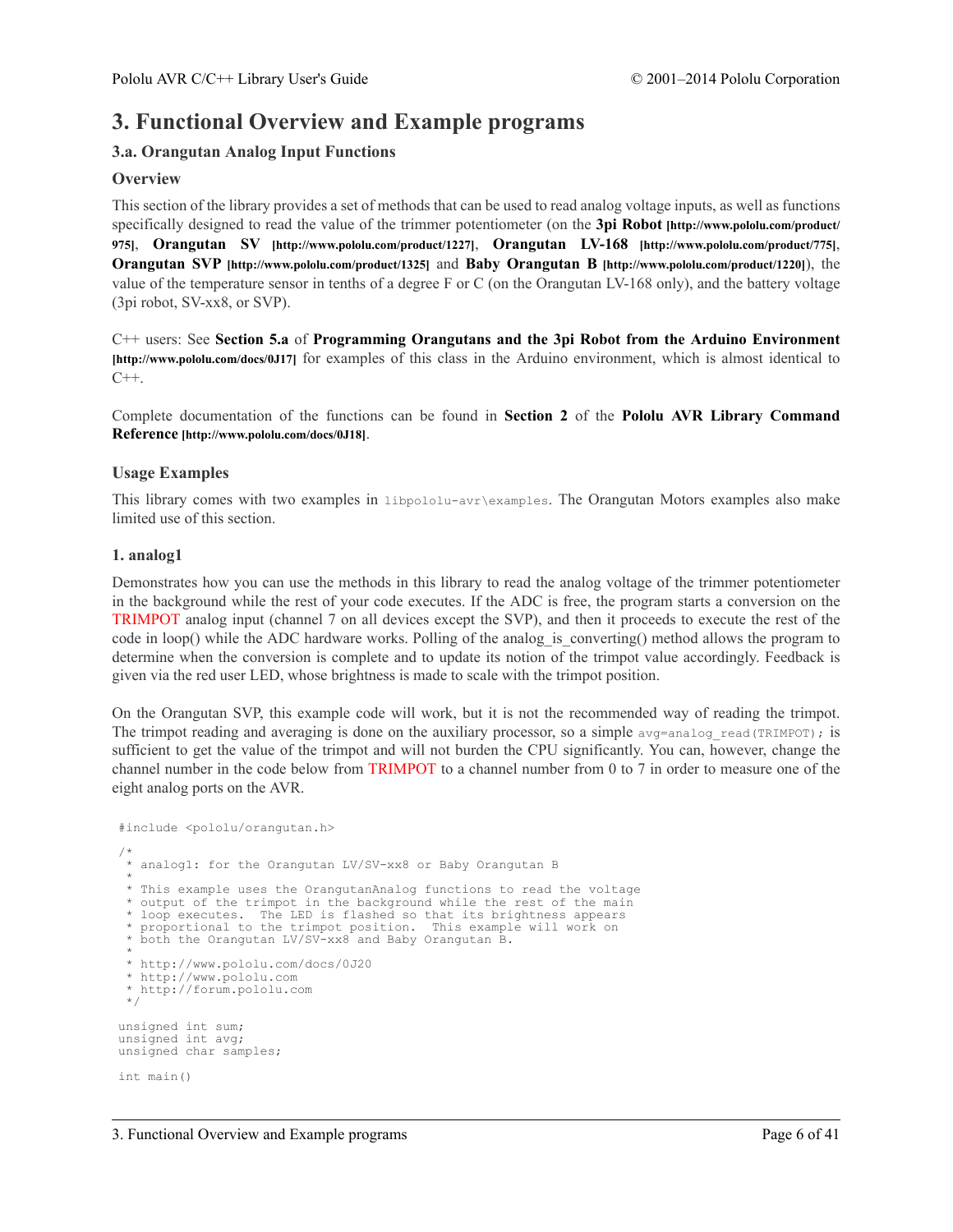```
{
 set analog mode(MODE 8 BIT); // 8-bit analog-to-digital conversions
  sum = 0;
  samples = 0;
  avg = 0;start analog conversion(TRIMPOT); // start initial conversion
  while(1){
    if (!analog is converting()) // if conversion is done...
    {
      sum += analog conversion result(); // get result
      start analog conversion(TRIMPOT); // start next conversion
      if (+\overline{+}samples == 20) // if 20 samples have been taken...
      {
       avg = sum / 20; // compute 20-sample average of ADC result
        samples = 0;sum = 0;}
    }
    // when avg == 0, the red LED is almost totally off.
    // when avg == 255, the red LED is almost totally on.
    // brightness should scale approximately linearly in between.<br>red led(0); \frac{1}{2} // red LED off
                                // red LED off
    delay us (256 - avg);
    red \overline{led}(1); // red \overline{LED} on
   delay_us(avg+1);}
}
```
# **2. analog2**

Intended for use on the Orangutan LV-168. Note that it will run on the 3pi robot and Orangutan SV-xx8, but the displayed temperature will be incorrect as the analog input connected to the temperature sensor on the Orangutan LV-168 is connected to 2/3rds of the battery voltage on the 3pi and to 1/3rd of the battery voltage on the Orangutan SV-xx8. It displays on the LCD the trimmer potentiometer output in millivolts and the temperature sensor output in degrees Farenheit. If you hold a finger on the underside of the Orangutan LV-168's PCB near the center of the board, you should see the temperature reading slowly start to rise. Be careful not to zap the board with electrostatic discharge if you try this!

```
#include <pololu/orangutan.h>
/*
 * analog2: for the Orangutan LV/SV-xx8
 *
 * This example uses the OrangutanAnalog functions to read the voltage
 * output of the trimpot (in millivolts) and to read the Orangutan
 * LV-168's temperature sensor in degrees Farenheit. These values are
 * printed to the LCD 10 times per second. This example is intended
 * for use with the Orangutan LV/SV-xx8 only.
 *
* You should see the trimpot voltage change as you turn it, and you can
 * get the temperature reading to slowly increase by holding a finger on the
 * underside of the Orangutan LV/SV-xx8's PCB near the center of the board.
 * Be careful not to zap the board with electrostatic discharge if you
 * try this!
 *
 * http://www.pololu.com/docs/0J20
 * http://www.pololu.com
 * http://forum.pololu.com
 */
int main()
{
  set analog mode(MODE 10 BIT); // 10-bit analog-to-digital conversions
 while(1) \frac{1}{2} \frac{1}{2} run over and over again
  {
    lcd goto xy(0,0); // LCD cursor to home position (upper-left)
    print long(to millivolts(read trimpot())); // trimpot output in mV
    print\overline{(\mathsf{''}\, \mathsf{mV} \, \mathsf{''})}; \qquad \qquad \frac{1}{7} added spaces are to overwrite left over chars
```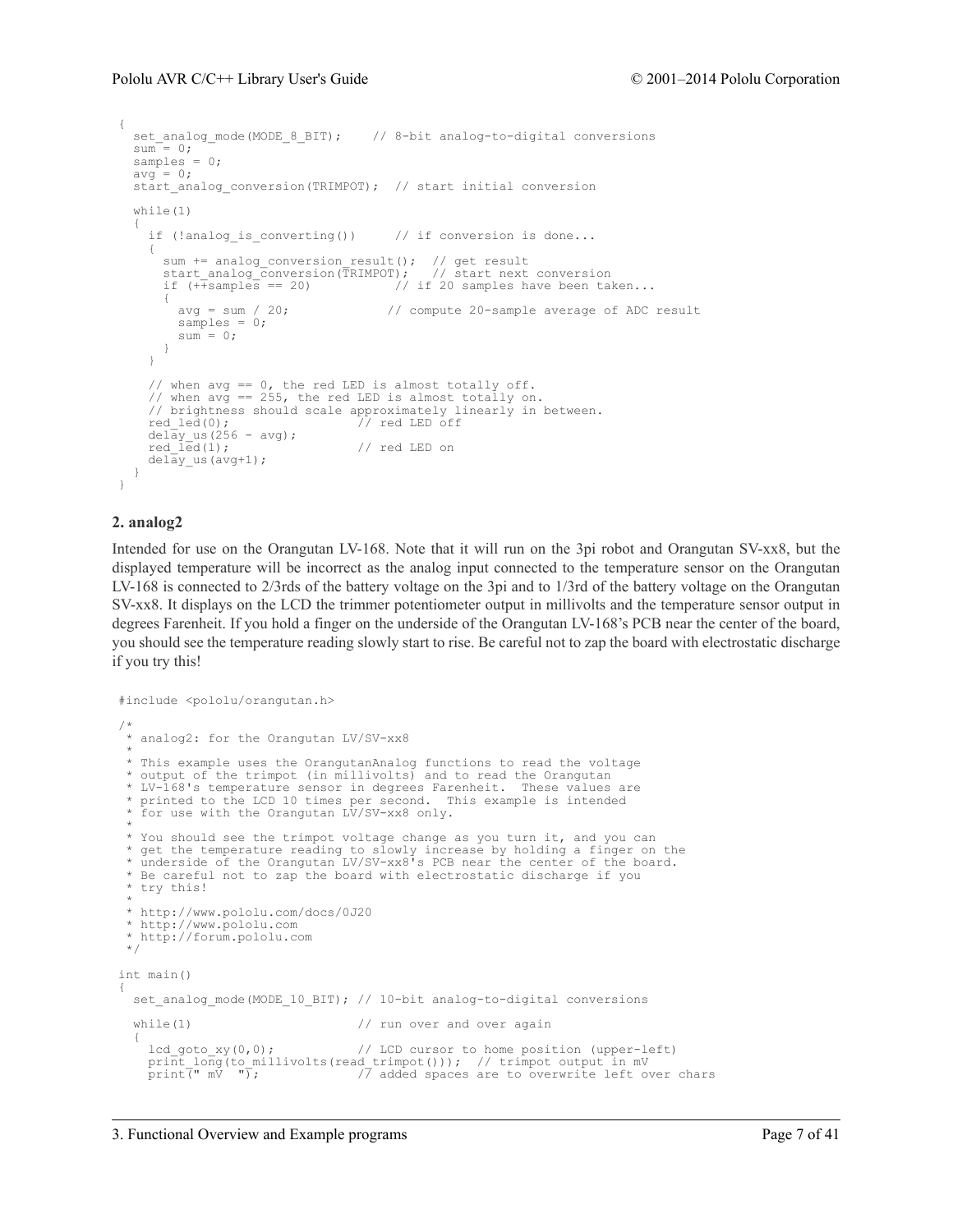```
lcd goto xy(0, 1); // LCD cursor to start of the second line
 unsigned int temp = read temperature f(); // get temp in tenths of a degree F
 print long(temp/10); \overline{\phantom{a}} // get the whole number of degrees
 print<sup>-</sup>character('.'); \frac{1}{2} // print the decimal point
 print_long(temp - (temp/10)*10); // print the tenths digit
 print_character(223); // print a degree symbol
 print("F "); \sqrt{2} added spaces are to overwrite left over chars
 delay_ms(100); // wait for 100 ms (otherwise LCD flickers too much)
}
```
# <span id="page-7-0"></span>**3.b. Orangutan Buzzer Control Functions**

# **Overview**

}

These functions allow you to easily control the buzzer on the **3pi robot [\[http://www.pololu.com/product/975\]](http://www.pololu.com/product/975)**, **[Orangutan](http://www.pololu.com/product/1227) SV [\[http://www.pololu.com/product/1227\]](http://www.pololu.com/product/1227)**, **Orangutan SVP [\[http://www.pololu.com/product/1325\]](http://www.pololu.com/product/1325)** and **[Orangutan](http://www.pololu.com/product/775) LV-168 [\[http://www.pololu.com/product/775\]](http://www.pololu.com/product/775)** . You have the option of playing either a note or a frequency for a specified duration at a specified volume, or you can use the **play()** method to play an entire melody in the background. Buzzer control is achieved using one of the Timer 1 PWM outputs, and duration timing is performed using a Timer 1 overflow interrupt.

**Note:** The OrangutanServos and OrangutanBuzzer libraries both use Timer 1, so they **will conflict with each other and any other code that relies on or reconfigures Timer 1**.

This library is incompatible with some older releases of WinAVR. If you experience any problems when using this library, make sure that your copy of the compiler is up-to-date. We know that it works with WinAVR 20080610.

The benefit to this approach is that you can play notes on the buzzer while leaving the CPU mostly free to execute the rest of your code. This means you can have a melody playing in the background while your Orangutan does its main task. You can poll the **isPlaying()** method to determine when the buzzer is finished playing.

C++ users: See **[Section](http://www.pololu.com/docs/0J17/5.b) 5.b** of **[Programming](http://www.pololu.com/docs/0J17) Orangutans and the 3pi Robot from the Arduino Environment [\[http://www.pololu.com/docs/0J17\]](http://www.pololu.com/docs/0J17)** for examples of this class in the Arduino environment, which is almost identical to C++.

Complete documentation of the functions can be found in **[Section](http://www.pololu.com/docs/0J18/3) 3** of the **Pololu AVR Library [Command](http://www.pololu.com/docs/0J18) Reference [\[http://www.pololu.com/docs/0J18\]](http://www.pololu.com/docs/0J18)**.

# **Usage Examples**

This library comes with three examples in libpololu-avr\examples.

#### **1. buzzer1**

Demonstrates one way to use this library's **play\_note()** method to play a simple melody stored in RAM. It should immediately start playing the melody, and you can use the top user pushbutton to stop and replay the melody. The example is structured so that you can add your own code to the main loop and the melody will still play normally in the background, assuming your code executes quickly enough to avoid inserting delays between the notes. You can use this same technique to play melodies that have been stored in EEPROM (the mega168 has enough room in EEPROM to store 170 notes; the mega328 has enough room in EEPROM to store 340 notes).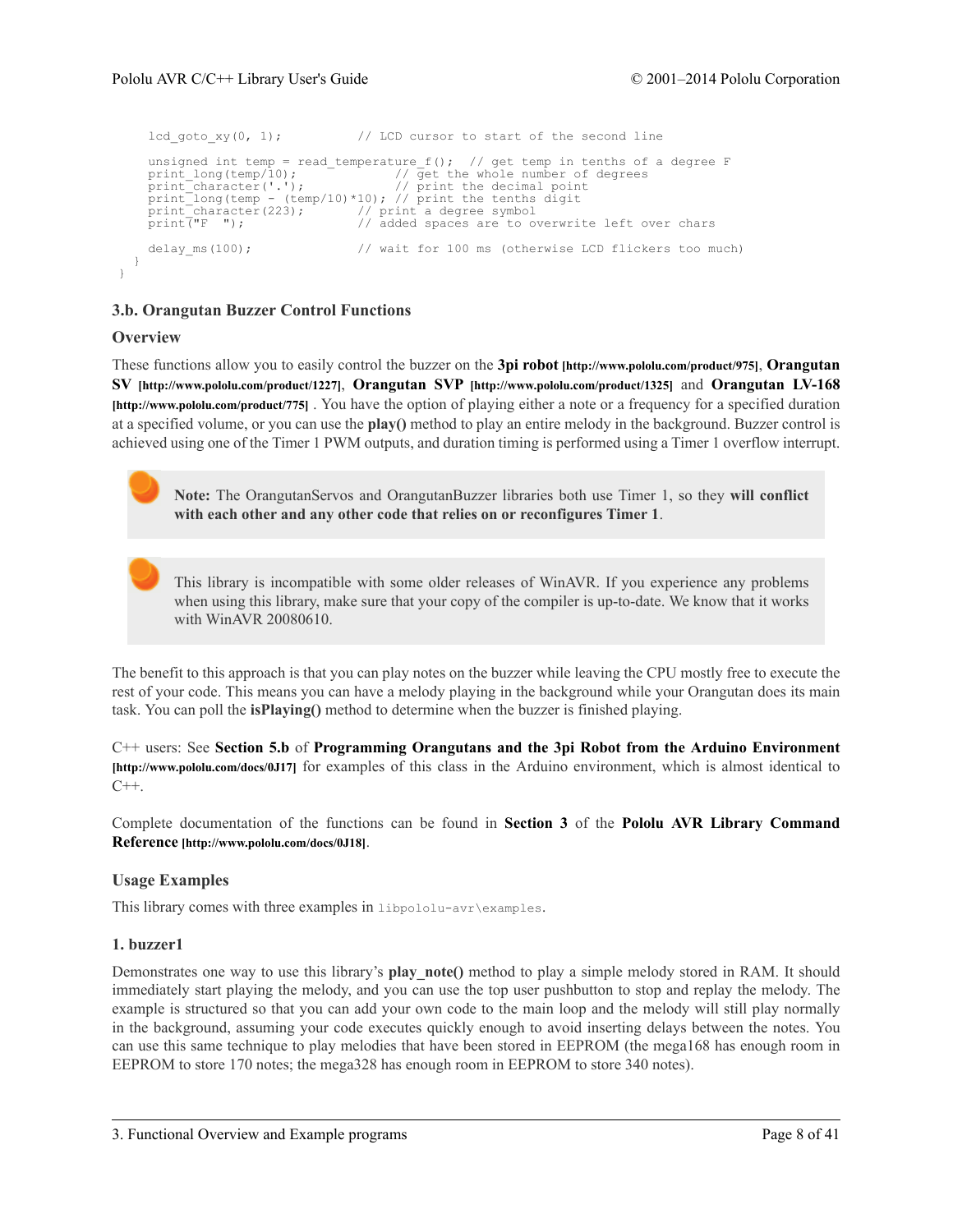#include <pololu/orangutan.h> /\* \* buzzer1: \* \* This example uses the OrangutanBuzzer library to play a series of notes \* on the Orangutan's/3pi's buzzer. It also uses the OrangutanLCD library \* to display the notes its playing, and it uses the OrangutanPushbuttons \* library to allow the user to stop/reset the melody with the top \* pushbutton. \* \* http://www.pololu.com/docs/0J20 \* http://www.pololu.com \* http://forum.pololu.com \*/ #define MELODY\_LENGTH 95 // These arrays take up a total of 285 bytes of RAM (out of a 1k limit) unsigned char note[MELODY LENGTH] = {  $E(5)$ , SILENT NOTE,  $E(5)$ , SILENT NOTE,  $E(5)$ , SILENT NOTE, C(5),  $E(5)$ , G(5), SILENT\_NOTE, G(4), SILENT\_NOTE,  $C(5)$ ,  $G(4)$ , SILENT NOTE, E(4), A(4), B(4), B FLAT(4), A(4), G(4), E(5), G(5), A(5),  $\overline{F}(5)$ , G(5), SILENT NOTE, E(5), C(5), D(5), B(4),  $C(5)$ ,  $G(4)$ , SILENT NOTE, E(4), A(4), B(4), B FLAT(4), A(4), G(4), E(5), G(5), A(5),  $\overline{F}(5)$ , G(5), SILENT NOTE, E(5), C(5), D(5), B(4), SILENT NOTE, G(5), F\_SHARP(5), F(5), D\_SHARP(5), E(5), SILENT\_NOTE, G SHAR $\overline{P}(4)$ , A(4), C(5), SILENT NOTE, A(4), C(5), D(5), SILENT\_NOTE, G(5), F\_SHARP(5), F(5), D\_SHARP(5), E(5), SILENT\_NOTE, C(6), SILENT\_NOTE,  $C(6)$ , SILENT\_NOTE,  $\overline{C}(6)$ , SILENT NOTE, G(5), F\_SHARP(5), F(5), D\_SHARP(5), E(5), SILENT\_NOTE, G SHAR $\overline{P}(4)$ , A(4), C(5), SILENT NOTE, A(4), C(5), D(5), SILENT NOTE, E\_FLAT(5), SILENT NOTE, D(5), C(5) }; unsigned int duration[MELODY LENGTH] = { 100, 25, 125, 125, 125, 125, 125, 250, 250, 250, 250, 250, 375, 125, 250, 375, 250, 250, 125, 250, 167, 167, 167, 250, 125, 125, 125, 250, 125, 125, 375, 375, 125, 250, 375, 250, 250, 125, 250, 167, 167, 167, 250, 125, 125, 125, 250, 125, 125, 375, 250, 125, 125, 125, 250, 125, 125, 125, 125, 125, 125, 125, 125, 125, 250, 125, 125, 125, 250, 125, 125, 200, 50, 100, 25, 500, 250, 125, 125, 125, 250, 125, 125, 125, 125, 125, 125, 125, 125, 125, 250, 250, 125, 375, 500 }; unsigned char currentIdx; int main()  $\frac{1}{2}$  // run once, when the sketch starts { currentIdx =  $0;$ print("Music!");  $\frac{1}{1}$  while(1)  $\frac{1}{1}$  // run over and over again { // if we haven't finished playing the song and // the buzzer is ready for the next note, play the next note if (currentIdx < MELODY\_LENGTH && !is\_playing()) { // play note at max volume play\_note(note[currentIdx], duration[currentIdx], 15); // optional LCD feedback (for fun)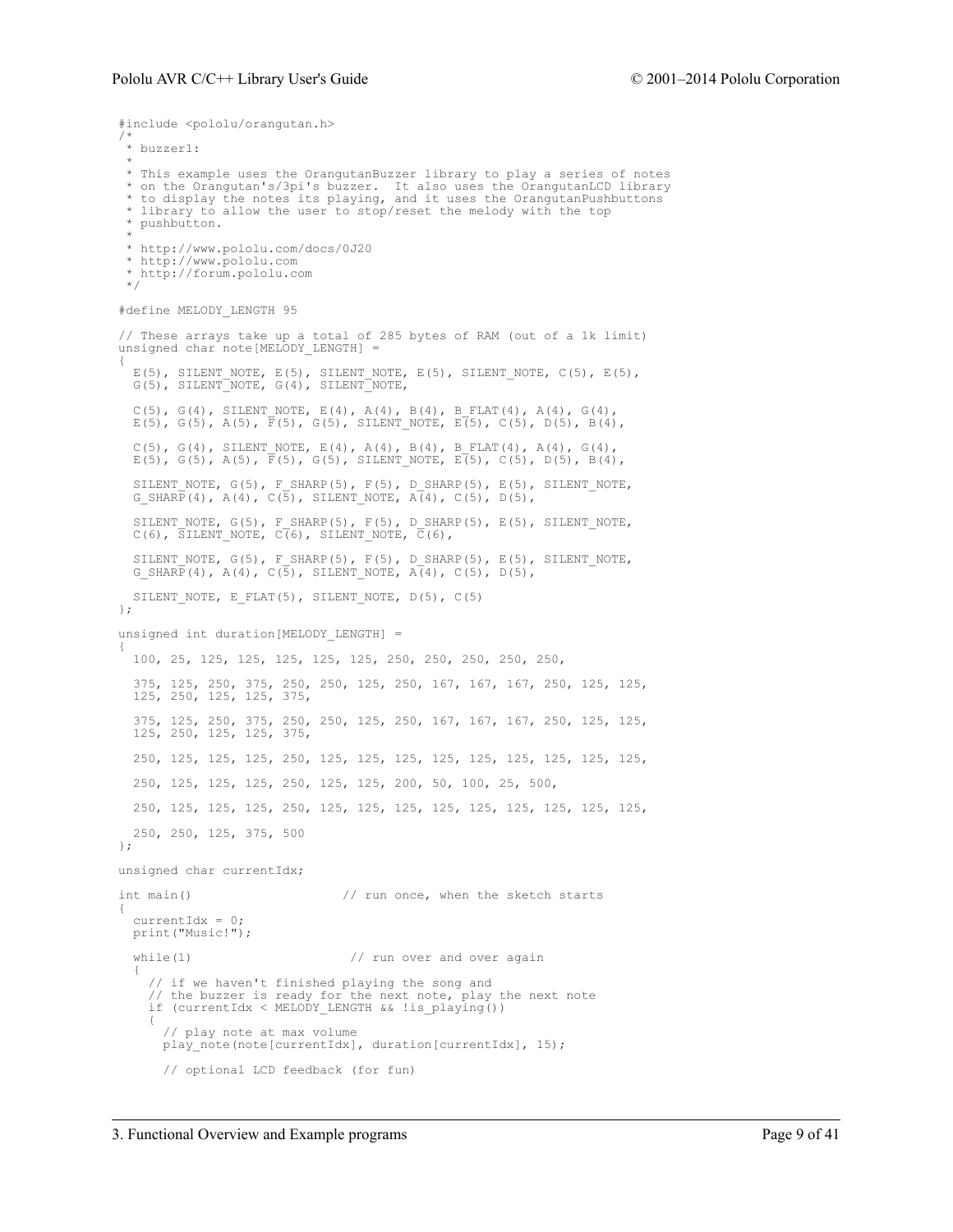```
lcd goto xy(0, 1); // go to start of the second LCD line
        if(note[currentIdx] != 255) // display blank for rests
      print long(note[currentIdx]); // print integer value of the current note
    print("\overline{\hspace{0.1cm}}"); \hspace{0.2cm} // overwrite any left over characters
    currentIdx++;
  }
  // Insert some other useful code here...
  // the melody will play normally while the rest of your code executes
  // as long as it executes quickly enough to keep from inserting delays
  // between the notes.
  // For example, let the top user pushbutton function as a stop/reset melody button
  if (button is pressed(TOP BUTTON))
  {
    stop playing(); // silence the buzzer
    if (currentIdx < MELODY_LENGTH)
     currentIdx = MELODY LENGTH; // terminate the melody
    else<br>currentIdx = 0;// restart the melody
    wait for button release(TOP_BUTTON); // wait here for the button to be released
 }
}
return 0;
```
#### **2. buzzer2**

}

Demonstrates how you can use this library's **play()** function to start a melody playing. Once started, the melody will play all the way to the end with no further action required from your code, and the rest of your program will execute as normal while the melody plays in the background. The **play()** function is driven entirely by the Timer1 overflow interrupt. The top user pushbutton will play a fugue by Bach from program memory, the middle user pushbutton will quietly play the C major scale up and back down from RAM, and the bottom user pushbutton will stop any melody that is currently playing or play a single note if the buzzer is currently inactive.

```
#include <pololu/orangutan.h>
/*
* buzzer2:
 *
 * This example uses the OrangutanBuzzer functions to play a series of notes
 * on the Orangutan's/3pi's buzzer. It uses the OrangutanPushbuttons
 * library to allow the user select which melody plays.
 *
 * This example demonstrates the use of the play() method,
 * which plays the specified melody entirely in the background, requiring
  mo further action from the user once the method is called. The CPU
 * is then free to execute other code while the melody plays.
 *
 * http://www.pololu.com/docs/0J20
 * http://www.pololu.com
 * http://forum.pololu.com
 */
#include <avr/pgmspace.h> // this lets us refer to data in program space (i.e. flash)
// store this fugue in program space using the PROGMEM macro.
// Later we will play it directly from program space, bypassing the need to load it
// all into RAM first.
const char fugue[] PROGMEM =
  "! O5 L16 agafaea dac+adaea fa<aa<br/>bac#a dac#adaea f"
  "O6 dcd<b-d<ad<g d<f+d<gd<ad<b- d<dd<ed<f+d<g d<f+d<gd<ad"
  "L8 MS <b-d<b-d MLe-<ge-<g MSc<ac<a ML d<fd<f 05 MS b-gb-g"
  "ML >c#e>c#e MS afaf ML gc#gc# MS fdfd ML e<b-e<b-"
  "O6 L16ragafaea dac#adaea fa<aa<bac#a dac#adaea faeadaca"
  "<b-acadg<b-g egdgcg<b-g <ag<b-gcf<af dfcf<br/>>b-f<af"
  "<gf<af<b-e<ge c#e<b-e<ae<ge <fe<ge<ad<fd"
  "O5 e>ee>ef>df>d b->c#b->c#a>df>d e>ee>ef>df>d"
  "e>d>c#>db>d>c#b >c#agaegfe f O6 dc#dfdc#<b c#4";
void loop() \frac{1}{2} // run over and over again
{
  // wait here for one of the three buttons to be pushed
```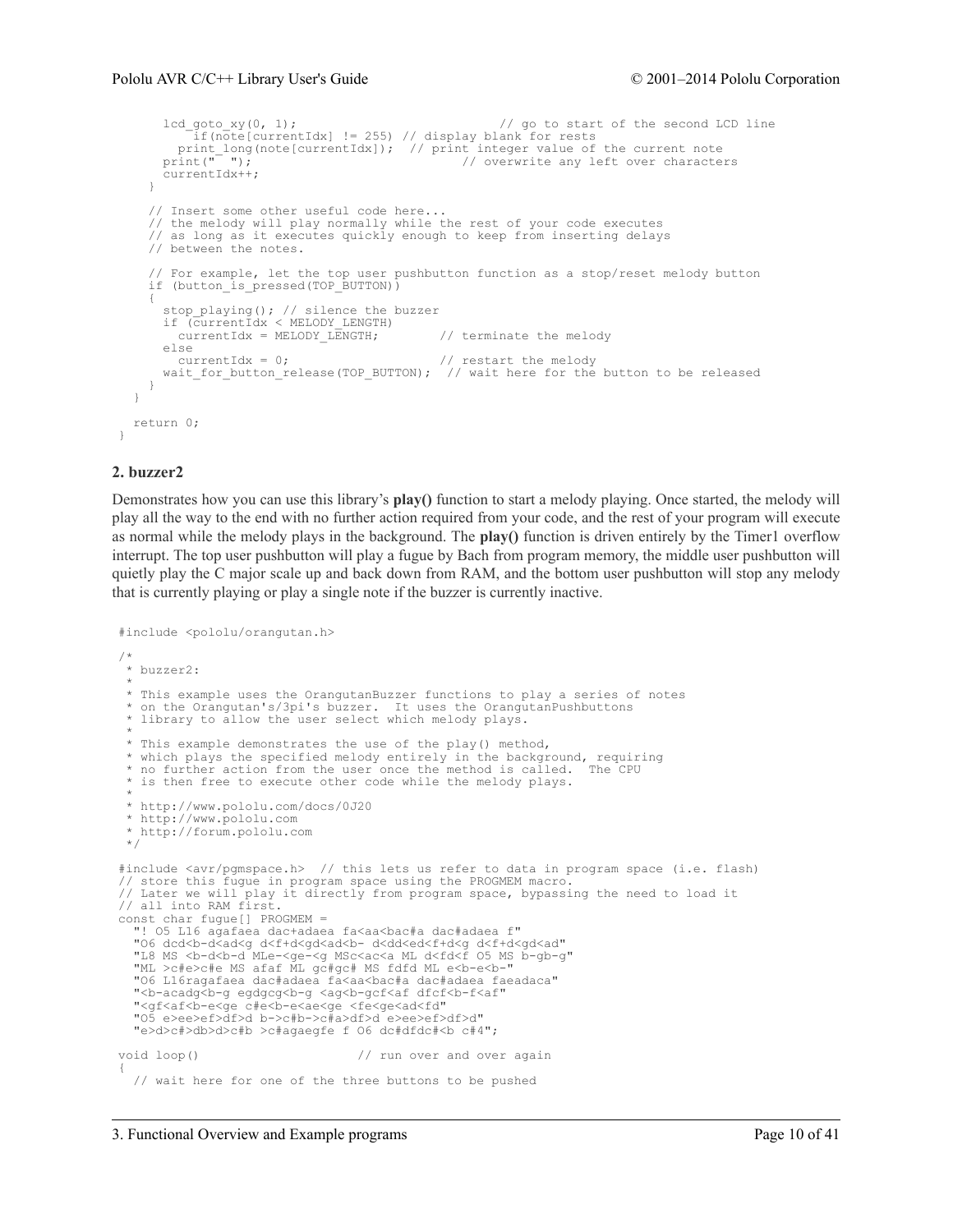```
unsigned char button = wait for button(ALL_BUTTONS);
  clear();
  if (button == TOP_BUTTON)
  {
   play_from_program_space(fugue);
   print("Fugue!");
    lcd goto xy(0, 1);print("f\bar{1}ash ->");
  }
  if (button == MIDDLE_BUTTON)
  {
    play("! V8 cdefgab>cbagfedc");
    print("C Major");
    lcd goto xy(0, 1);print("RAM ->");
  }
  if (button == BOTTOM_BUTTON)
  {
    if (is_playing())
    {
      stop playing();
      print("stopped");
    }
    else
    {
      play note(A(5), 200, 15);
      print("note A5");
    }
 }
}
int main() \frac{1}{2} // run once, when the program starts
{
 print("Press a");
  lcd goto xy(0, 1);print("button..");
 while(1)
          loop();
 return 0;
}
```
# **3. buzzer3**

Demonstrates the use of this library's playMode() and playCheck() methods. In this example, automatic play mode is used to allow the melody to keep playing while it blinks the red user LED. Then the mode is switched to play-check mode during a phase where we are trying to accurately measure time. There are three #define macros that allow you to run this example in different ways and observe the result. Please see the comments at the top of the sketch for more detailed information.

```
/*
 * buzzer3: for the Orangutan LV, SV, SVP, X2, and 3pi robot.
 *
 * This example program is indended for use on the Orangutan LV, SV,
* SVP, X2, and 3pi robot and will NOT work under the Arduino environment.
 * It uses the OrangutanBuzzer functions to play a series of notes on
 * the Orangutan's buzzer.
 *
 * This example demonstrates the use of the play_mode()
 * and play check() methods, which allow you to select
 * whether the melody sequence initiated by play() is
 * played automatically in the background by the Timer1 interrupt, or if
 * the play is driven by the play_check() method in your main loop.
 *
 * Automatic play mode should be used if your code has a lot of delays
 * and is not time critical. In this example, automatic mode is used
 * to allow the melody to keep playing while we blink the red user LED.
 *
 * Play-check mode should be used during parts of your code that are
 * time critical. In automatic mode, the Timer1 interrupt is very slow
```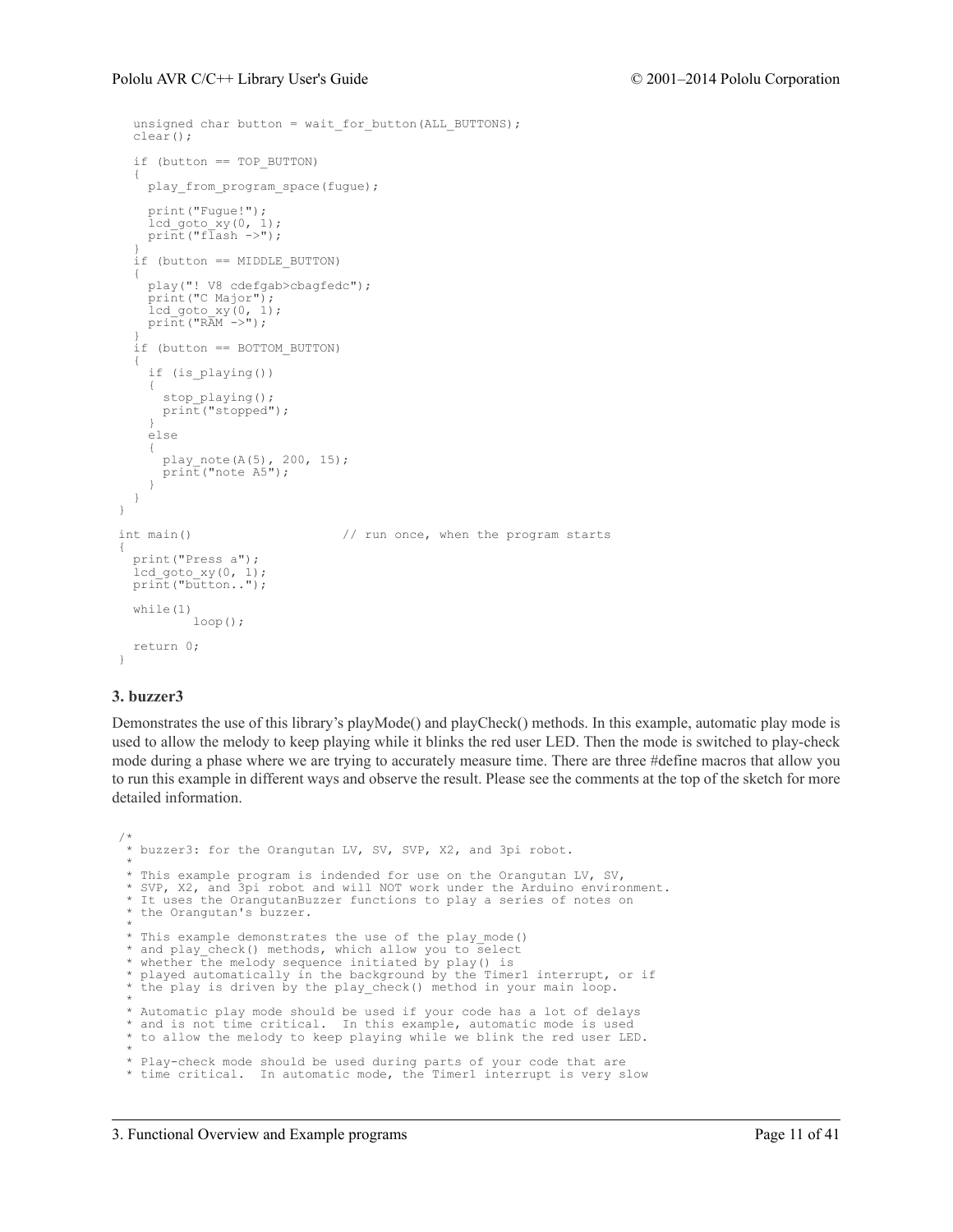\* when it loads the next note, and this can delay the execution of your. \* Using play-check mode allows you to control when the next note is \* loaded so that it doesn't occur in the middle of some time-sensitive \* measurement. In our example we use play-check mode to keep the melody going while performing timing measurements using Timer2. After the \* measurements, the maximum time measured is displayed on the LCD. \* \* Immediately below are three #define statements that allow you to alter \* the way this program runs. You should have one of the three lines \* uncommented while commenting out the other two: \* \* If only WORKING CORRECTLY is uncommented, the program should run in its \* ideal state, using automatic play mode during the LED-blinking phase \* and using play-check mode during the timing phase. The maximum recorded \* time should be 20, as expected. \* \* If only ALWAYS AUTOMATIC is uncommented, the program will use automatic play mode during both the LED-blinking phase and the timing phase. Here \* you will see the effect this has on the time measurements (instead of 20, you should see a maximum reading of around 27 or 28). \* \* If only ALWAYS\_CHECK is uncommented, the program will be in play-check \* mode during both the LED-blinking phase and the timing phase. Here you \* will see the effect that the LED-blinking delays have on play-check \* mode (the sequence will be very choppy while the LED is blinking, but \* sound normal during the timing phase). The maximum timing reading should \* be 20, as expected. \* \* http://www.pololu.com/docs/0J20 \* http://www.pololu.com \* http://forum.pololu.com \*/ #include <pololu/orangutan.h> // \*\*\* UNCOMMENT ONE OF THE FOLLOWING PREPROCESSOR DIRECTIVES \*\*\* // (the remaining two should be commented out) #define WORKING CORRECTLY // this is the right way to use playMode() //#define ALWAYS\_AUTOMATIC // mode is always PLAY\_AUTOMATIC, timing is inaccurate //#define ALWAYS\_CHECK // mode is always PLAY\_CHECK, delays interrupt the sequence #include <avr/pgmspace.h> const char rhapsody[] PROGMEM = "O6 T40 L16 d#<br d#<t#<t#<br />t#t#" "T80 c#<b-<f#<c#<f#<b-c#8" "T180 d#b<f#d#f#>bd#f#c#b-<f#c#f#>b-c#8 c>c#<c#>c#<b>c#<c#>c#c>c#<c#>c#<b>c#<c#>c#" "c>c#<c#>c#<b->c#<c#>c#c>c#<c#>c#<b->c#<c#>c#" "c>c#<c#>c#f>c#<c#>c#c>c#<c#>c#f>c#<c#>c#" "c>c#<c#>c#f#>c#<c#>c#c>c#<c#>c#f#>c#<c#>c#d#bb-bd#bf#d#c#b-ab-c#b-f#d#"; int main() { TCCR0A =  $0$ ; // configure timer0 to run at 78 kHz<br>TCCR0B =  $0x04$ ; // and overflow when TCNT0 = 256 (~3)  $1/$  and overflow when TCNT0 = 256 (~3 ms) play from program space(rhapsody); while(1) { // allow the sequence to keep playing automatically through the following delays #ifndef ALWAYS CHECK play\_mode(PLAY\_AUTOMATIC); #else play\_mode(PLAY\_CHECK); #endif lcd  $qotoxy(0, 0);$  $print$ (" $blink$ !"); int i; for  $(i = 0; i < 8; i++)$ #ifdef ALWAYS CHECK #ifdef ALWAYS\_CHECK play\_check(); #endif red\_led(1);  $del\overline{ay}$ \_ms(500); red  $l\bar{ed}(0)$ ; delay ms (500); }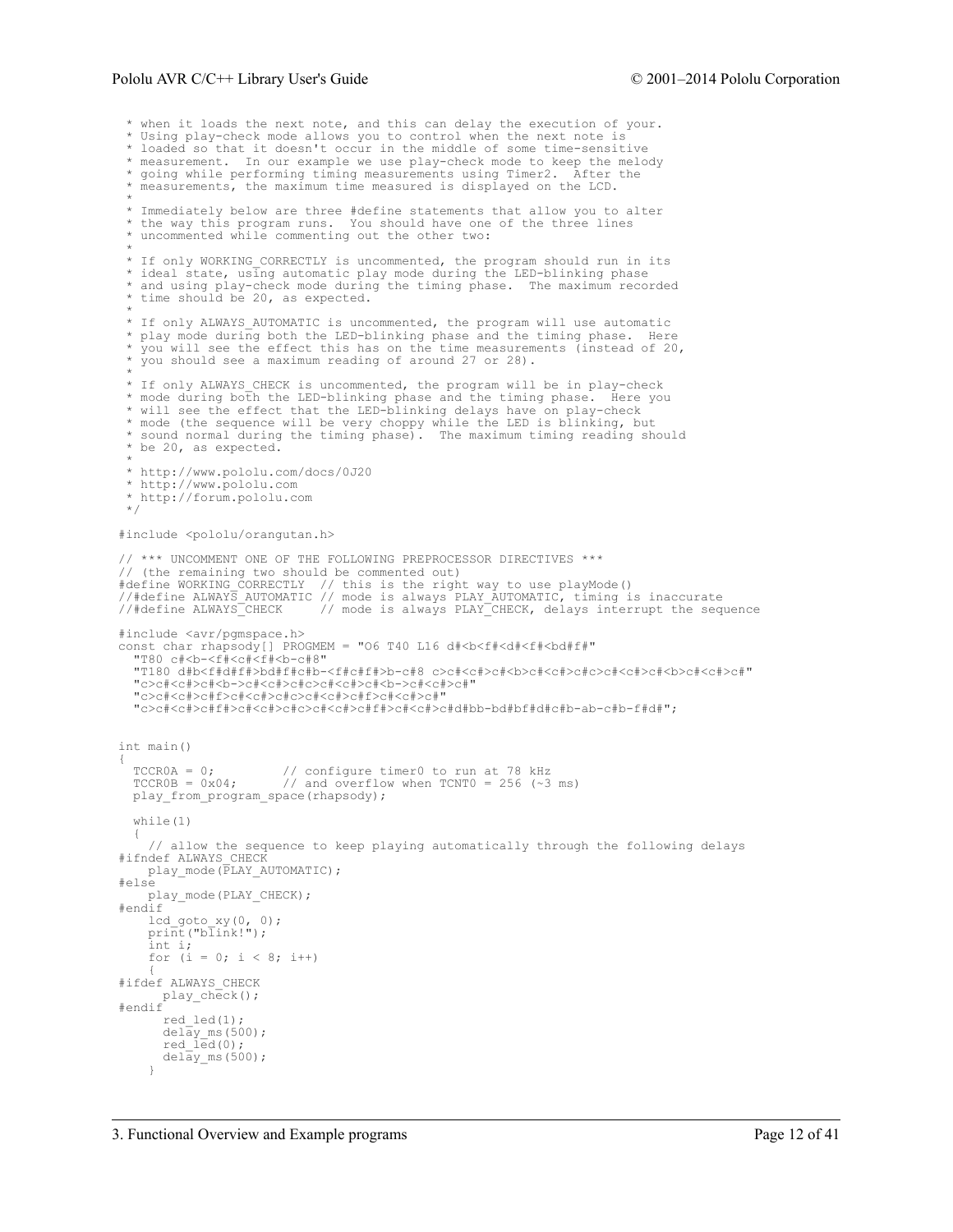```
lcd qotoxy(0, 0);print("timing");
   lcd\_goto\_xy(0, 1);<br>print(" ");
                            // clear bottom LCD line
    // turn off automatic playing so that our time-critical code won't be interrupted by
    // the buzzer's long timer1 interrupt. Otherwise, this interrupt could throw off our
    // timing measurements. Instead, we will now use playCheck() to keep the sequence
    // playing in a way that won't throw off our measurements.
#ifndef ALWAYS_AUTOMATIC
    play_mode(PLAY_CHECK);
#endif
    unsigned char maxTime = 0;
    for (i = 0; i < 8000; i++){
      TCNT0 = 0;while (TCNT0 < 20) \frac{1}{\sqrt{250}} time for ~250 us
         ;
      if (TCNT0 > maxTime)
maxTime = TCNT0; // if the elapsed time is greater than the previous max, save it<br>#ifndef ALWAYS AUTOMATIC
#ifndef ALWAYS_AUTOMATIC
      play check(); \quad // check if it's time to play the next note and play it if so
#endif
    }
    lcd goto xy(0, 1);print("max=");
   print_long((unsigned int)maxTime);
   \text{print}(\overline{N}, \overline{N}); // overwrite any left over characters
  }
}
```
# <span id="page-12-0"></span>**3.c. Orangutan Digital I/O Functions**

# **Overview**

This section of the library provides commands for using the AVR's pins as generic digital inputs and outputs. Every pin on the AVR that has a name starting with P, followed by a letter and number (e.g. PC2) can be configured as a *digital input* or *digital output*. The program running on the AVR can change the configuration of these pins on the fly using the functions in this library.

Complete documentation of these functions can be found in **[Section](http://www.pololu.com/docs/0J18/4) 4** of the **Pololu AVR Library [Command](http://www.pololu.com/docs/0J18) Reference [\[http://www.pololu.com/docs/0J18\]](http://www.pololu.com/docs/0J18)**.

# **Digital outputs**

When a pin is configured as a digital output, the AVR is either driving it low  $(0 V)$  or high (5 V). This means that the pin has a strong electrical connection to either 0 V (GND) or 5 V (VCC). An output pin can be used to send data to a peripheral device or supply a small amount of power (for example, to light an LED).

# **Digital inputs**

When a pin is configured as a digital input, the AVR can read the voltage on the pin. The reading is always either low (0) or high (1). Basically, a low reading means that the voltage is close to 0 V, while a high reading means that the voltage is close to 5 V (see the DC characteristics section of your AVR's datasheet for details). Note that when we talk about absolute voltages in this document, we are assuming that the voltage of the ground (GND) line is defined to be 0 V.

Every I/O pin on the AVR comes with an internal 20–50 kilo-ohm *pull-up resistor* that can be enabled or disabled. A pull-up resistor is a resistor with a relatively high resistance that connects between a pin and the 5 V supply (VCC). If nothing is driving the pin strongly, then the pull-up resistor will pull the voltage on the pin up to 5 V. Pull-up resistors are useful for ensuring that your input pin reaches a well-known state when nothing is connected to it. If your input pin has nothing connected to it and the pull-up resistor is disabled, then it is called a *floating* pin. In general, it is not recommended to take a digital reading on a floating pin, because the reading will be unpredictable.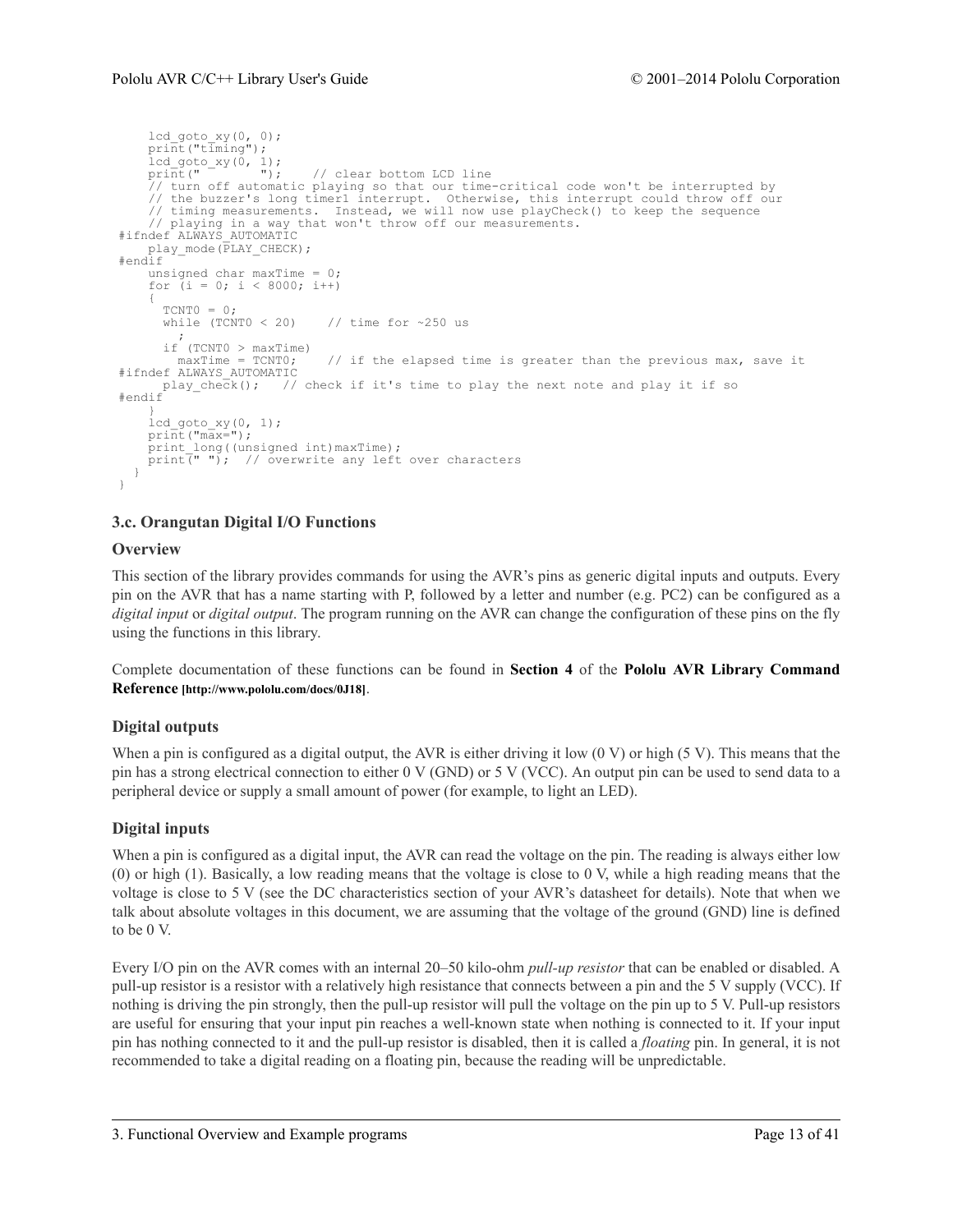An input pin can be used to read data from a sensor or other peripheral.

When the AVR powers up, all I/O pins are configured as inputs with their pull-up resistors disabled.

# **Caveats**

To use your digital I/O pins correctly and safely, there are several things you should be aware of:

• **Maximum voltage ratings**: Be sure to not expose your input pins to voltages outside their allowed range, which is  $-0.5$  V  $-5.5$  V (assuming a VCC of 5 V). For example, do not connect any AVR pins directly to an RS-232 output, which varies between -12 V and 12 V. You can use a voltage divider circuit to overcome this limitation.

• **Drawing too much current from an output pin:** Be sure you do not attempt to draw too much current from your output pin; it may break. Basically, each output pin can supply up to 20 mA of current (see the DC characteristics section of your AVR's datasheet for details). This is enough to power typical LEDs, but is too small for many other devices. You can use a transistor to overcome this limitation.

• **Shorts**: Be sure that you do not connect a high output pin to a low output pin. This connection is called a *short* because it results in a low-resistance path from VCC to ground which will conduct large amounts of current until something breaks.

• **Alternative functions**: Many of the pins on the AVR have alternative functions. If these alternate functions are enabled, then the functions in this library may not work on those pins. For example, if you have enabled UART0, then you can not control the output value on PD1 using these functions because PD1 serves as the serial transmit line.

# **Usage Example**

This library comes with an example in libpololu-avr\examples.

# **1. digital1**

This example program takes a digital reading on PC1, and uses that reading to decide whether to drive pin PD1 (the red LED pin) low or high. You can test that the example is working by connecting a wire from PC1 to ground. When the connection is made the red LED should change state.

```
#include <pololu/orangutan.h>
/*
 * digital1: for the Orangutan controllers and 3pi robot
 *
 * This example uses the OrangutanDigital functions to read a digital
 * input and set a digital output. It takes a reading on pin PC1, and
* provides feedback about the reading on pin PD1 (the red LED pin).
 * If you connect a wire between PC1 and ground, you should see the
 * red LED change state.
 *
 * http://www.pololu.com/docs/0J20
 * http://www.pololu.com
 * http://forum.pololu.com
 */
int main()
{
         // Make PC1 be an input with its internal pull-up resistor enabled.
         // It will read high when nothing is connected to it.
        set digital input(IO C1, PULL UP ENABLED);
        while(1)
         {
                  if(is digital input high(IO C1)) // Take digital reading of PC1.
                  {
                          set digital output(IO D1, HIGH); // PC1 is high, so drive PD1 high.
```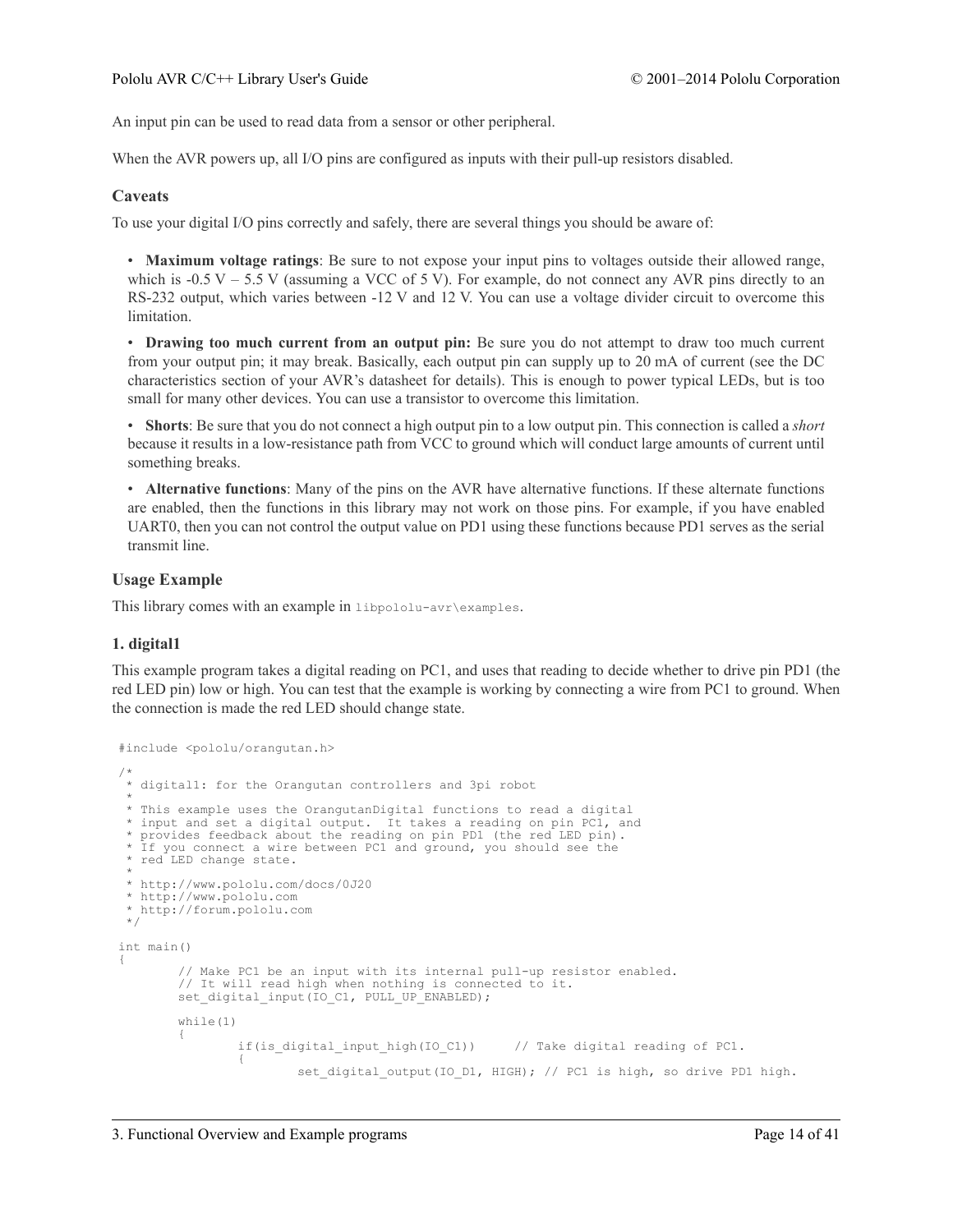```
}
                 else
                {
                         set digital output(IO D1, LOW); // PC1 is low, so drive PD1 low.
                 }
        }
}
```
# <span id="page-14-0"></span>**3.d. Orangutan LCD Control Functions**

#### **Overview**

This section of the library gives you the ability to control the 8×2 character LCD on the **3pi [Robot](http://www.pololu.com/product/975) [\[http://www.pololu.com/product/975\]](http://www.pololu.com/product/975)**, **Orangutan SV [\[http://www.pololu.com/product/1227\]](http://www.pololu.com/product/1227)**, **[Orangutan](http://www.pololu.com/product/1325) SVP [\[http://www.pololu.com/product/1325\]](http://www.pololu.com/product/1325)**, and **Orangutan LV-168 [\[http://www.pololu.com/product/775\]](http://www.pololu.com/product/775)**. It implements the standard 4-bit HD44780 protocol, and it uses the busy-wait-flag feature to avoid the unnecessarily long delays present in other 4-bit LCD control libraries. This comprehensive library is meant to offer as much LCD control as possible, so it most likely gives you more methods than you need. Make sure to use the linker option  $-w1$ , -gc-sections when compiling your code, so that these extra functions will not be included in your hex file. See **[Section](#page-35-0) 4** for more information.

This library is designed to gracefully handle alternate use of the four LCD data lines. It will change their data direction registers and output states only when needed for an LCD command, after which it will immediately restore the registers to their previous states. This allows the LCD data lines to additionally function as pushbutton inputs and an LED driver.

C++ users: See **[Section](http://www.pololu.com/docs/0J17/5.c) 5.c** of **[Programming](http://www.pololu.com/docs/0J17) Orangutans and the 3pi Robot from the Arduino Environment [\[http://www.pololu.com/docs/0J17\]](http://www.pololu.com/docs/0J17)** for examples of this class in the Arduino environment, which is almost identical to  $C++$ .

Complete documentation of this library's methods can be found in **[Section](http://www.pololu.com/docs/0J18/5) 5** of the **Pololu AVR Library [Command](http://www.pololu.com/docs/0J18) Reference [\[http://www.pololu.com/docs/0J18\]](http://www.pololu.com/docs/0J18)**.

#### **Usage Examples**

This library comes with two examples in libpololu-avr\examples.

#### **1. lcd1**

Demonstrates shifting the contents of the display by moving the word "Hello" around the two lines of the LCD.

```
#include <pololu/orangutan.h>
```

```
/*
 * lcd1: for the Orangutan controllers and 3pi robot
 *
 * This example uses the OrangutanLCD library to display things on the LCD.
 *
 * http://www.pololu.com/docs/0J20
   http://www.pololu.com
   http://forum.pololu.com
 */
int main()
{
  while(1)
   {
    print("Hello"); // display "Hello" at (0, 0), a.k.a. upper-left
     delay_ms(200);
    lcd scroll(LCD_RIGHT, 3, 200);// shift the display right every 200ms three times
    \text{cl}_1(\text{col}_1)<br>
\text{led\_goto\_xy(3, 1)};<br>
\text{rel}_2(\text{col}_2);<br>
\text{rel}_3(\text{col}_1);
     lcd_goto_xy(3, 1); \frac{1}{2} // go to the fourth character of the second LCD line print("Hello"); \frac{1}{2} // display "Hello" at (3, 1), a.k.a. lower-right
                                    // display "Hello" at (3, 1), a.k.a. lower-right
```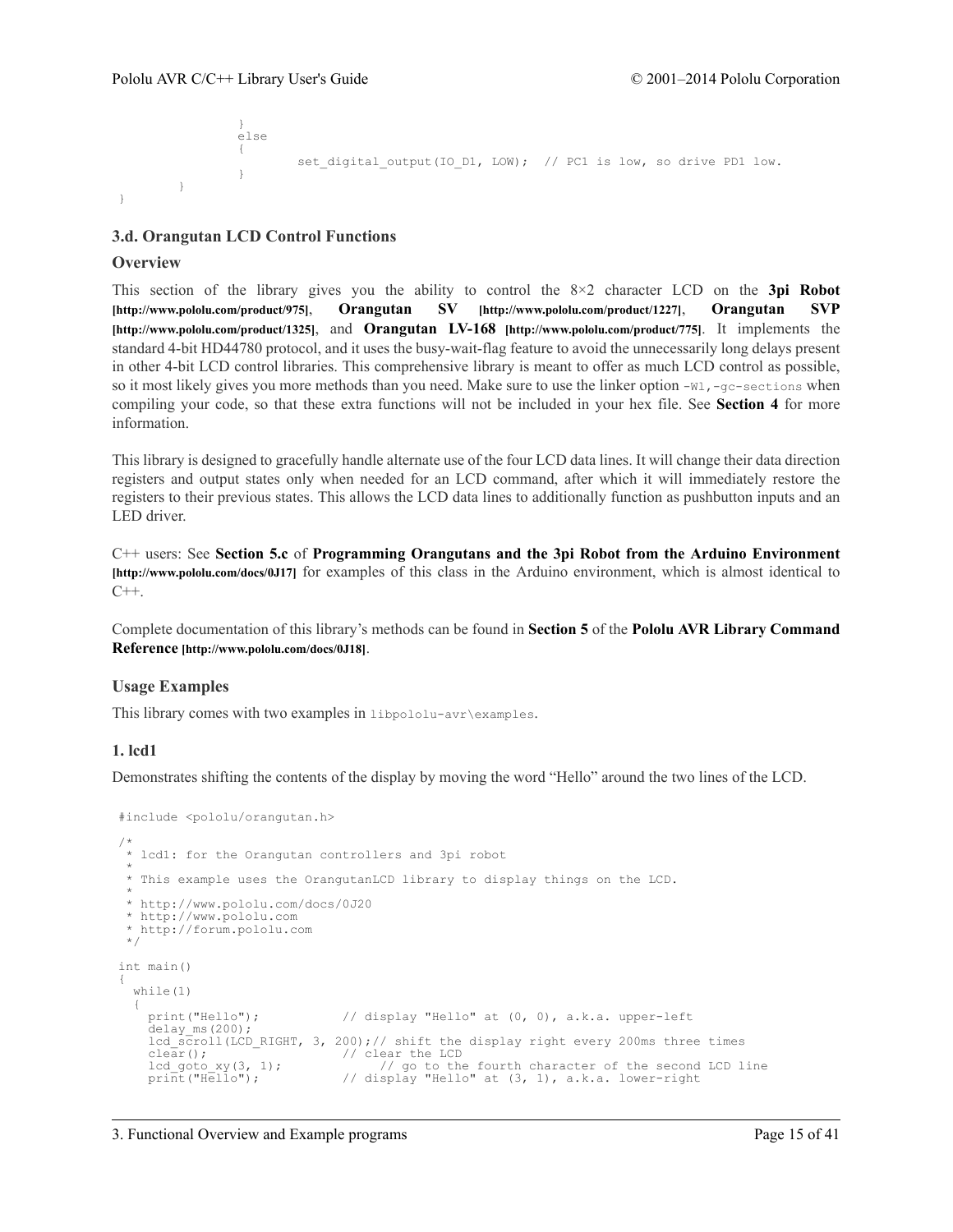```
delay ms(200);
  lcd scroll(LCD LEFT, 3, 200); // shift the display left every 200ms three times
  \text{clear}(); \qquad \qquad // \text{ clear the LCD}}
return 0;
```
# **1. lcd2**

}

Demonstrates creating and displaying custom characters on the LCD. The following picture shows an example of custom characters, using them to display a bar graph of sensor readings and a smiley face:



#include <pololu/orangutan.h>

```
// get random functions
#include <stdlib.h>
/*
 * lcd2: for the Orangutan controllers and 3pi robot
 *
 * This example uses the OrangutanLCD functions to display custom
 * characters on the LCD. Simply push a any user pushbutton to
 * display a new, randomly chosen, custom mood character.
 *
 * http://www.pololu.com/docs/0J20
 * http://www.pololu.com
 * http://forum.pololu.com
 */
// define some custom "mood" characters
#include <avr/pgmspace.h> // this lets us refer to data in program space (i.e. flash)
const char happy[] PROGMEM = {<br>0b00000, //
                          1/ the five bits that make up the top row of the 5x8 character
  0b01010,
  0b01010,
  0b01010,
  0b00000<sub>,</sub>
  0b10001,
  0b01110,
  0b00000
};
const char sad[] PROGMEM = {
  0b00000,
  0b01010,
  0b01010,
  0b01010,
  0b00000,
  0b01110,
  0b10001,
  0b00000
};
```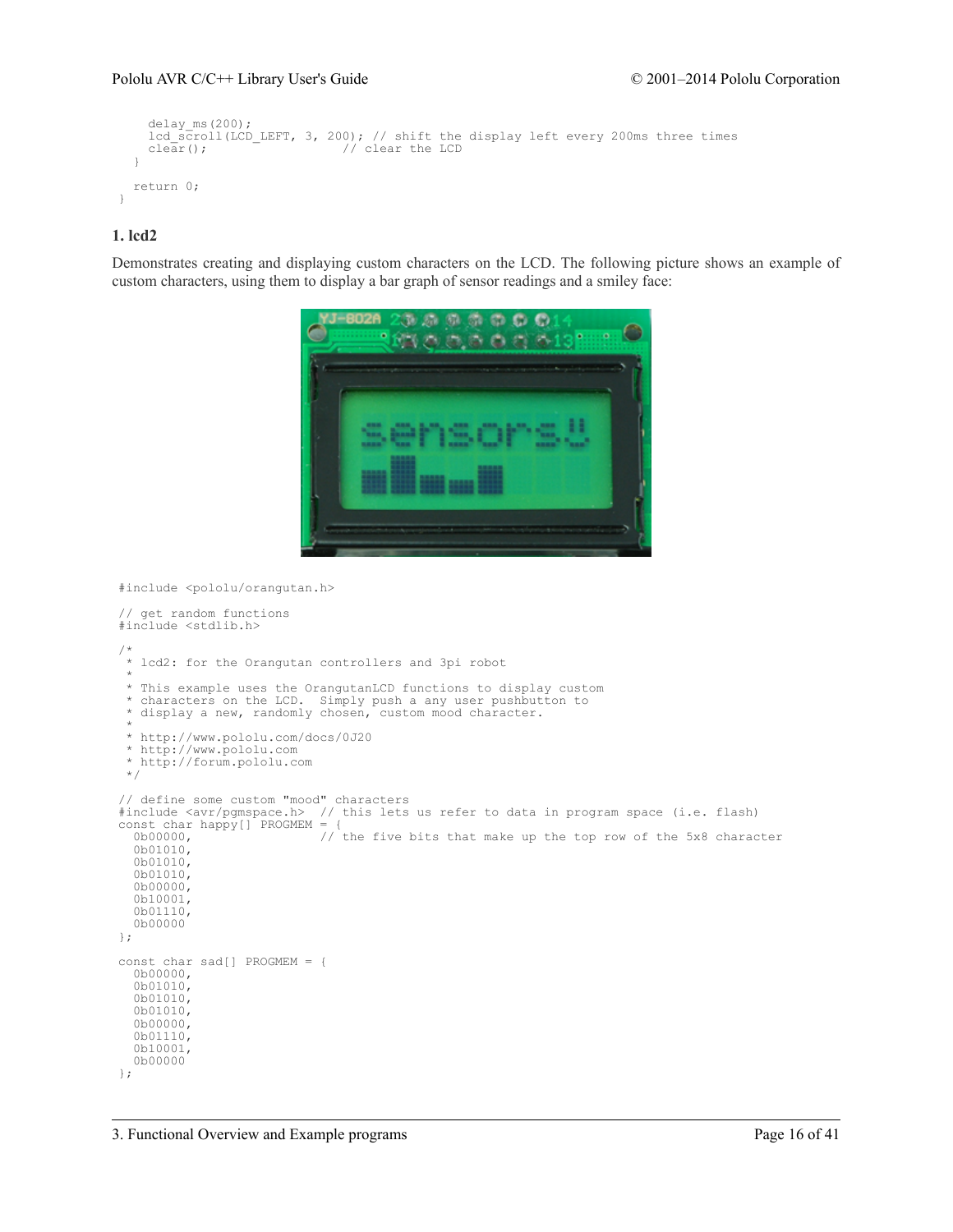```
const char indifferent[] PROGMEM = {
  0b00000,
  0b01010,
  0b01010,
  0b01010,
  0b00000,
  0b00000.
  0b01110,
  0b00000
};
const char surprised[] PROGMEM = {
  0b00000,
  0b01010,
  0b01010,
  0b00000,
  0b01110,
  0b10001,
  0b10001,
  0b01110
};
const char mocking[] PROGMEM = {
  0b00000,
  0b01010,
  0b01010,
  0b01010,
  0b00000,0b11111,
  0b00101,
  0b00010
};
char prevMood = 5;
int main()
{
  lcd load custom character(happy, 0);
  lcd<sup>-</sup>load<sup>-</sup>custom<sup>-</sup>character(sad, 1);
  lcd<sup>-</sup>load<sup>-</sup>custom<sup>-</sup>character(indifferent, 2);
  lcd<sup>-</sup>load<sup>-</sup>custom<sup>-</sup>character(surprised, 3);
  lcd_load_custom_character(mocking, 4);
  clear(); \bar{a} \bar{b} \bar{c} // this must be called before we can use the custom characters
  print("mood: ?");
  // initialize the random number generator based on how long
  // they hold the button the first time
  wait for button press(ALL BUTTONS);
  long\_seed = 0;while(button is pressed(ALL_BUTTONS))
    seed++;
  srandom(seed);
  while(1)
  {
    lcd goto xy(6, 0); // move cursor to the correct position
    char mood;
    do
    \left\{ \right.mood = random()%5;
     } while (mood == prevMood); // ensure we get a new mood that differs from the previous
    prevMod = mood;print character(mood); // print a random mood character
    wait \bar{f} or button (ALL_BUTTONS); // wait for any button to be pressed
  }
  return 0;
}
```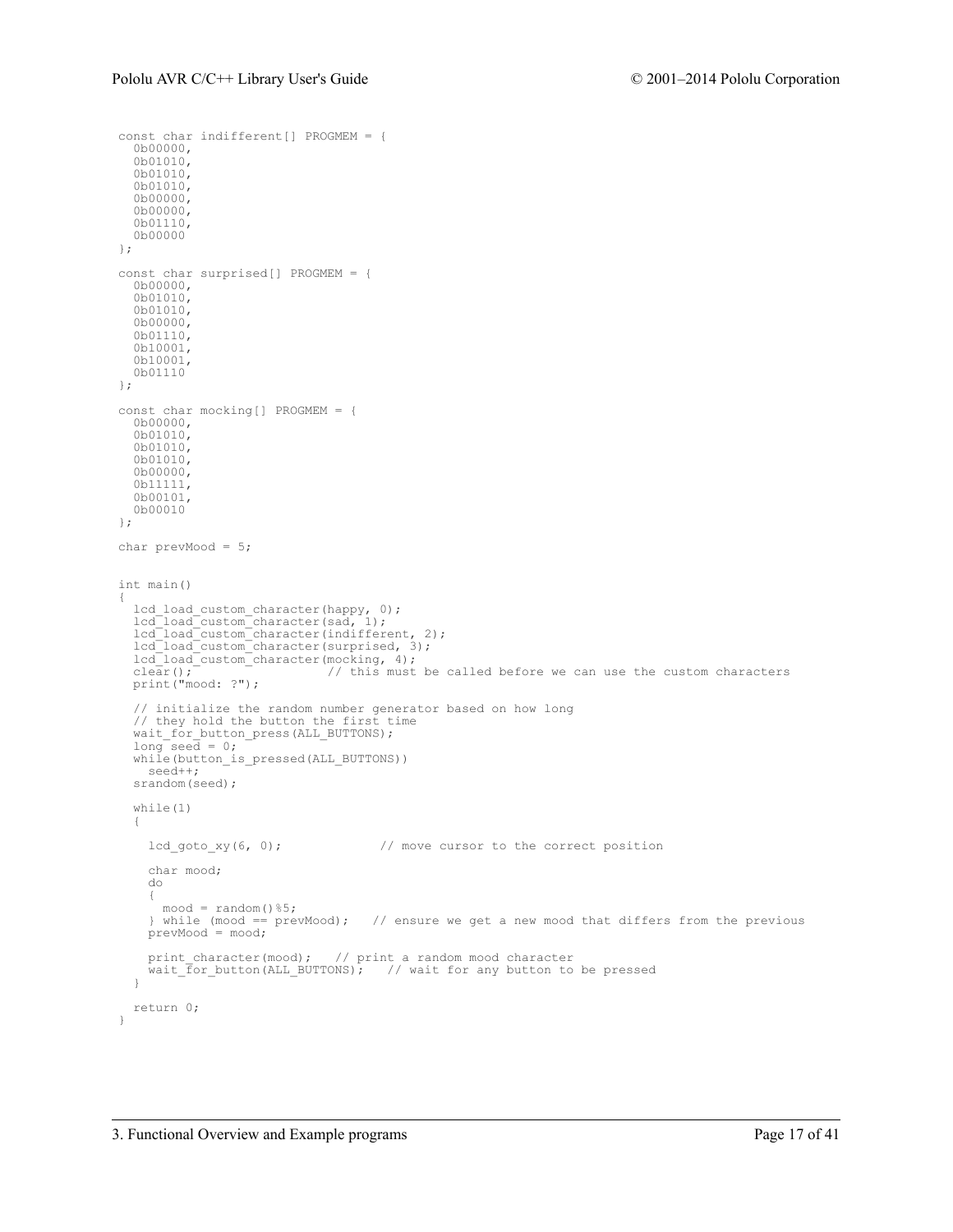# <span id="page-17-0"></span>**3.e. Orangutan LED Control Functions**

#### **Overview**

These functions allow you to easily control the user LED(s) on the **3pi Robot [\[http://www.pololu.com/product/975\]](http://www.pololu.com/product/975)**, **Orangutan SV [\[http://www.pololu.com/product/1227\]](http://www.pololu.com/product/1227)**, **Orangutan SVP [\[http://www.pololu.com/product/1325\]](http://www.pololu.com/product/1325)**, **[Orangutan](http://www.pololu.com/product/775) LV-168 [\[http://www.pololu.com/product/775\]](http://www.pololu.com/product/775)**, and **Baby Orangutan B [\[http://www.pololu.com/product/1220\]](http://www.pololu.com/product/1220)**. On the Orangutan SV-xx8 and LV-168, there are two user LEDs are on the top side of the PCB with the red LED on the bottom left and the green LED on the top right. On the 3pi, there are two user LEDs on the bottom side of the PCB with the red LED on the right (when looking at the bottom) and the green LED on the left. Additional LEDs included with the 3pi may be soldered in on the top side (in parallel with the surface-mount LEDs on the underside) for easier viewing. The Orangutan SVP has two user LEDs: a red LED on the bottom right and a green LED on the top left. The Baby Orangutan has a single red LED and no green LED.

Note that the red LED is on the same pin as the UART0 serial transmitter (PD1), so if you are using UART0 for serial transmission then the red LED commands will not work, and you will see the red LED blink briefly whenever data is transmitted on UART0. Note that the green LED is on the same pin as an LCD control pin; the green LED will blink briefly whenever data is sent to the LCD, but the two functions will otherwise not interfere with each other.

C++ users: See **[Section](http://www.pololu.com/docs/0J17/5.d) 5.d** of **[Programming](http://www.pololu.com/docs/0J17) Orangutans and the 3pi Robot from the Arduino Environment [\[http://www.pololu.com/docs/0J17\]](http://www.pololu.com/docs/0J17)** for examples of this class in the Arduino environment, which is almost identical to  $C++$ .

Complete documentation of these functions can be found in **[Section](http://www.pololu.com/docs/0J18/10) 10** of the **Pololu AVR Library [Command](http://www.pololu.com/docs/0J18) Reference [\[http://www.pololu.com/docs/0J18\]](http://www.pololu.com/docs/0J18)**.

This library comes with an example program in libpololu-avr\examples.

# **1. led1**

A simple example that blinks LEDs.

```
#include <pololu/orangutan.h>
/*
 * led1: for the 3pi robot, Orangutan LV 168, Orangutan SV-xx8, Orangutan SVP,
     or Baby Orangutan B
 *
 * This program uses the OrangutanLEDs functions to control the red and green
 * LEDs on the 3pi robot or Orangutan. It will also work to control the red
 * LED on the Baby Orangutan B (which lacks a second, green LED).
 *
 * http://www.pololu.com/docs/0J20
 * http://www.pololu.com
 * http://forum.pololu.com
 */
int main()
{
  while(1)
   {
     red_led(1); // red LED on
     delay ms(1000); \frac{1}{2} // waits for a second
    red_led(0);<br>
delay_ms(1000);<br>
// waits for a<br>
green_led(1);<br>
// green LED or<br>
delay_ms(500);<br>
// waits for 0<br>
// waits for 0
                                      // waits for a second
                                      // green LED on (will not work on the Baby Orangutan)
    delay_ms(500); <br>
\frac{1}{2} // waits for 0.5 seconds<br>
green_led(0); // green LED off (will no<br>
delay_ms(500); // waits for 0.5 seconds
     green_led(0); // green LED off (will not work on the Baby Orangutan)<br>delay_ms(500); // waits for 0.5 seconds
   }
  return 0;
}
```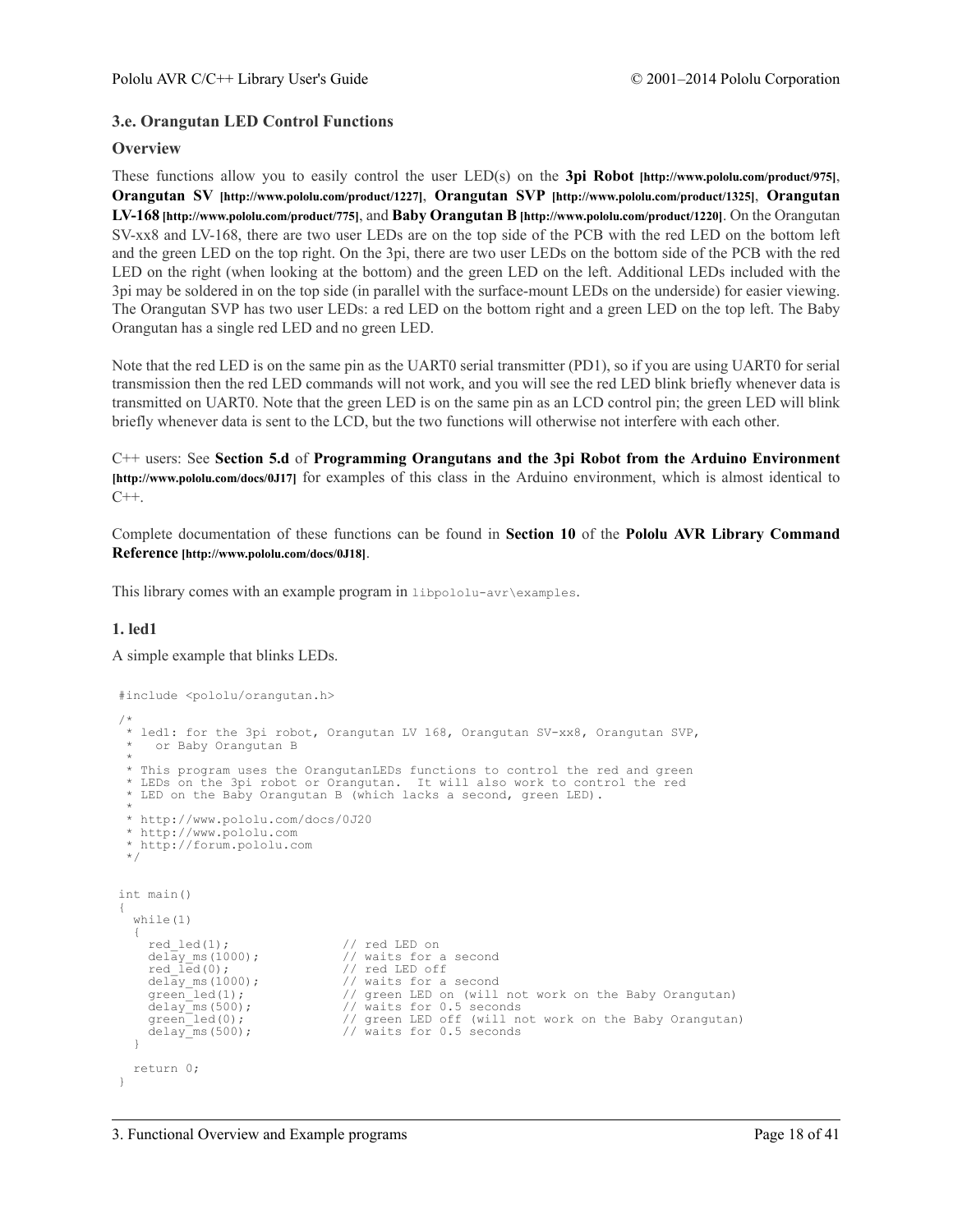# <span id="page-18-0"></span>**3.f. Orangutan Motor Control Functions**

# **Overview**

This set of functions gives you the ability to control the motor drivers on the **3pi Robot [\[http://www.pololu.com/product/](http://www.pololu.com/product/975) [975\]](http://www.pololu.com/product/975)**, **Orangutan SV [\[http://www.pololu.com/product/1227\]](http://www.pololu.com/product/1227)**, **Orangutan SVP [\[http://www.pololu.com/product/1325\]](http://www.pololu.com/product/1325)**, **Orangutan LV-168 [\[http://www.pololu.com/product/775\]](http://www.pololu.com/product/775)**, **Baby Orangutan B [\[http://www.pololu.com/product/1220\]](http://www.pololu.com/product/1220)**, and **Orangutan X2** [\[http://www.pololu.com/product/738\]](http://www.pololu.com/product/738). For all controllers except the SVP and the X2, it accomplishes this by using the four hardware PWM outputs from timers Timer0 and Timer2, so **when used with all boards other** than the SVP and the X2, this library will conflict with any other libraries that rely on or reconfigure Timer0 **or Timer2**. On the SVP, these motor control functions only use **Timer2** (they do not affect Timer0). No timers are used for motor control on the X2; for that board, these functions just send the appropriate SPI commands to the X2's auxiliary processor, which takes care of generating the appropriate control signals for the X2's motor drivers.

C++ users: See **[Section](http://www.pololu.com/docs/0J17/5.e) 5.e** of **[Programming](http://www.pololu.com/docs/0J17) Orangutans and the 3pi Robot from the Arduino Environment [\[http://www.pololu.com/docs/0J17\]](http://www.pololu.com/docs/0J17)** for examples of this class in the Arduino environment, which is almost identical to  $C++$ .

Complete documentation of these functions can be found in **[Section](http://www.pololu.com/docs/0J18/7) 7** of the **Pololu AVR Library [Command](http://www.pololu.com/docs/0J18) Reference [\[http://www.pololu.com/docs/0J18\]](http://www.pololu.com/docs/0J18)**.

# **Usage Examples**

This library comes with two examples in libpololu-avr\examples.

# **1. motors1**

Demonstrates controlling the motors using the trimmer potentiometer and uses the red LED for feedback.

```
#include <pololu/orangutan.h>
/*
 * motors1: for the Orangutan LV-168, Orangutan SV-xx8, Orangutan SVP,
      and Baby Orangutan B
 *
 * This example uses the OrangutanMotors functions to drive
 * motors in response to the position of user trimmer potentiometer
 * and blinks the red user LED at a rate determined by the trimmer
 * potentiometer position. It uses the OrangutanAnalog library to measure
 * the trimpot position, and it uses the OrangutanLEDs library to provide
 * limited feedback with the red user LED.
 *
 * http://www.pololu.com/docs/0J20
 * http://www.pololu.com
 * http://forum.pololu.com
 */
unsigned long prevMillis = 0;
int main()
{
  while(1)
  {
    // note that the following line could also be accomplished with:<br>// int pot = analogRead(7);
    // int pot = analogRead(7);
    int pot = read trimpot(); // determine the trimpot position
    int motorSpeed = pot/2-256; // turn pot reading into number between -256 and 255
        if(motorSpeed == -256)
                motorSpeed = -255; // 256 is out of range
    set motors(motorSpeed, motorSpeed);
    int ledDelay = motorSpeed;
        if(ledDelay < 0)
          ledDelay = -ledDelay; // make the delay a non-negative number
        ledDelay = 256-ledDelay; // the delay should be short when the speed is high
```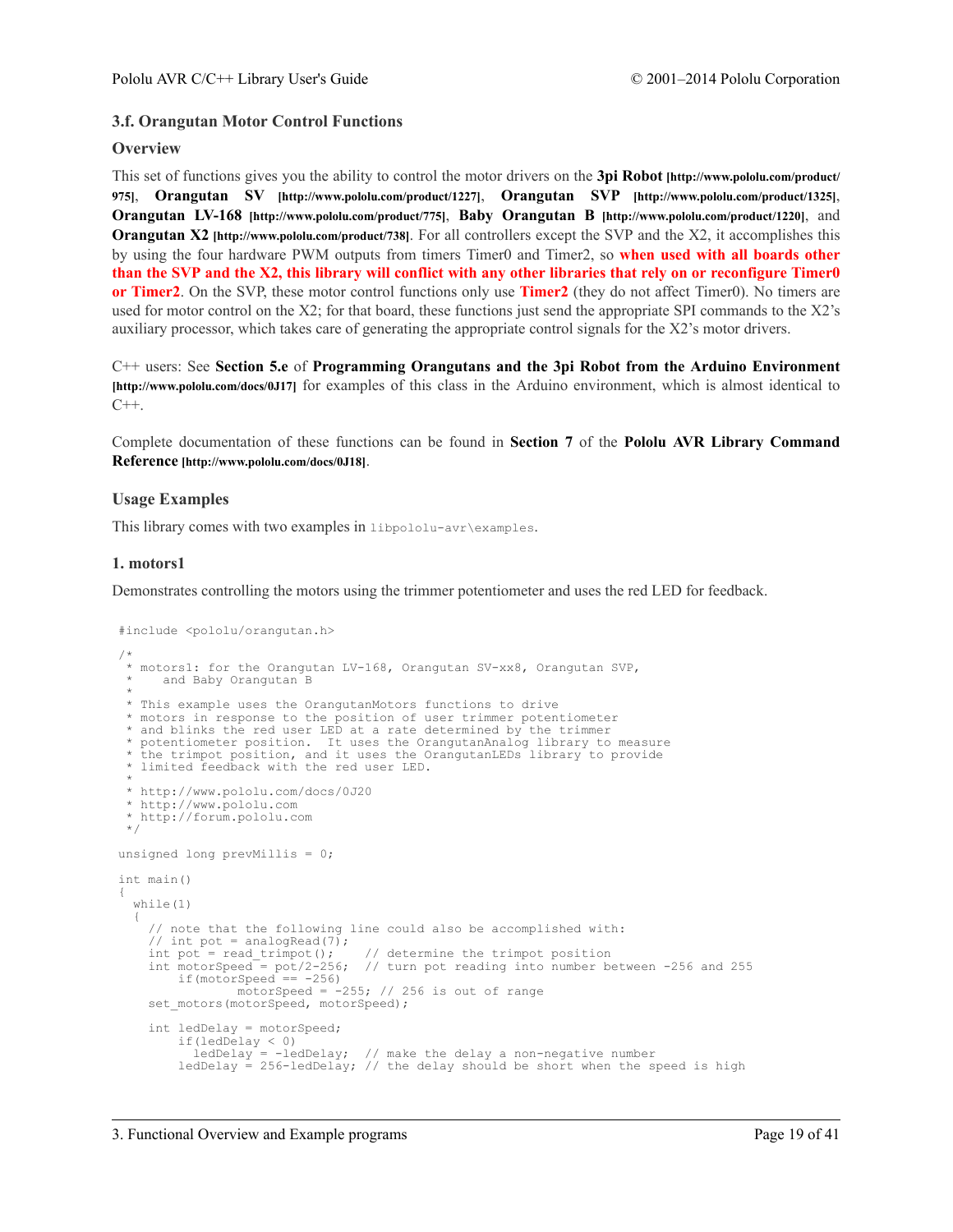```
red led(1); // turn red LED on
   delay_ms(ledDelay);red_led(0); // turn red LED off
       delay_ms(ledDelay);
 }
}
```
# **2. motors2**

Demonstrates controlling the motors using the trimmer potentiometer, but it uses the LCD for most of the feedback, so it will not fully work on the Baby Orangutan.

```
#include <pololu/orangutan.h>
/*
 * motors2: for the 3pi robot, Orangutan LV-168,
 * Orangutan SVP, and Orangutan SV-xx8.
 *
 * This example uses the OrangutanMotors and OrangutanLCD libraries to drive
 * motors in response to the position of user trimmer potentiometer
 * and to display the potentiometer position and desired motor speed
  on the LCD. It uses the OrangutanAnalog library to measure the
 * trimpot position, and it uses the OrangutanLEDs library to provide
 * limited feedback with the red and green user LEDs.
 *
 *
 * http://www.pololu.com/docs/0J20
 * http://www.pololu.com
 * http://forum.pololu.com
 */
int main() \frac{1}{2} // run over and over again
{
  while(1)
  {
    // note that the following line could also be accomplished with:
    // int pot = analogRead(7);
    int pot = read trimpot(); // determine the trimpot position
      avoid clearing the LCD to reduce flicker
    lcd goto xy(0, 0);print("pot=");<br>print_long(pot);<br>print(" ");
    print long(pot); \frac{1}{2} // print the trim pot position (0 - 1023)
    print\overline{('''''')}; // overwrite any left over digits
    int motorSpeed = (512 - \text{pot}) / 2;lcd goto xy(0, 1);print("spd=");// print the resulting motor speed (-255 - 255)
   print_long(motorSpeed);<br>print(" ");
    set motors(motorSpeed, motorSpeed); // set speeds of motors 1 and 2
    // all LEDs off
    red_led(0);
    green_led(0);
    // turn green LED on when motors are spinning forward
    if (motorSpeed > 0)
    green_led(1);<br>\frac{1}{1}turn red LED on when motors are spinning in reverse
    if (motorSpeed < 0)
      red_led(1);
    delayms(100);
  }
}
```
# <span id="page-19-0"></span>**3.g. Orangutan Pushbutton Interface Functions**

# **Overview**

This library allows you to easily interface with the three user pushbuttons on the **3pi [robot](http://www.pololu.com/product/975) [\[http://www.pololu.com/product/975\]](http://www.pololu.com/product/975)**, **Orangutan SV [\[http://www.pololu.com/product/1227\]](http://www.pololu.com/product/1227)**, **[Orangutan](http://www.pololu.com/product/1325) SVP**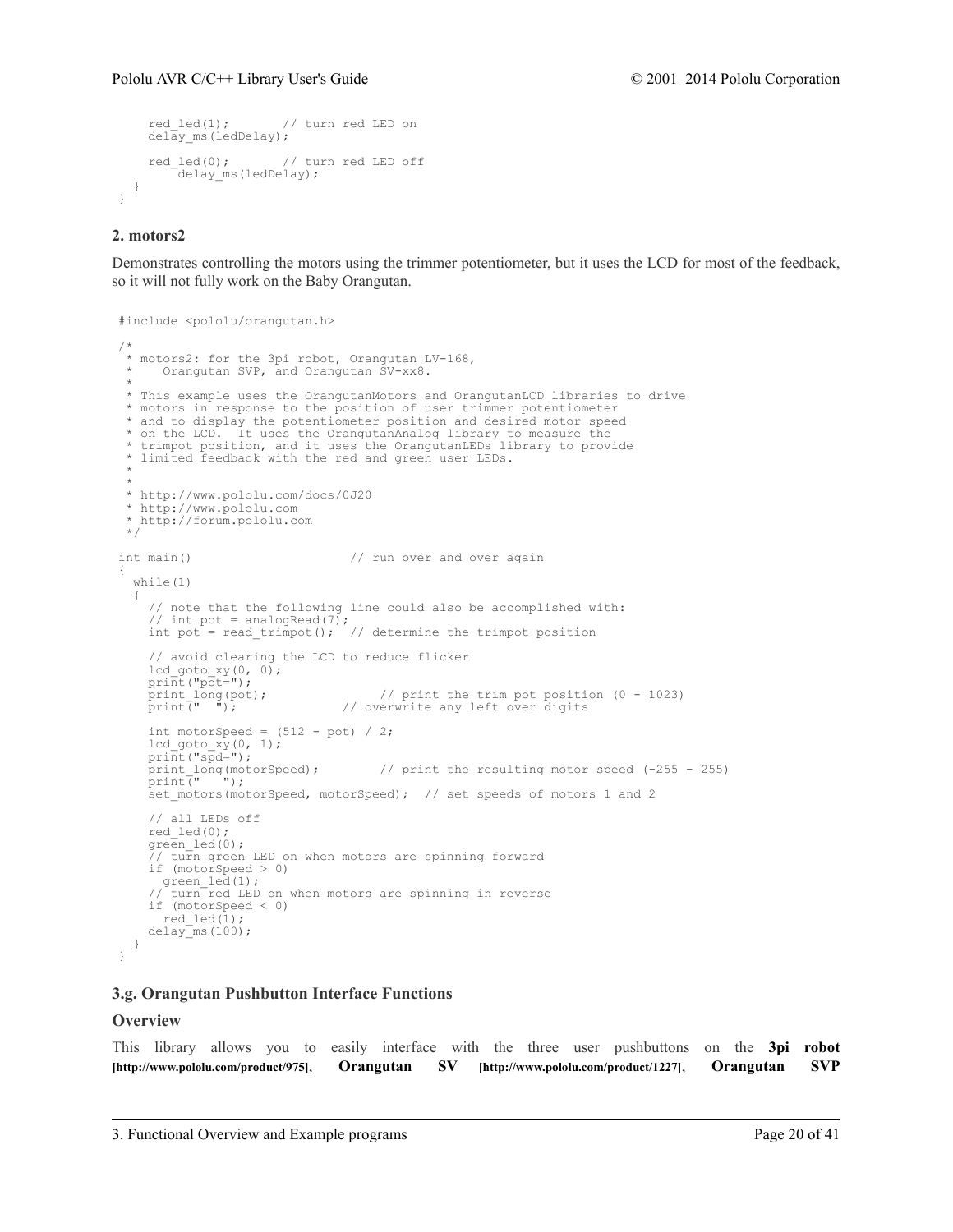**[\[http://www.pololu.com/product/1325\]](http://www.pololu.com/product/1325)**, and **Orangutan LV-168 [\[http://www.pololu.com/product/775\]](http://www.pololu.com/product/775)** by either polling for the state of specific buttons or by waiting for press/release events on specifiable buttons. The first time any function in this section is called, the function will initialize all the button I/O pins to be inputs and enable their internal pull-up resistors. The **wait for button** ...() methods in this library automatically take care of button debouncing.

C++ users: See **[Section](http://www.pololu.com/docs/0J17/5.f) 5.f** of **[Programming](http://www.pololu.com/docs/0J17) Orangutans from the Arduino Environment [\[http://www.pololu.com/docs/0J17\]](http://www.pololu.com/docs/0J17)** for examples of this class in the Arduino environment, which is almost identical to  $C++$ .

Complete documentation of these functions can be found in **[Section](http://www.pololu.com/docs/0J18/9) 9** of the **Pololu AVR Library [Command](http://www.pololu.com/docs/0J18) Reference [\[http://www.pololu.com/docs/0J18\]](http://www.pololu.com/docs/0J18)**.

This library comes with an example program in libpololu-avr\examples.

#### **1. pushbuttons1**

Demonstrates interfacing with the user pushbuttons. It will wait for you to push either the top button or the bottom button, at which point it will display on the LCD which button was pressed. It will also detect when that button is subsequently released and display that to the LCD.

#include <pololu/orangutan.h>

```
/*
 * OrangutanPushbuttonExample: for the Orangutan LV-168,
      Orangutan SV-xx8, Orangutan SVP, and 3pi robot
 *
 * This example uses the OrangutanPushbuttons library to detect user
 * input from the pushbuttons, and it uses the OrangutanLCD library to
 * display feedback on the LCD.
 *
 * http://www.pololu.com/docs/0J20
 * http://www.pololu.com
 * http://forum.pololu.com
 */
int main()
{
  while(1)
   {
     clear();
     print("Waiting");
     // wait for either the top or bottom buttons to be pressed
     // store the value of the pressed button in the variable 'button'
     unsigned char button = wait for button press(TOP_BUTTON | BOTTOM_BUTTON);
     clear();<br>if (button == TOP BUTTON)
                                               // display the button that was pressed
        print("top down");
     else
        print("bot down");
     wait for button release(button); // wait for that button to be released
     \frac{c_1}{c_1}, \frac{c_2}{c_1}, \frac{c_1}{c_2}, \frac{c_2}{c_2}, \frac{c_1}{c_2}, \frac{c_2}{c_1}, \frac{c_2}{c_2}, \frac{c_2}{c_2}, \frac{c_2}{c_2}, \frac{c_2}{c_2}, \frac{c_2}{c_2}, \frac{c_2}{c_2}, \frac{c_2}{c_2}, \frac{c_2}{c_2}, \frac{c_2}{c_2}, \frac{c_2}{c_2}, \frac{c_2}{c_2}, \frac{c_2}{c_2}, \frac{c_2}{c_2}, \frac{c_2}{c_2},// display that the button was released
     delay ms(1000);
   }
}
```
#### <span id="page-20-0"></span>**3.h. Orangutan Serial Port Communication Functions**

#### **Overview**

This section of the library provides routines for accessing the serial port (USART) on the **3pi [robot](http://www.pololu.com/product/975) [\[http://www.pololu.com/product/975\]](http://www.pololu.com/product/975)**, **Orangutan SV [\[http://www.pololu.com/product/1227\]](http://www.pololu.com/product/1227)**, **[Orangutan](http://www.pololu.com/product/1325) SVP [\[http://www.pololu.com/product/1325\]](http://www.pololu.com/product/1325)**, **Orangutan LV-168 [\[http://www.pololu.com/product/775\]](http://www.pololu.com/product/775)**, and **Baby [Orangutan](http://www.pololu.com/product/1220) B [\[http://www.pololu.com/product/1220\]](http://www.pololu.com/product/1220)**.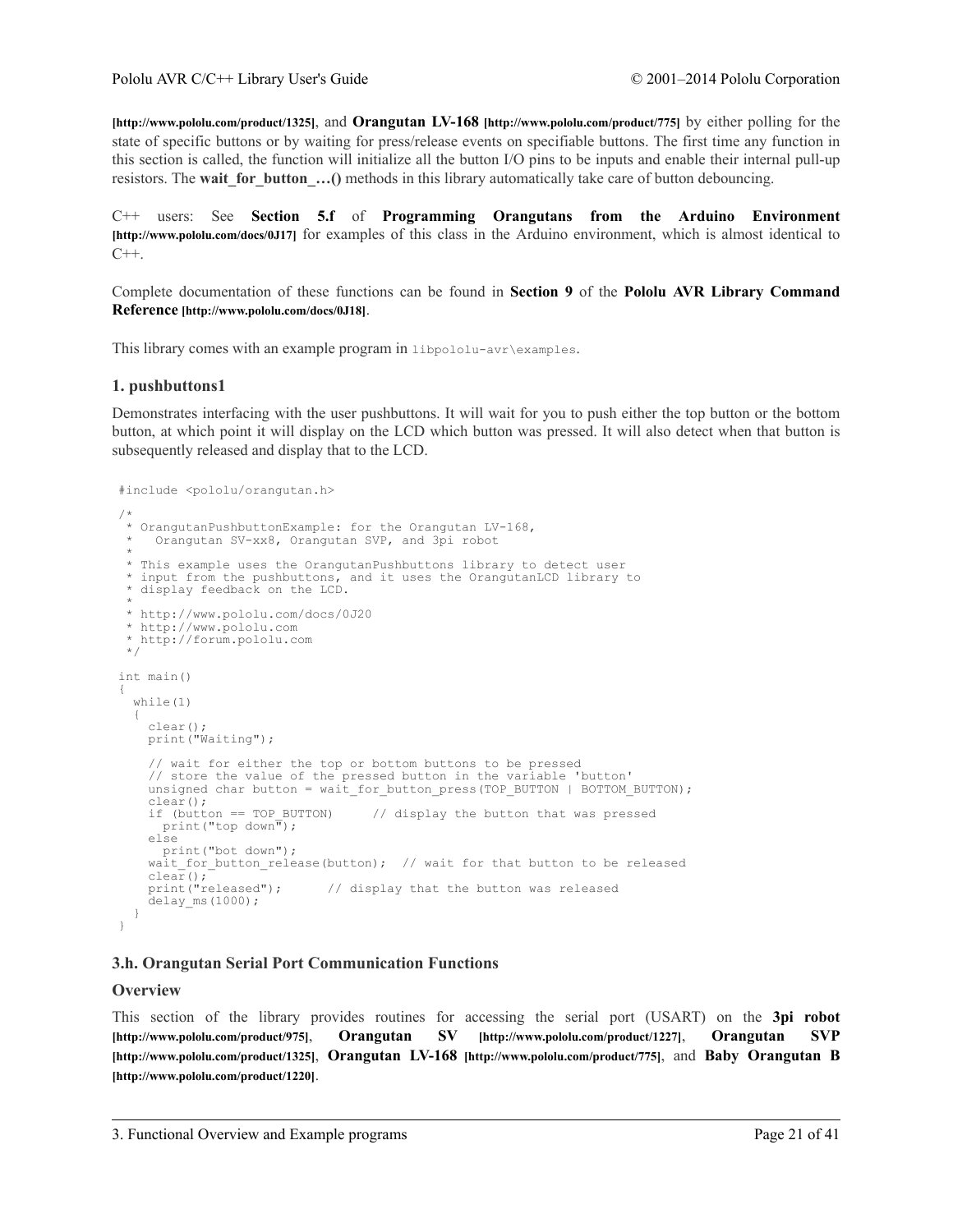The serial port routines normally use the **USART\_UDRE\_vect**, **USART\_RX\_vect**, **USART0\_UDRE\_vect**, **USART0\_RX\_vect**, **USART1\_UDRE\_vect**, and **USART1\_RX\_vect** interrupts, so they will conflict with any code that also uses these interrupts.

On the **3pi robot**, **Orangutan SV**, **Orangutan LV-168**, and **Baby Orangutan B**, using these functions will cause the red user LED functions to stop working, because the red LED is on the same pin as the UART transmitter (PD1/ TXD). When the AVR is not transmitting bytes on TXD, the red LED will be on. When the AVR is transmitting bytes on TXD, the red LED will flicker.

On the **Orangutan SVP**, using these functions to control UART0 will cause the red user LED functions to stop working, because the red LED is on the same pin as the UART0 transmitter (PD1/TXD0). When the AVR is not transmitting bytes on TXD0, the red LED will be off. When the AVR is transmitting bytes on TXD0, the red LED will flicker. However, the AVR on the Orangutan SVP has two UARTs, so if you want to use the red LED and you only need one UART then you can use UART1 instead of UART0.

Complete documentation of this library's methods can be found in **[Section](http://www.pololu.com/docs/0J18/10) 10** of the **Pololu AVR Library [Command](http://www.pololu.com/docs/0J18) Reference [\[http://www.pololu.com/docs/0J18\]](http://www.pololu.com/docs/0J18)**.

#### **Usage Examples**

Example code for making the 3pi Robot into a serial slave, controlled by another microcontroller, is given in **[Section](http://www.pololu.com/docs/0J21/10.a) [10.a](http://www.pololu.com/docs/0J21/10.a)** of the **Pololu 3pi Robot User's Guide [\[http://www.pololu.com/docs/0J21\]](http://www.pololu.com/docs/0J21)**. This library also comes with an example program in libpololu-avr\examples:

#### **serial1**

#include <pololu/orangutan.h>

```
/*
 * serial1: for the Orangutan controllers and 3pi robot.
 *
 * This example listens for bytes on PD0/RXD. Whenever it receives a byte, it
                              Whenever the user presses the middle button, it
 * performs a custom action. Whene<br>* transmits a greeting on PD1/TXD.
 *
 * The Baby Orangutan does not have a green LED, LCD, or pushbuttons so
 * that part of the code will not work.
 *
 * To make this example compile for the Orangutan SVP, you
 * must add a first argument of UART0 to all the serial_*
 * function calls.
 *
 * http://www.pololu.com/docs/0J20
 * http://www.pololu.com
 * http://forum.pololu.com
 */
// receive_buffer: A ring buffer that we will use to receive bytes on PD0/RXD.
// The OrangutanSerial library will put received bytes in to
// the buffer starting at the beginning (receiveBuffer[0]).
// After the buffer has been filled, the library will automatically
// start over at the beginning.
char receive buffer[32];
// receive buffer position: This variable will keep track of which bytes in the receive buffer
// we have already processed. It is the offset (0-31) of the next byte
// in the buffer to process.
unsigned char receive buffer position = 0;// send_buffer: A buffer for sending bytes on PD1/TXD.
char send buffer[32];
// wait_for_sending_to_finish: Waits for the bytes in the send buffer to
// finish transmitting on PD1/TXD. We must call this before modifying
// send buffer or trying to send more bytes, because otherwise we could
// corrupt an existing transmission.
```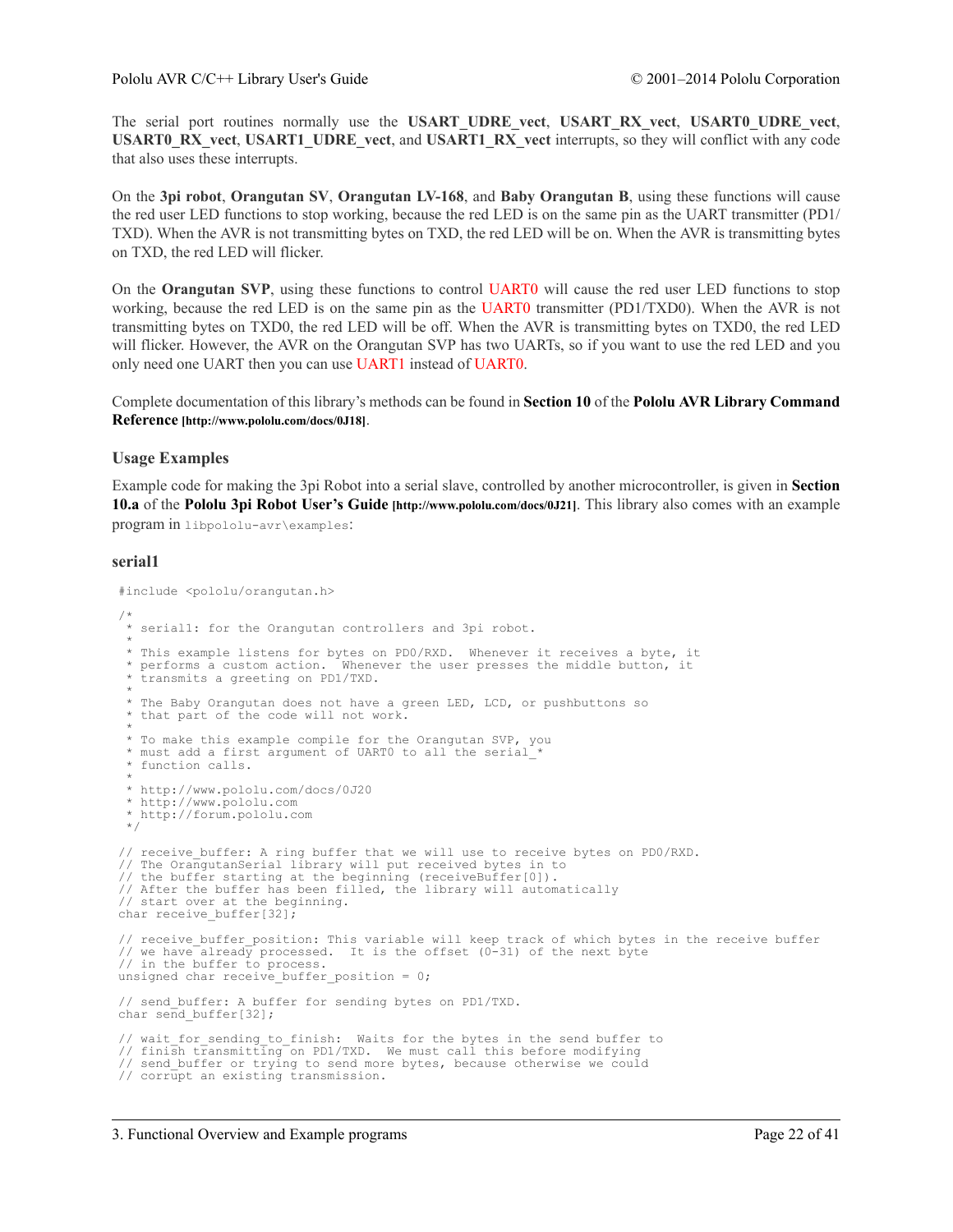```
void wait for sending to finish()
{
        while(!serial send buffer empty());
}
// process_received_byte: Responds to a byte that has been received on
// PDO/RXD. If you are writing your own serial program, you can
// replace all the code in this function with your own custom behaviors.
void process_received_byte(char byte)
{
        switch(byte)
        {
                // If the character 'G' is received, turn on the green LED.
                case 'G':
                        green led(1);
                        break;
                // If the character 'g' is received, turn off the green LED.
                case 'g':
                        green_led(0);
                        break;
                // If the character 'c' is received, play the note c.
                case 'c':
                        play from program space(PSTR("c16"));
                        break;
                // If the character 'd' is received, play the note d.
                case 'd':
                        play from program space(PSTR("d16"));
                        break;
                // If any other character is received, change its capitalization and
                // send it back.
                default:
                         wait for sending to finish();
                         send buffer[0] = byte \wedge 0x20;
                         serial send(send buffer, 1);
                        break;
        }
}
void check for new bytes received()
{
        while(serial get received bytes() != receive buffer position)
        {
                // Process the new byte that has just been received.
                process_received_byte(receive_buffer[receive_buffer position]);
                // Increment receive_buffer_position, but wrap around when it gets to
                // the end of the buffer.
                if (receive_buffer_position == sizeof(receive_buffer)-1)
                {
                        receive buffer position = 0;}
                else
                {
                        receive buffer position++;
                }
       }
}
int main()
{
        // Set the baud rate to 9600 bits per second. Each byte takes ten bit
        // times, so you can get at most 960 bytes per second at this speed.
        serial_set_baud_rate(9600);
        // Start receiving bytes in the ring buffer.
        serial_receive_ring(receive_buffer, sizeof(receive_buffer));
    while(1)
    {
                // Deal with any new bytes received.
                check_for_new_bytes_received();
                // If the user presses the middle button, send "Hi there!"
```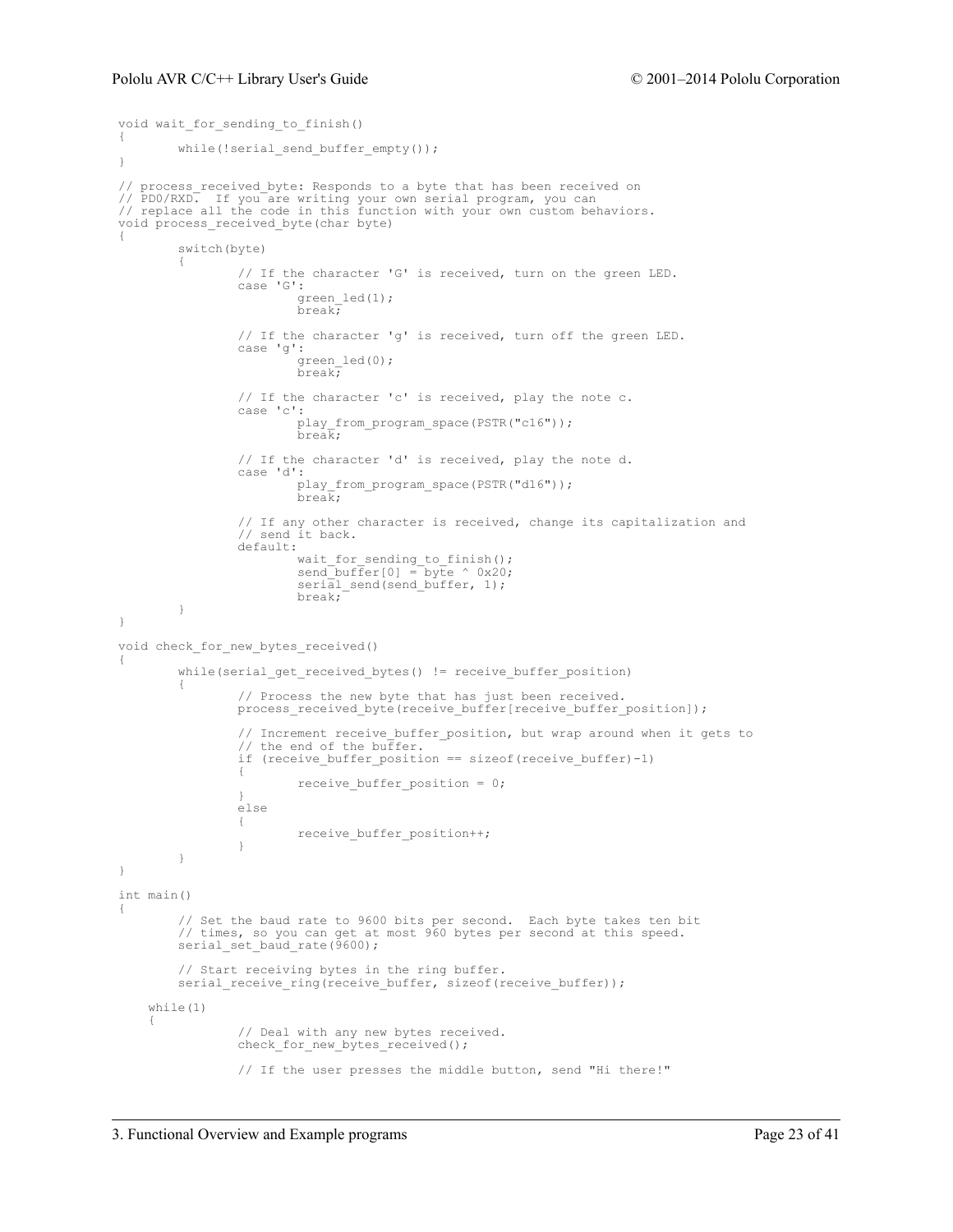```
// and wait until the user releases the button.
                if (button_is_pressed(MIDDLE_BUTTON))
                {
                        wait for sending to finish();
                        memcpy P(send buffer, PSTR("Hi there!\r\n"), 11);
                        serial_send(send_buffer, 11);
                        // Wait for the user to release the button. While the processor is
                        // waiting, the OrangutanSerial library will take care of receiving
                        // bytes using the serial reception interrupt. But if enough bytes
                        // arrive during this period to fill up the receive_buffer, then the
                        // older bytes will be lost and we won't know exactly how many bytes
                        // have been received.
                        wait for button release(MIDDLE BUTTON);
                }
   }
}
```
# <span id="page-23-0"></span>**3.i. Orangutan Servo Control Functions**

# **Overview**

This section of the library provides commands for generating digital pulses to control servos.

Complete documentation of these functions can be found in **[Section](http://www.pololu.com/docs/0J18/11) 11** of the **Pololu AVR Library [Command](http://www.pololu.com/docs/0J18) Reference [\[http://www.pololu.com/docs/0J18\]](http://www.pololu.com/docs/0J18)**.

**Note:** The OrangutanServos and OrangutanBuzzer libraries both use Timer 1, so they **will conflict with each other and any other code that relies on or reconfigures Timer 1**.

# **Servos**

A servo motor (also called hobby servo or RC servo) is a device containing a motor that you can command to turn to a specific location. To control a servo, you must connect its three wires properly. The **black** wire is ground, and should be connected to the ground line of your Orangutan. The **red** line is power, and should be connected to power supply with a voltage that is within the operating range of your servo, and that is capable of supplying all the current that your servo might draw. The **white** line is signal, and should be connected to a pin that generates servo pulses, such as an I/O line on the Orangutan. The Orangutan I/O header blocks make it easy to connect your servos, because each column of the block contains ground, power, and an I/O line in the correct order.

To make your servo move, you must output a high pulse to the signal line every 20 ms. The pulse width (also called pulse length or pulse duration) determines which position the servo will move to. Thus, every pulse width (typically measured in microseconds) corresponds to some angle (typically measured in degrees) of the servo's output shaft. Typical servos have a limited range of motion, and this entire range of motion can be reached with pulse widths between 1 ms and 2 ms.

Take care when choosing pulse widths, because some servos are capable of breaking themselves if they are commanded to move to a position outside their range of motion. To start off, you can send pulse widths of 1.5 ms and then slowly change the pulse width until you discover its upper and lower limits.

# **Orangutan Servo Control**

The OrangutanServos section of the library allows you to generate the control pulses for up to 16 servos.

**On every Orangutan except the Orangutan SVP**, each servo requires one free I/O pin. The library allows you to choose which I/O pins to use for your servos. On the **Baby Orangutan B**, there are enough free I/O lines for you to control the full 16 servos. On the **Orangutan SV** and **Orangutan LV-168**, there are 8 free I/O lines so you can easily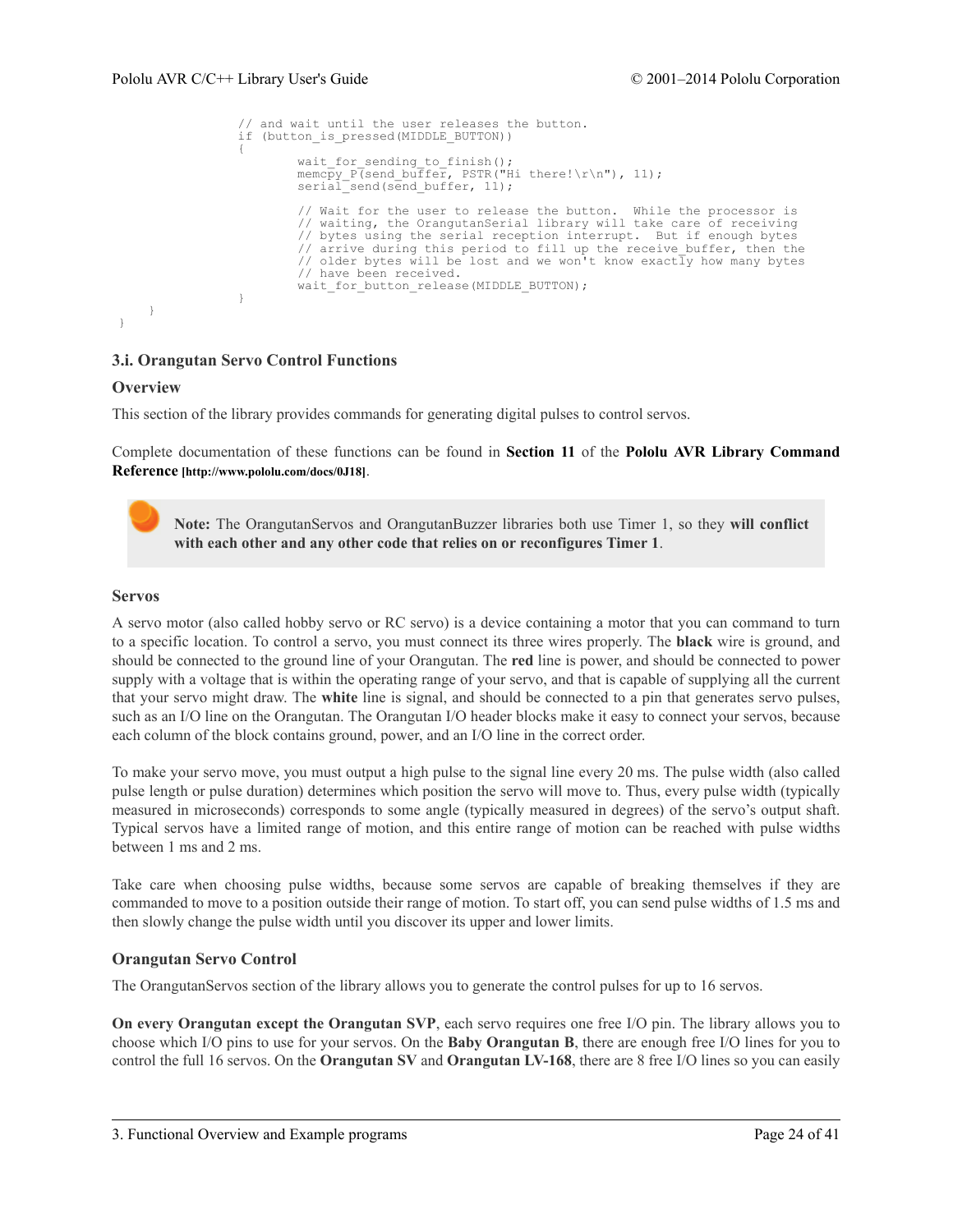control eight servos, but you can control more servos if you remove the LCD or other unused hardware. The pulses are generated using software PWM.

**On the Orangutan SVP**, the pulses (for your first 8 servos) are all generated on pin PD5. This pin is a hardware PWM output (OC1A), so the OrangutanServos library generates the servo pulses using hardware PWM, which is more accurate and takes less CPU time than software PWM. Pin PD5 is connected to the input line of an onboard 8-output demultiplexer. If you just need to control one servo, you can leave the demultiplexer input lines disconnected, and plug your servo in to servo port 0. If you want to control more than one servo, then you must choose which free I/O lines to connect to the demultiplexer's three output-selection lines. If you use one I/O line, you can control two servos. If you use two I/O lines, you can control up to four servos. If you use three I/O lines, then you can control up to eight servos. If you need to control more than 8 servos then you can use software PWM to control up to eight more servos (for a total of 16).

# **Usage Examples**

This library comes with several examples in libpololu-avr\examples.

# **1. svp-one-servo**

This example program demonstrates how to control one servo on the Orangutan SVP using PD5.

```
#include <pololu/orangutan.h>
/*
 * svp-one-servo: for the Orangutan SVP.
 *
 * This example uses the OrangutanServos functions to control one servo.
 * The servo pulse signal is sent on pin PD5, which is hardwired to the
 * input of the demux. The servo signal is available on demux output 0.
 * This example uses the OrangutanPushbuttons functions to take input
 * from the user, and the OrangutanLCD functions to display feedback on
 * the LCD.
 *
 * http://www.pololu.com/docs/0J20
 * http://www.pololu.com
 * http://forum.pololu.com
 */
int main()
{
        const unsigned char demuxPins[] = {};
        servos_init(demuxPins, sizeof(demuxPins));
        set servo target(0, 1300); // Make the servo go to a neutral position.
        clear(); // Clear the LCD.
        while(1) // Loop forever.
        {
                // When the user presses the top button, execute a pre-programmed
                // sequence of servo movements.
                if (button is pressed(TOP BUTTON))
                {
                        // Set the servo speed to 150. This means that the pulse width
                        // will change by at most 15 microseconds every 20 ms. So it will
                        // take 1.33 seconds to go from a pulse width of 1000 us to 2000 us.
                        set_servo_speed(0, 150);
                        // Slowly move the servo to position 1800.
                        set servo target(0, 1800);
                        delay ms (700);
                        // Disable the speed limit
                        set servo speed(0, 0);// Make the servo move back to position 1300 as fast as possible.
                        set servo target(0, 1300);
                }
```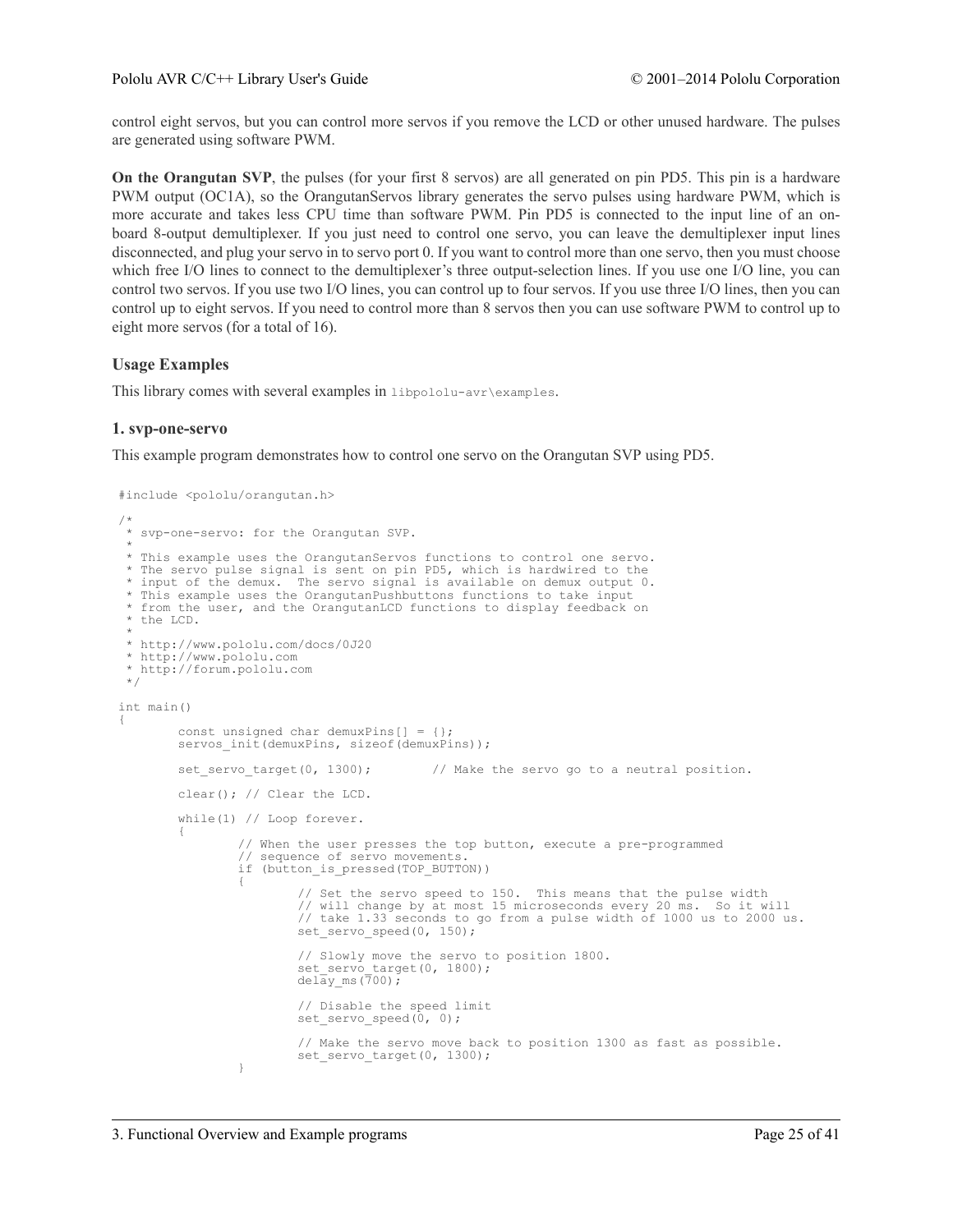```
if (button is pressed(BOTTOM BUTTON))
                  {
                          // While the user holds down the bottom button, move the servo
                          // slowly towards position 1800.
                          set servo speed(0, 60);
                          set<sup>s</sup>servo<sup>t</sup>arget(0, 1800);
                          wait for button release(BOTTOM BUTTON);
                          // When the user releases the bottom button, print its current
                          // position (in microseconds) and then move it back quickly.
                          clear();
                          print_long(get_servo_position(0));
                          print<sup>-</sup>from program space(PSTR(" \xE4s"));
                          set servo \overline{s}peed(0, 0);
                          set_servo_target(0, 1300);
                 }
        }
}
// Local Variables: **
// mode: C **
// c-basic-offset: 4 **
// tab-width: 4 **
// indent-tabs-mode: t **
// end: **
```
#### **2. svp-eight-servo**

This example program demonstrates how to control up to eight servos on the Orangutan SVP using the hardware demultiplexer.

```
#include <pololu/orangutan.h>
/*
 * svp-eight-servo: for the Orangutan SVP.
 *
 * This example uses the OrangutanServos functions to control eight servos.
 * To use this example, you must connect the correct AVR I/O pins to their
 * corresponding servo demultiplexer output-selection pins.
    - Connect PB3 to SA.
     - Connect PB4 to SB.
     - Connect PC0 to SC.
 *
 * http://www.pololu.com/docs/0J20
 * http://www.pololu.com
 * http://forum.pololu.com
 */
int main()
{
         // This array specifies the correspondence between I/O pins and DEMUX
         // output-selection pins. This demo uses three pins, which allows you
         // to control up to 8 servos. You can also use two, one, or zero pins
         // to control fewer servos.
         const unsigned char demuxPins[] = {IO B3, IO B4, IO CO}; // 8 servos
         //const unsigned char demuxPins[] = \{\overline{10}B3, \overline{10}B4\};^{\overline{\phantom{1}}\phantom{1}}/ four servos
         //const unsigned char demuxPins[] = {IO} B3}; \overline{\phantom{a}} // two servos
         //const unsigned char demuxPins[] = \{\}. \overline{\ } // one servo
         servos init(demuxPins, sizeof(demuxPins));
         // Set the servo speed to 150. This means that the pulse width
         // will change by at most 15 microseconds every 20 ms. So it will
         // take 1.33 seconds to go from a pulse width of 1000 us to 2000 us.
         set_servo_speed(0, 150);
         set<sup>-</sup>servo<sup>-</sup>speed(1, 150);
         set<sup>-</sup>servo<sup>-</sup>speed(2, 150);
         set_servo_speed(3, 150);
         set<sup>-</sup>servo<sup>-</sup>speed(4, 150);
         set<sup>-</sup>servo<sup>-</sup>speed(5, 150);
         set_servo_speed(6, 150);
        set_servo_speed(7, 150);
         // Make all the servos go to a neutral position.
        set servo target(0, 1300);
```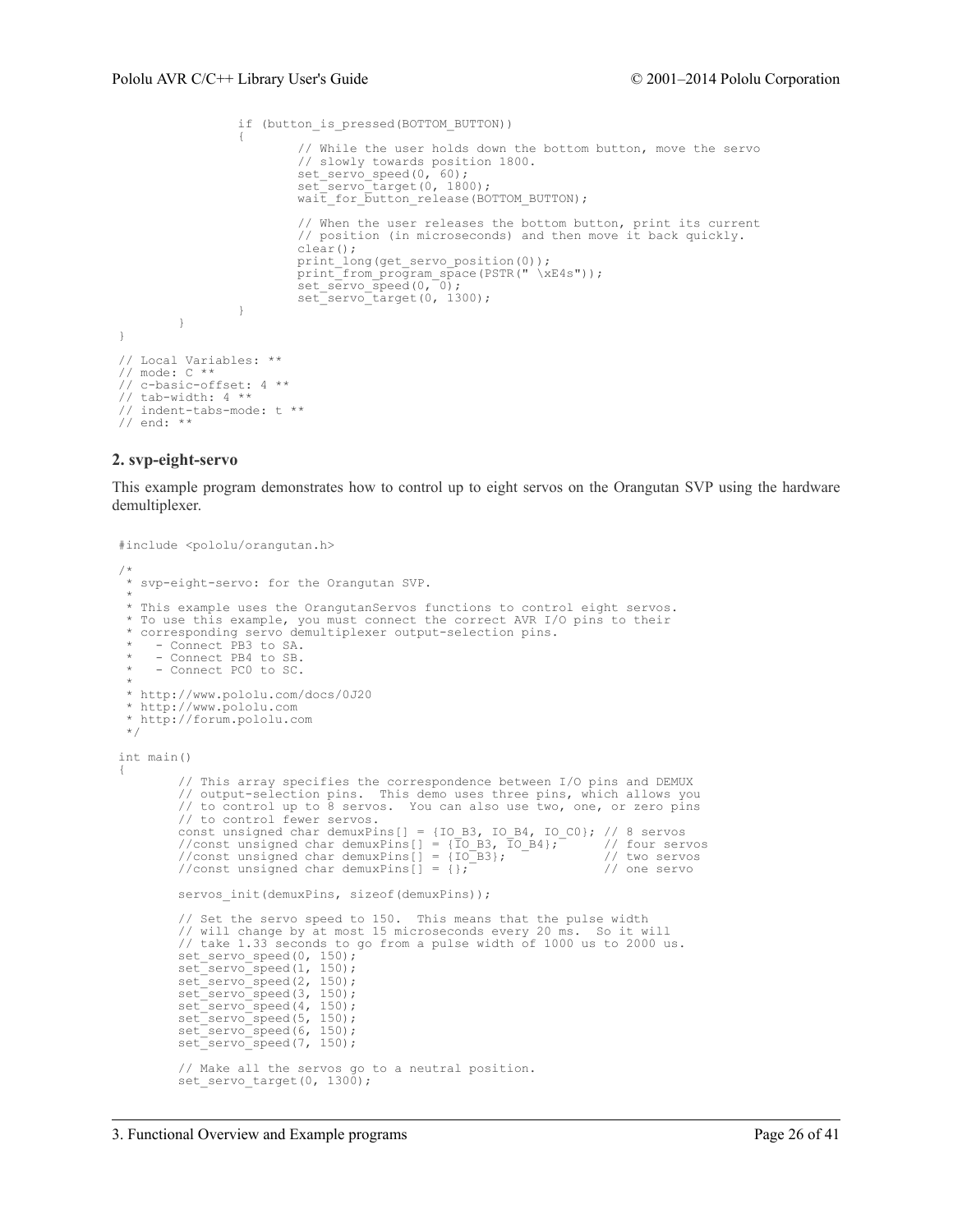```
set servo target(1, 1300);
set<sup>-</sup>servo<sup>-</sup>target(2, 1300);
set<sup>-</sup>servo<sup>-</sup>target(3, 1300);
set<sup>-</sup>servo<sup>-</sup>target(4, 1300);
set<sup>-</sup>servo<sup>-</sup>target(5, 1300);
set<sup>-</sup>servo<sup>-</sup>target(6, 1300);
set servo target(7, 1300);
while(1) // Loop forever.
{
         // When the user presses the top button, execute a pre-programmed
         // sequence of servo movements.
         if (button_is_pressed(TOP_BUTTON))
          {
                   set servo target(0, 1800); delay ms(350);
                   set set error target(1, 1800); delay ms(350);
                   set servo target(2, 1800); delay ms(350);
                   set servo target(3, 1800); delay ms(350);
                   set servo target(4, 1800); delay ms(350);
                   set servo target(5, 1800); delay ms(350);
                   set servo target(6, 1800); delay ms(350);
                   setservo\tt target(7, 1800); delayms(1000);
                  set servo target(0, 1300); delay ms(350);
                   set set error target(1, 1300); delay ms(350);
                   set set error target(2, 1300); delay ms(350);
                   set servo target(3, 1300); delay ms(350);
                   set set error target(4, 1300); delay ms(350);
                   set set error target(5, 1300); delay ms(350);
                   set servo target(6, 1300); delay ms(350);
                   set set error target(7, 1300); delay ms(350);
         }
}
```
# **3. svp-sixteen-servo**

}

This example program demonstrates how to control up to sixteen servos on the Orangutan SVP using the hardware demultiplexer.

```
#include <pololu/orangutan.h>
/*
 * svp-sixteen-servo: for the Orangutan SVP.
 *
 * This example uses the OrangutanServos functions to control sixteen servos.
 * To use this example, you must connect the correct AVR I/O pins to their
  corresponding servo demultiplexer output-selection pins.
    - Connect PB3 to SA.
    - Connect PB4 to SB.
 * - Connect PC0 to SC.
 * Servos a0-a7 will be on the servo demux outputs.
 * Servos b0-b7 will be on pins PA0-PA7.
 *
* http://www.pololu.com/docs/0J20
 * http://www.pololu.com
 * http://forum.pololu.com
 */
int main()
{
        // This array specifies the correspondence between I/O pins and DEMUX
        // output-selection pins. This demo uses three pins, which allows you
        // to control up to 8 servos from the demux.
        const unsigned char demuxPins[] = {IO_B3, IO_B4, IO_C0}; // B3=SA, B4=SB, C0=B5.
        // This array specifies the correspondence between I/O pins and
        // software-PWMed servos.
        const unsigned char servoPinsB[] = {IO A0, IO A1, IO A2, IO A3,
            IO_A4, IO_A5, IO_A6, IO_A7};
        servos init extended(demuxPins, sizeof(demuxPins), servoPinsB, sizeof(servoPinsB));
        // Set the servo speed to 150. This means that the pulse width
        // will change by at most 15 microseconds every 20 ms. So it will
```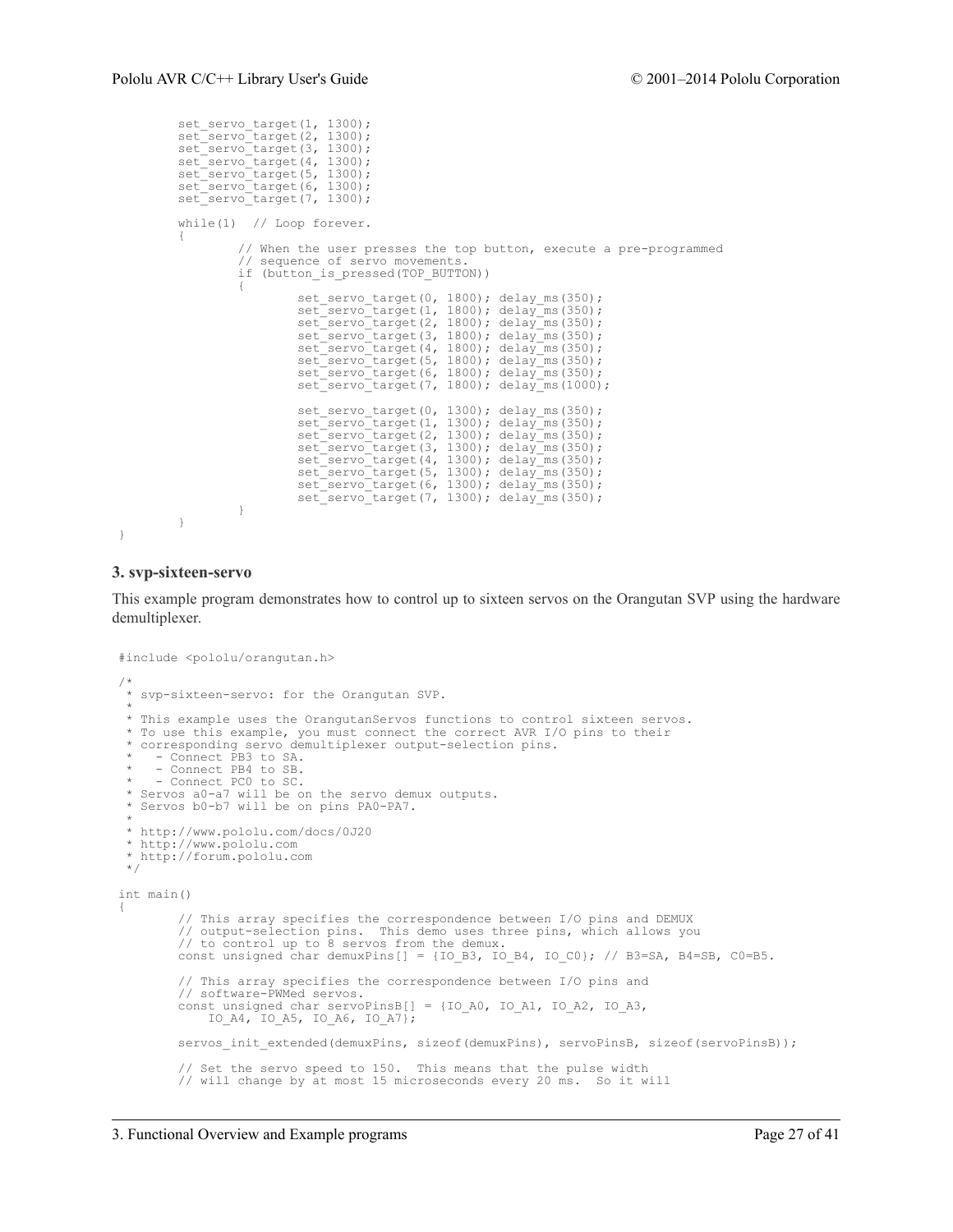```
// take 1.33 seconds to go from a pulse width of 1000 us to 2000 us.
set servo speed(0, 150); // Servo a0 = Demux output 0
set_servo_speed(1, 150); // Servo a1 = Demux output 1<br>set_servo_speed(2, 150); // Servo a2 = Demux output 2
set servo speed(2, 150); // Servo a2 = Demux output 2
set servo speed(3, 150); // Servo a3 = Demux output 3
set servo speed(4, 150); // Servo a4 = Demux output 4
set servo speed(5, 150); // Servo a5 = Demux output 5
set servo speed(6, 150); // Servo a6 = Demux output 6
set_servo_speed(5, 150); // Servo a5 = Demux output 5<br>set_servo_speed(6, 150); // Servo a6 = Demux output 6<br>set_servo_speed(7, 150); // Servo a7 = Demux output 7<br>set_servo_speedB(0, 150); // Servo b0 = pin A0<br>set_servo_sp
set\_servo\_speedB(0, 150);set servo speedB(1, 150); // Servo b1 = pin A1
set servo speedB(2, 150); // Servo b2 = pin A2
set servo speedB(3, 150); // Servo b3 = pin A3
set servo speedB(4, 150); // Servo b4 = pin A4
set servo speedB(5, 150); // Servo b5 = pin A5
set servo speedB(6, 150); // Servo b6 = pin A6
set servo speedB(7, 150); // Servo b7 = pin A7
// Make all the servos go to a neutral position.
set servo target(0, 1300);
set_servo_target(1, 1300);
set<sup>-</sup>servo<sup>-</sup>target(2, 1300);
set<sup>-</sup>servo<sup>-</sup>target(3, 1300);
set<sup>-</sup>servo<sup>-</sup>target(4, 1300);
set<sup>-</sup>servo<sup>-</sup>target(5, 1300);
set<sup>-</sup>servo<sup>-</sup>target(6, 1300);
set<sup>-</sup>servo<sup>-</sup>target(7, 1300);
set<sup>-</sup>servo<sup>-</sup>targetB(0, 1300);
set<sup>-</sup>servo<sup>-</sup>targetB(1, 1300);
set_servo_targetB(2, 1300);
set<sup>-</sup>servo<sup>-</sup>targetB(3, 1300);
set<sup>-</sup>servo<sup>-</sup>targetB(4, 1300);
set_servo_targetB(5, 1300);
set<sup>-</sup>servo<sup>-</sup>targetB(6, 1300);
set<sup>-</sup>servo<sup>-</sup>targetB(7, 1300);
while(1) // Loop forever.
{
           // When the user presses the top button, execute a pre-programmed
           // sequence of servo movements.
           if (button is pressed(TOP BUTTON))
           {
                     set servo target(0, 1800); delay ms(350);
                     set set error target(1, 1800); delay ms(350);
                     set servo target(2, 1800); delay ms(350);
                     set servo target(3, 1800); delay ms(350);
                     set servo target(4, 1800); delay ms(350);
                    set_servo_target(5, 1800); delay_ms(350);
                     set servo target(6, 1800); delay ms(350);
                     set set error target(7, 1800); delay ms(350);
                     set servo targetB(0, 1800); delay ms(350);
                     set<sup>-</sup>servo<sup>-</sup>targetB(1, 1800); delay<sup>-</sup>ms(350);
                     set<sup>-</sup>servo<sup>-</sup>targetB(2, 1800); delay<sup>-</sup>ms(350);
                     set<sup>-</sup>servo<sup>-</sup>targetB(3, 1800); delay<sup>-</sup>ms(350);
                     set servo targetB(4, 1800); delay ms(350);
                     set<sup>-</sup>servo<sup>-</sup>targetB(5, 1800); delay<sup>-</sup>ms(350);
                     set_servo_targetB(6, 1800); delay_ms(350);<br>set_servo_targetB(7, 1800); delay_ms(1000);
                     set servo target(0, 1300); delay ms(350);
                     set set error target(1, 1300); delay ms(350);
                     set set error target(2, 1300); delay ms(350);
                     set servo target(3, 1300); delay ms(350);
                     set set error target(4, 1300); delay ms(350);
                     set set error target(5, 1300); delay ms(350);
                     set servo target(6, 1300); delay ms(350);
                     set set error target(7, 1300); delay ms(350);
                     set servo targetB(0, 1300); delay ms(350);
                     set set error targetB(1, 1300); delay ms(350);
                     set set error targetB(2, 1300); delay ms(350);
                     set<sup>-</sup>servo<sup>-</sup>targetB(3, 1300); delay<sup>-</sup>ms(350);
                     set set error targetB(4, 1300); delay ms (350);
                     set<sup>-</sup>servo<sup>-</sup>targetB(5, 1300); delay<sup>-</sup>ms(350);
                     set<sup>-</sup>servo<sup>-</sup>targetB(6, 1300); delay<sup>-</sup>ms(350);
                    set_servo_targetB(7, 1300); delay_ms(350);
          }
```
}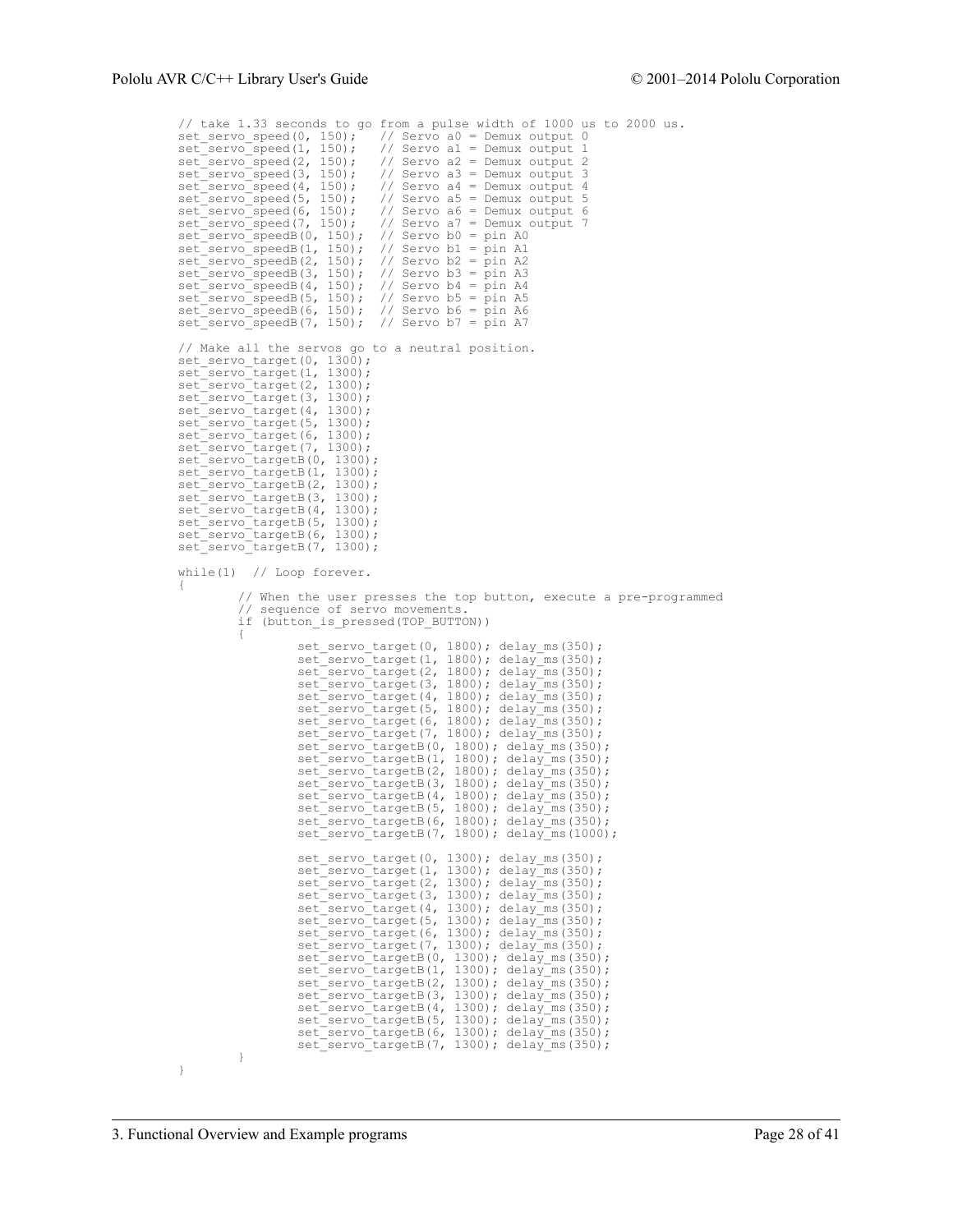```
}
// Local Variables: **
// mode: C **
// c-basic-offset: 4 **
// tab-width: 4 *// indent-tabs-mode: t **
// end: **
```
# <span id="page-28-0"></span>**3.j. Orangutan SVP Functions**

# **Overview**

The **Orangutan SVP [\[http://www.pololu.com/product/1325\]](http://www.pololu.com/product/1325)** is based on the AVR ATmega324 or ATmega1284 processor. It has an auxiliary processor that provides the USB connection, five configurable input lines, and battery voltage reading. Several parts of the Pololu AVR C/C++ Library have built-in support for using the auxiliary processor, so you will not need to worry about the details of the Serial Peripheral Interface (SPI) protocol used to talk to the auxiliary processor. If you are curious about the details of the SPI protocol, you can read the C++ source code of the library.

Complete documentation of the SVP-specific functions can be found in **[Section](http://www.pololu.com/docs/0J18/13) 13** of the **Pololu AVR [Library](http://www.pololu.com/docs/0J18) Command Reference [\[http://www.pololu.com/docs/0J18\]](http://www.pololu.com/docs/0J18)**.

An overview of the analog input functions, which support reading the analog inputs on the SVP's auxiliary processor, can be found in **[Section](#page-5-1) 3.a**. An overview of the serial port communication functions, which support sending and receiving bytes from the computer via the auxiliary processor's USB connection, can be found in **[Section 3.h](#page-20-0)**.

# **Setting the mode**

One of the first things to think about when writing a program for the SVP is what mode you want the auxiliary processor to be in.

If you want to use quadrature encoders, you can use the SVP\_MODE\_ENCODERS mode and let the auxiliary processor handle the readings from two quadrature encoders on lines A, B, C and D/RX.

If you want to maximize the number of analog inputs available, you can use the SVP\_MODE\_ANALOG mode which makes A, B, C, and D/RX be analog inputs. The ADC/SS line is also available as an analog input. It is hardwired to a user trimpot, but you can cut the labeled trace between ADC/SS and POT on the bottom of the board to disconnect the pot, and then connect something else to that pin. This allows you to use a total of 13 analog inputs: eight on the AVR and five on the auxiliary processor. All 13 inputs can be read using the same functions (see **[Section](#page-5-1) 3.a**), so you don't need to worry too much about which processor is converting them.

If you want to receive TTL-level serial bytes on your computer, you can use the SVP\_MODE\_RX mode (the default) which makes A, B, and C be analog inputs and D/RX be the serial receive line. In this mode, TTL-level serial bytes received on the RX line will be sent to the computer on the Pololu Orangutan SVP TTL Serial Port. The RX line, along with the TX line (which is always the serial transmit line) make the Orangutan SVP's auxiliary processor function as a USB-to-TTL-serial adapter for your computer, allowing you to control serial devices from your computer. Alternatively, you can control the serial devices directly from the AVR using the functions in **[Section](#page-20-0) [3.h](#page-20-0)** and you can use the RX line to monitor and debug the bytes that are being transmitted (or received) by the AVR.

You can use the **setMode()** command at the beginning of your program to set the mode of the auxiliary processor. See the Pololu AVR Library Command Reference for details.

# **Powered by SPI**

Whenever you call a function in the Pololu AVR Library that uses the auxiliary processor, the function might initiate SPI communication to the auxiliary processor. This means that the MOSI (PB5) and SCK (PB7) pins will be set to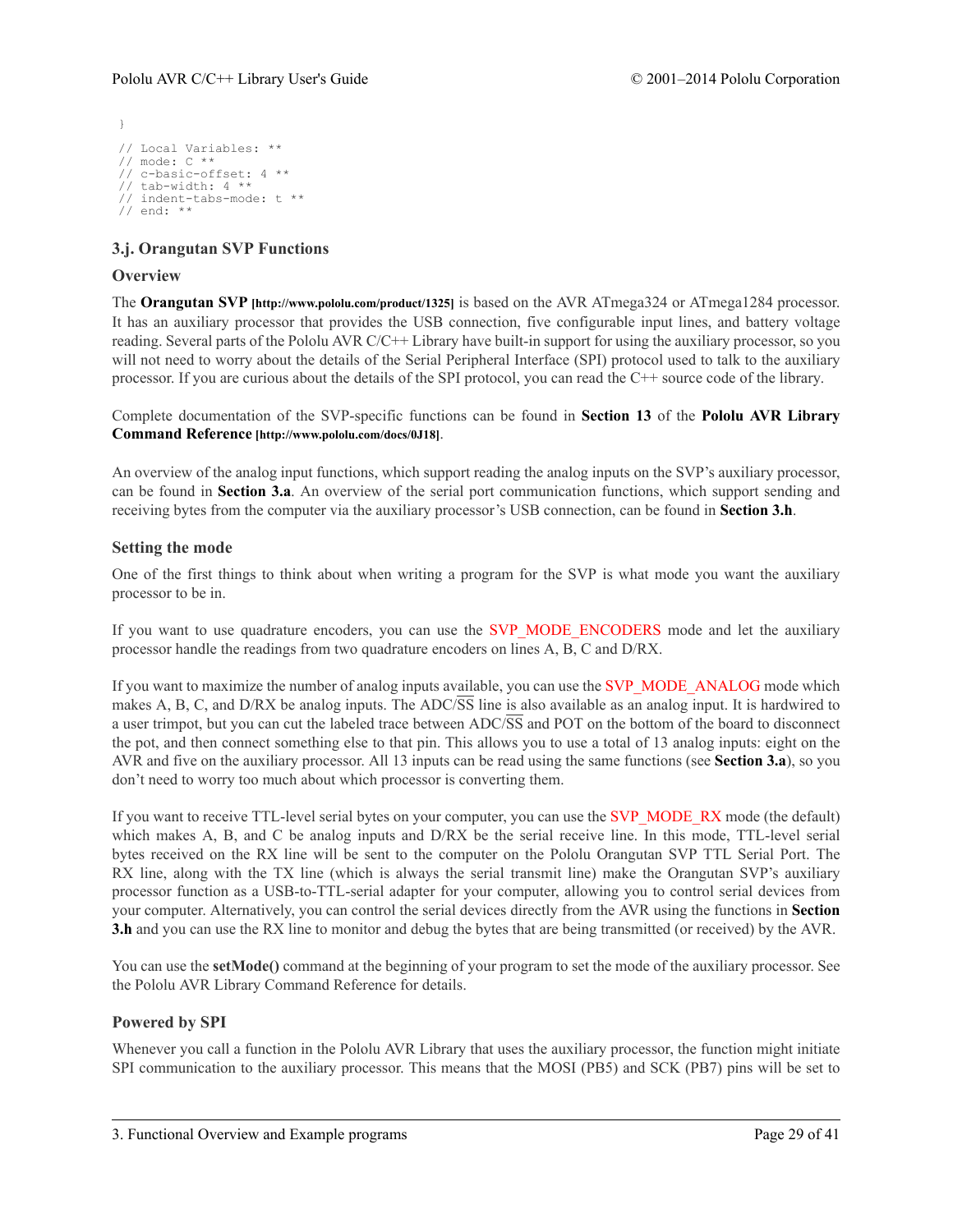outputs, the MISO (PB6) pin will be set as an input, a pull-up resistor will be enabled on  $\overline{SS}$  (PB4) if it is an input, and the AVR's hardware SPI module will be enabled. The functions that do this include any analog input function that uses an input on the auxiliary processor, any function for reading the battery voltage or trimpot, any serial port function that uses the USB\_COMM port, and any function specific to the Orangutan SVP (**[Section](http://www.pololu.com/docs/0J18/13) 13** of the Command Reference).

# **PB4 should be an output**

In order for the functions that talk to the auxiliary processor to work, the **SS (PB4) pin must either be an output or** be an input that is always high. The AVR's SPI module is designed so that if  $\overline{SS}$  is an input and it reads low (0) V), then the SPI module will automatically go in to slave mode (the MSTR bit in SPCR will become zero), making it impossible to communicate with the auxiliary processor. Therefore, it is recommended that you make SS an output at the beginning of your program. This can be done with one of the following lines of code:

```
set digital output(IO_B4, LOW); // Make SSbar an output (C only)
OrangutanDigital::setOutput(IO_B4, LOW); // Make SSbar an output (C++ only)
DDRB |= 1<<DDB4; // Make SSbar an output
```
# **Usage Examples**

This library comes with an example program in libpololu-avr\examples.

# **1. svp1**

A simple example that demonstrates some SVP-specific functions.

```
#include <pololu/orangutan.h>
/*
 * svp1: for the Orangutan SVP.
 *
 * This example uses the OrangutanSVP functions to set the mode of the
 * auxiliary processor, take analog readings on line D/RX, and display
 * information about the Orangutan's current USB device state on the LCD.
 *
 * http://www.pololu.com/docs/0J20
 * http://www.pololu.com
 * http://forum.pololu.com
 */
int main()
{
  // Make SSbar be an output so it does not interfere with SPI communication.
 set digital output(IO B4, LOW);
  // Set the mode to SVP MODE ANALOG so we can get analog readings on line D/RX.
  svp_set_mode(SVP_MODE_ANALOG);
  while(1)
  {
    clear(); // Erase the LCD.
    if (usb_configured())
    {
      // Connected to USB and the computer recognizes the device.
      print("USB");
    }
    else if (usb power present())
    {
      // Connected to USB.
     print("usb");
    }
    if (usb_suspend())
    {
```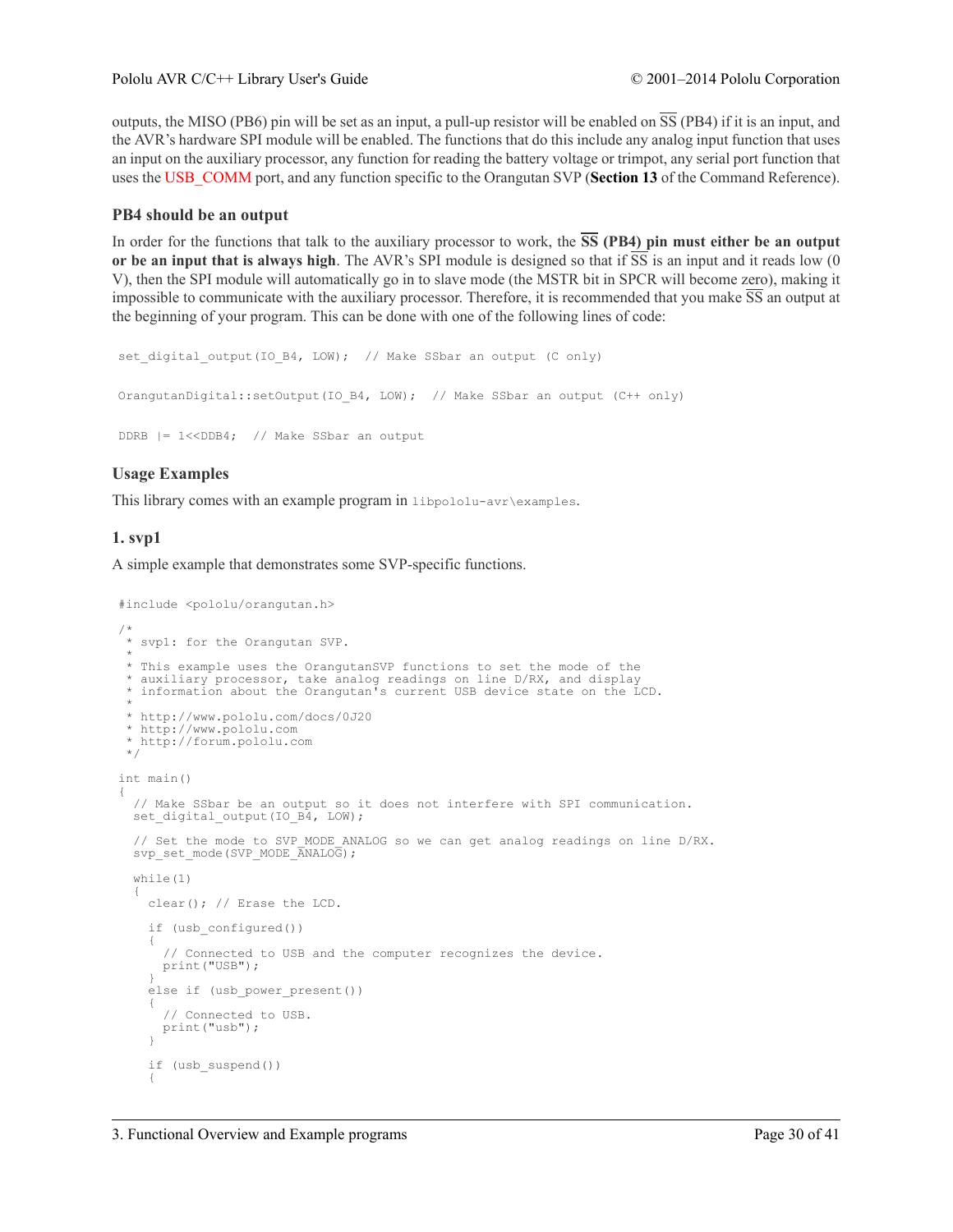```
// Connected to USB, in the Suspend state.
    lcd goto xy(4,0);prin\tilde{t} ("s\overline{u}s\tilde{v});
  }
 if (dtr_enabled())
  {
    // The DTR virtual handshaking line is 1.
    // This often means that a terminal program is conencted to the
    // Pololu Orangutan SVP USB Communication Port.
    lcd_goto_xy(8,0);
    prin\left(\mathsf{TDR}^{\overline{\mathsf{T}}}\right);}
 if (rts_enabled())
 {
    // The RTS virtual handshaking line is 1.
    lcd goto xy(12,0);print("RTS");
  }
  // Display an analog reading from channel D, in millivolts.
 lcd goto xy(0,1);
 print("Channel D: ");
 print_long(analog_read_millivolts(CHANNEL_D));
   // Wait for 100 ms, otherwise the LCD would flicker.
 delay_ms(100);
}
```
# <span id="page-30-0"></span>**3.k. Pololu QTR Sensor Functions**

# **Overview**

}

This set of functions provides access to the QTR family of reflectance sensors, which come as single-sensor units (**QTR-1A [\[http://www.pololu.com/product/958\]](http://www.pololu.com/product/958)** and **QTR-1RC [\[http://www.pololu.com/product/959\]](http://www.pololu.com/product/959)**) or as 8-sensor arrays (**QTR-8A [\[http://www.pololu.com/product/960\]](http://www.pololu.com/product/960)** and **QTR-8RC [\[http://www.pololu.com/product/961\]](http://www.pololu.com/product/961)**). To initialize the set of sensors that you are using, choose either the **qtr\_analog\_init()** or **qtr\_rc\_init()** function, and specify the set of pins connected to the sensors that you will be using. The initialization may only be called once within the C environment, while C<sup>++</sup> allows the sensors to be used in more complicated ways.

These functions are used by the 3pi support described in the **3pi Robot User's Guide [\[http://www.pololu.com/docs/0J21\]](http://www.pololu.com/docs/0J21)**. We do not recommend using these functions directly on the 3pi unless you are adding additional sensors.

C++ and Arduino users: See **[Section](http://www.pololu.com/docs/0J19/3) 3** of **Arduino Library for the Pololu QTR [Reflectance](http://www.pololu.com/docs/0J19) Sensors [\[http://www.pololu.com/docs/0J19\]](http://www.pololu.com/docs/0J19)** for examples of this class in the Arduino environment, which is almost identical to C++. Please note that the **Arduino version of this library [\[http://www.pololu.com/docs/0J19\]](http://www.pololu.com/docs/0J19)** is implemented differently from the Pololu AVR Library version, so make sure you download the version appropriate for your platform.

Complete documentation of these functions can be found in **[Section](http://www.pololu.com/docs/0J18/16) 16** of the **Pololu AVR Library [Command](http://www.pololu.com/docs/0J18) Reference [\[http://www.pololu.com/docs/0J18\]](http://www.pololu.com/docs/0J18)**.

# **Usage Notes**

# **Calibration**

This library allows you to use the **calibrate()** method to easily calibrate your sensors for the particular conditions it will encounter. Calibrating your sensors can lead to substantially more reliable sensor readings, which in turn can help simplify your code. As such, we recommend you build a calibration phase into your application's initialization routine. This can be as simple as a fixed duration over which you repeated call the **calibrate()** method. During this calibration phase, you will need to expose each of your reflectance sensors to the lightest and darkest readings they will encounter. For example, if you have made a line follower, you will want to slide it across the line during the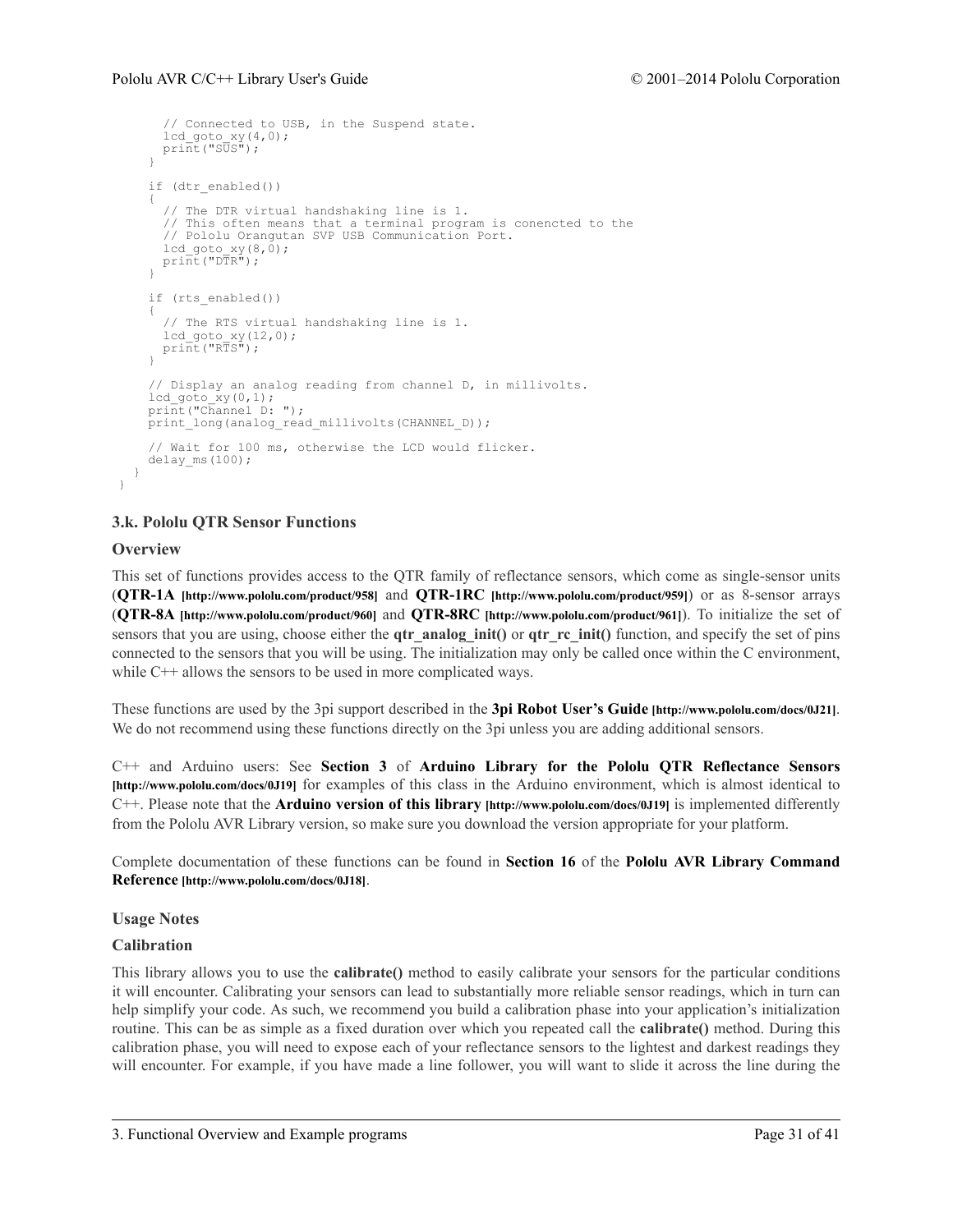calibration phase so the each sensor can get a reading of how dark the line is and how light the ground is. A sample calibration routine would be:

```
#include <pololu/orangutan.h>
int main()
{
  // initialize your QTR sensors
 unsigned char qtr_rc_pins[] = {IO_0, IOC1, IOC2};qtr_rc_init(qtr_rc_pins, 3, 2000, 255); ^-// 800 us timeout, no emitter pin
  // \overline{1}nt^{-}qtr analog \overline{p}ins[ = {0, 1, 2};
  // qtr_analog_init(qtr_analog_pins, 3, 10, IO_C0); // 10 samples, emitter pin is PC0
  // optional: wait for some input from the user, such as a button press
  // then start calibration phase and move the sensors over both
  // reflectance extremes they will encounter in your application:
  int i;
  for (i = 0; i < 250; i++) // make the calibration take about 5 seconds
  {
    qtr_calibrate(QTR_EMITTERS_ON);
   delay(20);
  }
  // optional: signal that the calibration phase is now over and wait for further
  // input from the user, such as a button press
  while (1)
  {
    // main body of program goes here
  }
  return 0;
}
```
# **Reading the Sensors**

This library gives you a number of different ways to read the sensors.

1. You can request raw sensor values using the **read()** method, which takes an optional argument that lets you perform the read with the IR emitters turned off (note that turning the emitters off is only supported by the QTR-8x reflectance sensor arrays).

2. You can request calibrated sensor values using the **qtr** read calibrated() function, which also takes an optional argument that lets you perform the read with the IR emitters turned off. Calibrated sensor values will always range from 0 to 1000, with 0 being as or more reflective (i.e. whiter) than the most reflective surface encountered during calibration, and 1000 being as or less reflective (i.e. blacker) than the least reflective surface encountered during calibration.

3. For line-detection applications, you can request the line location using the **qtr\_read\_line()** functions, which takes as optional parameters a boolean that indicates whether the line is white on a black background or black on a white background, and a boolean that indicates whether the IR emitters should be on or off during the measurement. **qtr\_read\_line()** provides calibrated values for each sensor and returns an integer that tells you where it thinks the line is. If you are using *N* sensors, a returned value of 0 means it thinks the line is on or to the outside of sensor 0, and a returned value of 1000 \* (*N*-1) means it thinks the line is on or to the outside of sensor *N*-1. As you slide your sensors across the line, the line position will change monotonically from 0 to 1000 \* (*N*-1), or vice versa. This line-position value can be used for closed-loop PID control.

A sample routine to obtain the sensor values and perform rudimentary line following would be:

```
void loop() // call this routine repeatedly from your main program
{
  unsigned int sensors[3];
  \frac{1}{s} get calibrated sensor values returned in the sensors array,
  // along with the line position.
```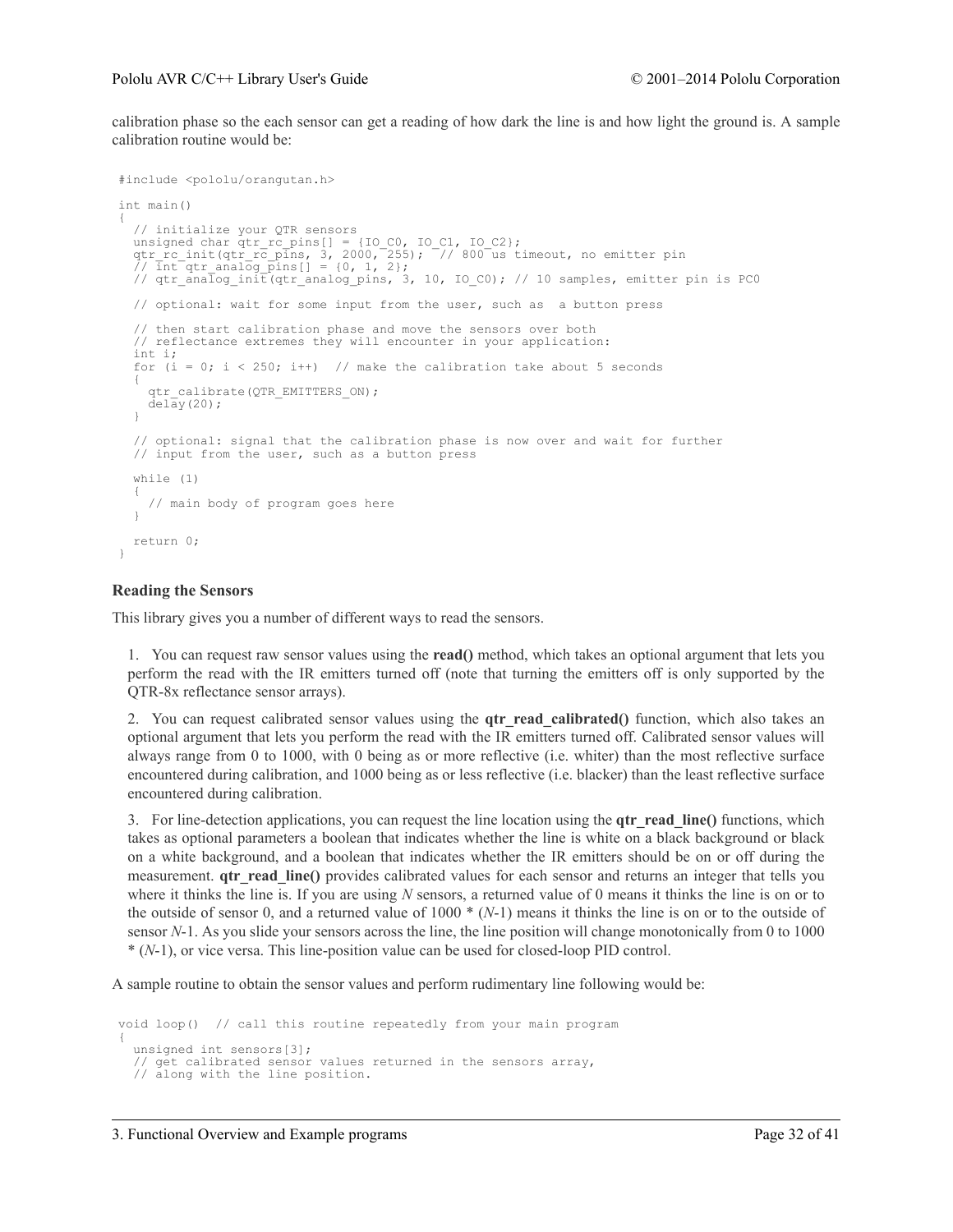```
// position will range from 0 to 2000, with 1000 corresponding
  // to the line over the middle sensor
 int position = qtr_read line(sensors, QTR EMITTERS ON);
  // if all three sensors see very low reflectance, take some
 // appropriate action for this situation
 if (sensors[0] > 750 && sensors[1] > 750 && sensors[2] > 750)
  {
    // do something. Maybe this means we're at the edge of a
    // course or about to fall off a table, in which case, we might
    // want to stop moving, back up, and turn around.
   return;
 }
 // compute our "error" from the line position. We will make it so that the
  // error is zero when the middle sensor is over the line, because this is
  // our goal. Error will range from -1000 to +1000. If we have sensor 0 on
  // the left and sensor 2 on the right, a reading of -1000 means that we
  // see the line on the left and a reading of +1000 means we see the line
  // on the right.
 int error = position - 1000;
 int leftMotorSpeed = 100;
  int rightMotorSpeed = 100;
  if (error < -500) // the line is on the left
    leftMotorSpeed = 0; // turn left
  if (error > 500) // the line is on the right
   rightMotorSpeed = 0; // turn right
 // set motor speeds using the two motor speed variables above
}
```
#### **PID Control**

The integer value returned by **qtr\_read\_line()** can be easily converted into a measure of your position error for linefollowing applications, as was demonstrated in the previous code sample. The function used to generate this position/ error value is designed to be monotonic, which means the value will almost always change in the same direction as you sweep your sensors across the line. This makes it a great quantity to use for PID control.

Explaining the nature of PID control is beyond the scope of this document, but Wikipedia has a very good **[article](http://en.wikipedia.org/wiki/PID_controller) [\[http://en.wikipedia.org/wiki/PID\\_controller\]](http://en.wikipedia.org/wiki/PID_controller)** on the subject.

The following code gives a very simple example of PD control (I find the integral PID term is usually not necessary when it comes to line following). The specific nature of the constants will be determined by your particular application, but you should note that the derivative constant *Kd* is usually much bigger than the proportional constant *Kp*. This is because the derivative of the error is a much smaller quantity than the error itself, so in order to produce a meaningful correction it needs to be multiplied by a much larger constant.

```
int lastError = 0;
void loop() // call this routine repeatedly from your main program
{
 unsigned int sensors[3];
  // get calibrated sensor values returned in the sensors array,
  // along with the line position.
  // position will range from 0 to 2000, with 1000 corresponding
  // to the line over the middle sensor
  int position = qtr read line(sensors, QTR EMITTERS ON);
  // compute our "error" from the line position. We will make it so
  // that the error is zero when the middle sensor is over the line,
  // because this is our goal. Error will range from -1000 to +1000.
  // If we have sensor 0 on the left and sensor 2 on the right,
  // reading of -1000 means that we see the line on the left and a
  // reading of +1000 means we see the line on the right.
  int error = position - 1000;
  // set the motor speed based on proportional and derivative PID terms
  // KP is the a floating-point proportional constant (maybe start with a value around 0.1)
```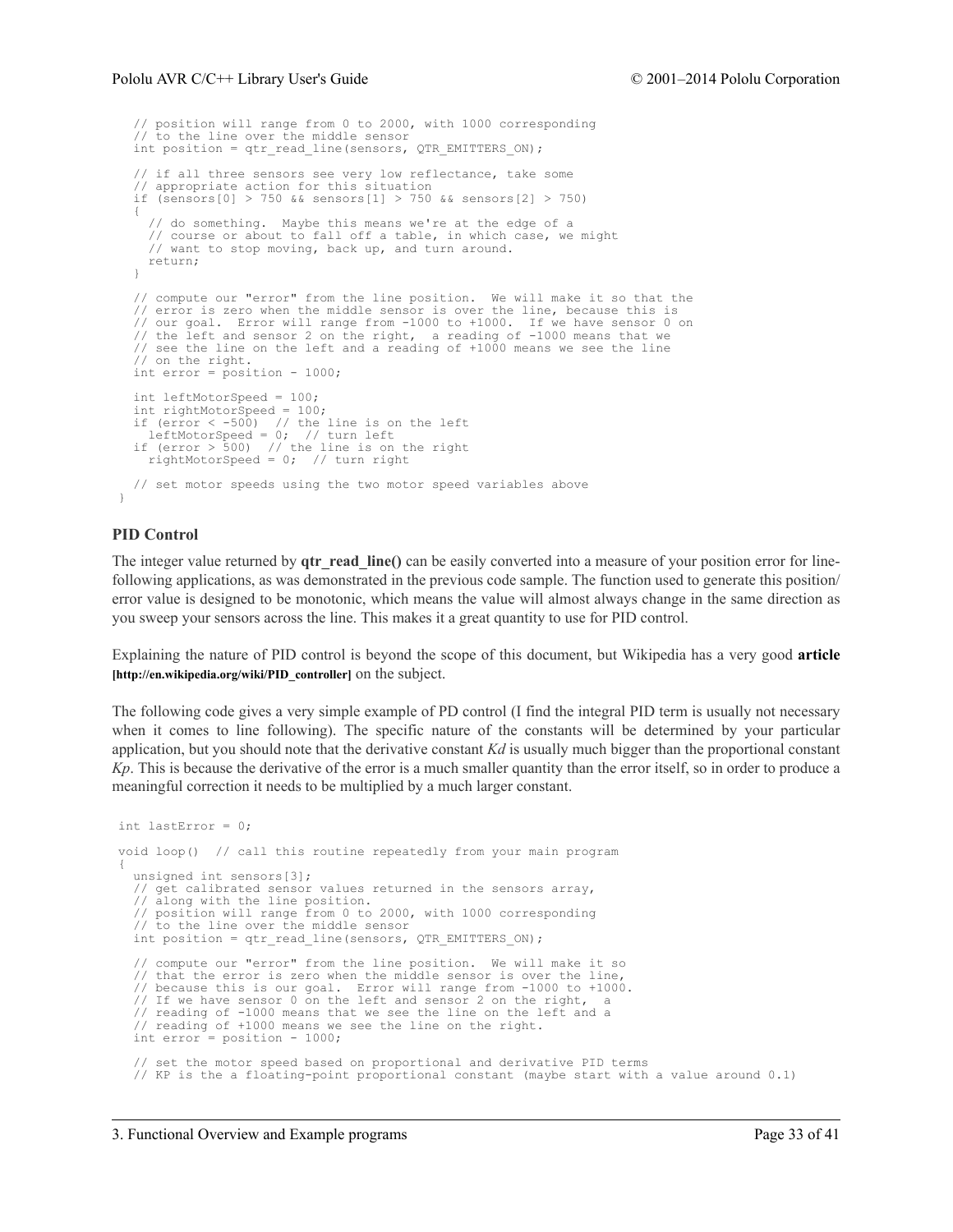```
// KD is the floating-point derivative constant (maybe start with a value around 5)
// note that when doing PID, it's very important you get your signs right, or else the
// control loop will be unstable
int motorSpeed = KP * error + KD * (error - lastError);lastError = error;
// M1 and M2 are base motor speeds. That is to say, they are the
// speeds the motors should spin at if you are perfectly on the line
// with no error. If your motors are well matched, M1 and M2 will be
// equal. When you start testing your PID loop, it might help to start
// with small values for M1 and M2. You can then increase the speed
// as you fine-tune your PID constants KP and KD.
int m1Speed = M1 + motorSpeed;
int m2Speed = M2 - motorSpeed;
// it might help to keep the speeds positive (this is optional)
// note that you might want to add a similiar line to keep the speeds from exceeding
// any maximum allowed value
if (m1Speed < 0)
 mlSpeed = 0;if (m2Speed < 0)m2Speed = 0;
// set motor speeds using the two motor speed variables above
```
# <span id="page-33-0"></span>**3.l. Pololu Wheel Encoder Functions**

The PololuWheelEncoders class and the associated C functions provide an easy interface for using the **[Pololu](http://www.pololu.com/product/1217) Wheel Encoders [\[http://www.pololu.com/product/1217\]](http://www.pololu.com/product/1217)**, which allow a robot to know exactly how far its motors have turned at any point in time. Note that this library should work with all standard quadrature encoders, not just the Pololu Wheel Encoders.

This section of the library makes uses of pin-change interrupts to quickly detect and record each transition on the encoder. Interrupt vectors for **PCINT0**, **PCINT1**, **PCINT2** (and **PCINT3** on the Orangutan SVP and X2) will be defined if functions from this library are used, even if the pins selected are all on a single port, so **this section of the library will conflict with any other uses of these interrupts**. The interrupt service routine (ISR) will take about 20-30 us. If you need better control of the interrupts used, or you want to write a more efficient ISR, you can copy the library code from PololuWheelEncoders.cpp into your own project and modify it as necessary.

Complete documentation of this library's methods can be found in **[Section](http://www.pololu.com/docs/0J18/18) 18** of the **Pololu AVR Library [Command](http://www.pololu.com/docs/0J18) Reference [\[http://www.pololu.com/docs/0J18\]](http://www.pololu.com/docs/0J18)**.

#### **Usage Notes**

}

The two sensors A and B on the encoder board go through a four-step cycle as each tooth of the wheel passes by, for a total of 48 counts per revolution. This corresponds to about 3 mm for each count, though you will have to calibrate values for your own robot to get a precise measure of distance.

Normally, there will be at least 1 ms between counts, which gives the ISR plenty of time to finish one count before the next one occurs. This is very important, because if two counts occur quickly enough, the ISR will not be able to determine the direction of rotation. In this case, an error can be detected by the functions **encoders** check error  $m1$ () or **encoders** check error  $m2$ (). An error like this either corresponds to a miscalibration of the encoder or a timing issue with the software. For example, if interrupts are disabled for several ms while the wheels are spinning quickly, errors will probably occur.

#### **Usage Examples**

This library comes with one example program in libpololu-avr\examples. The example measures the outputs of two encoders, one connected to ports PC2 and PC3, and another connected to ports PC4 and PC5. The values of the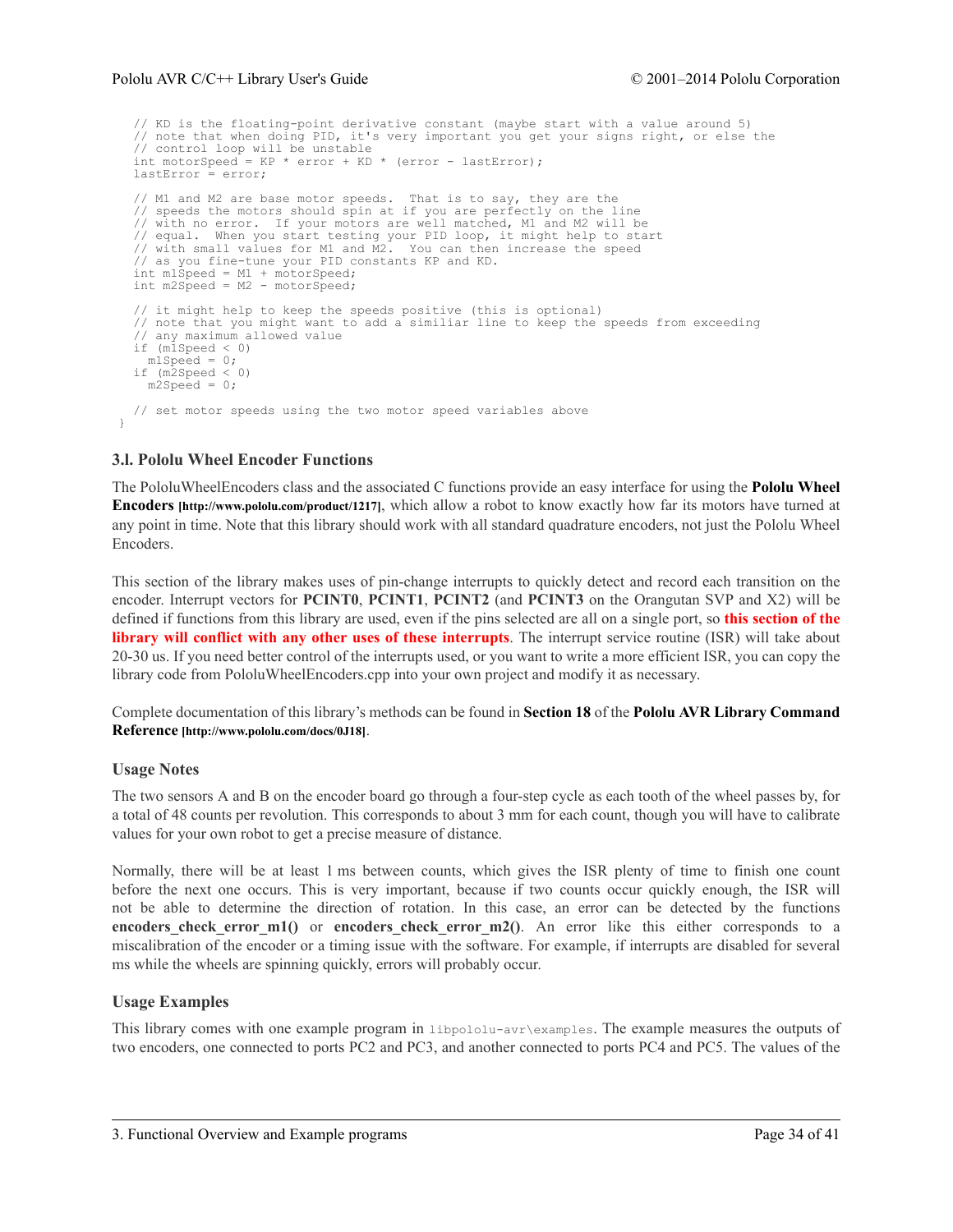two encoder outputs and errors (if any) are displayed on the LCD. For use on the Baby Orangutan, remove the LCD display code (and come up with some other way to use the values).

# **1. wheel\_encoders1**

```
#include <pololu/orangutan.h>
int main()
{
  // Initialize the encoders and specify the four input pins.
  encoders init(IO C2, IO C3, IO C4, IO C5);
  while(1)
  {
    // Read the counts for motor 1 and print to LCD.
    lcd_qoto_xy(0,0);print long(encoders get counts m1());
    \text{print}(\mathsf{''} \ \mathsf{''});
    // Read the counts for motor 2 and print to LCD.
    lcd goto xy(4,0);print_long(encoders_get_counts_m2());
    \text{print}\frac{1}{\cdot} ");
    // Print encoder errors, if there are any.
    if(encoders check error m1())
    {
      lcd_goto_xy(0,1);
      print("Error 1");
    }
    if(encoders check error m2())
    {
       lcd goto xy(0,1);print("Error 2");
    }
    delay_ms(50);
 }
}
```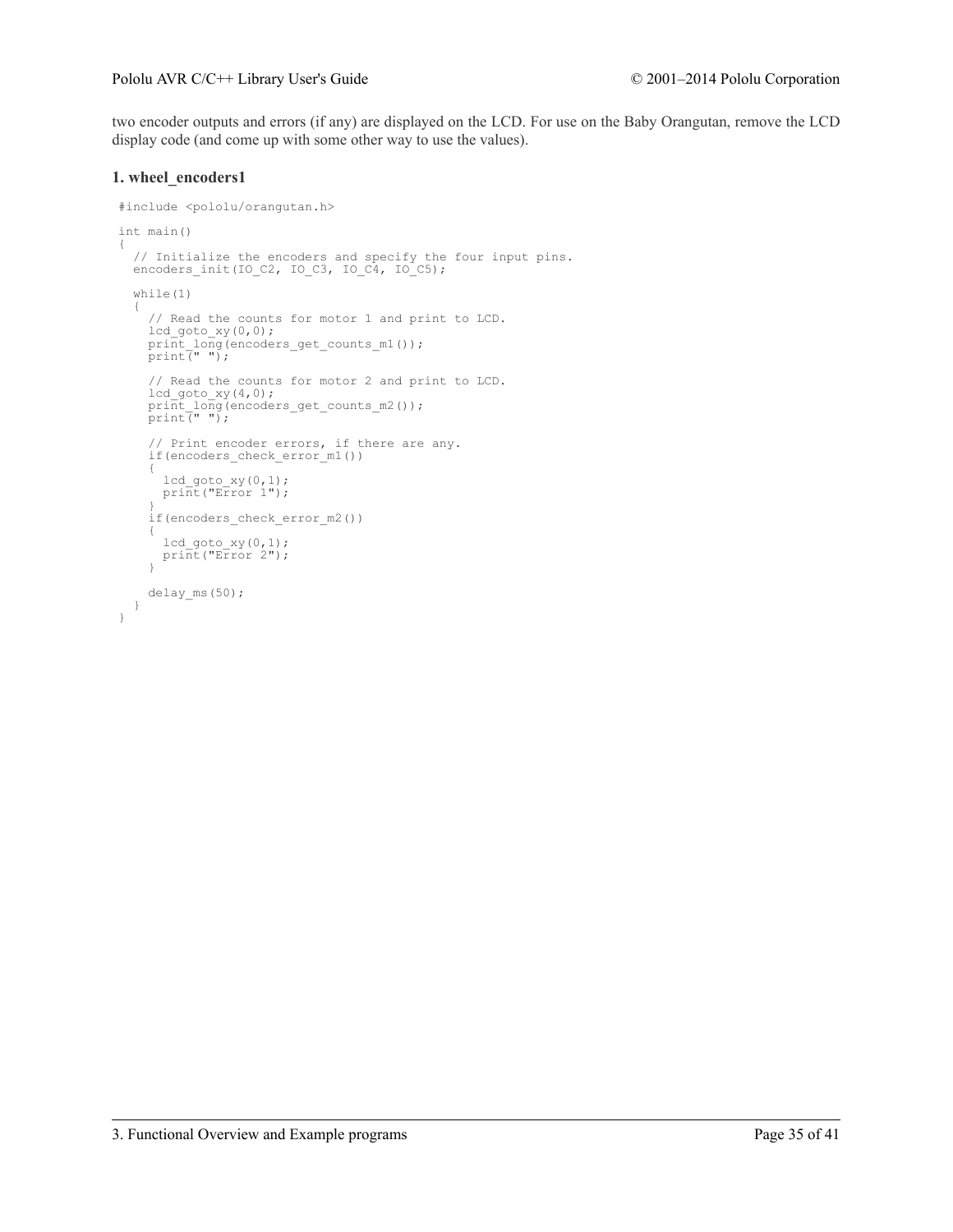# <span id="page-35-0"></span>**4. Using the Pololu AVR Library for your own projects**

After getting one of the example projects to work with an Orangutan controller or 3pi robot, you can start working on more complicated programs of your own. The library provides easy access to all of the features of the Orangutans and 3pi, including the LCD screen, buttons, LEDs, motors, and buzzer. There are also functions in the library that make it easy for you to do more general-purpose operations with the AVR, such as timing and analog-to-digital conversion. The library also provides support for the **Pololu QTR sensors [\[http://www.pololu.com/product/961\]](http://www.pololu.com/product/961)** and the **[Pololu](http://www.pololu.com/product/1217) Wheel Encoders [\[http://www.pololu.com/product/1217\]](http://www.pololu.com/product/1217)** (it should actually work for quadrature encoders in general). For a complete list of functions provided by the library, see the **command reference [\[http://www.pololu.com/docs/0J18\]](http://www.pololu.com/docs/0J18)**.

Usually, the easiest way to adapt this code to your own projects will be to start with a working example and gradually add the things that you need, one step at a time. For Atmel Studio 6 users, we recommend using the New Project templates installed by the library, which are documented in the **Pololu AVR [Programming](http://www.pololu.com/docs/0J51) Quick Start Guide [\[http://www.pololu.com/docs/0J51\]](http://www.pololu.com/docs/0J51)**. However, if you want to start from scratch, there are just a few things that you need to know. First, to use the library with C, you must place one of the following lines

# **C**

```
#include <pololu/orangutan.h>
#include <pololu/3pi.h>
#include <pololu/qtr.h>
#include <pololu/encoders.h>
```
at the top of any C file that uses functions provided by the library. To use the library with C++, the equivalent lines are

# **C++**

#include <pololu/orangutan> #include <pololu/Pololu3pi.h> #include <pololu/PololuQTRSensors.h> #include <pololu/PololuWheelEncoders.h>

The line or lines that you include depend on which product you are using with the library.

Second, when compiling, you must link your object files with the appropriate libpololu atmegaX.a file. This is accomplished by passing the -lpololu atmegax option to aver-gcc during the linking step, where x can be 48, 168, 328p, 324p, 644p, 1284p, or 1284p\_x2.

To add the -lpololu\_atmegaX option within AVR Studio 4, select **Project > Configuration Options > Libraries**. You should see libpololu atmega48.a, libpololu atmega168.a, libpololu atmega328p.a, libpololu atmega324p.a, libpololu atmega644p.a, libpololu atmega1284p.a, and libpololu atmega1284p  $x2$ .a listed as options in the left column. Select the file that matches the microcontroller you are programming and click "add library" to add it to your project.

# **Note:**

- 3pi robots with serial numbers less than **0J5840** use the ATmega168 microcontroller; 3pi robots with serial number 0J5840 or greater use the ATmega328P microcontroller.
- Original Orangutan X2s use the ATmega644P microcontroller; new X2s use the ATmega1284P microcontroller and require you link the **libpololu** atmega1284p x2.a library file.
- The Orangutan SVP-1284 requires you link the **libpololu atmega1284p.a** library file.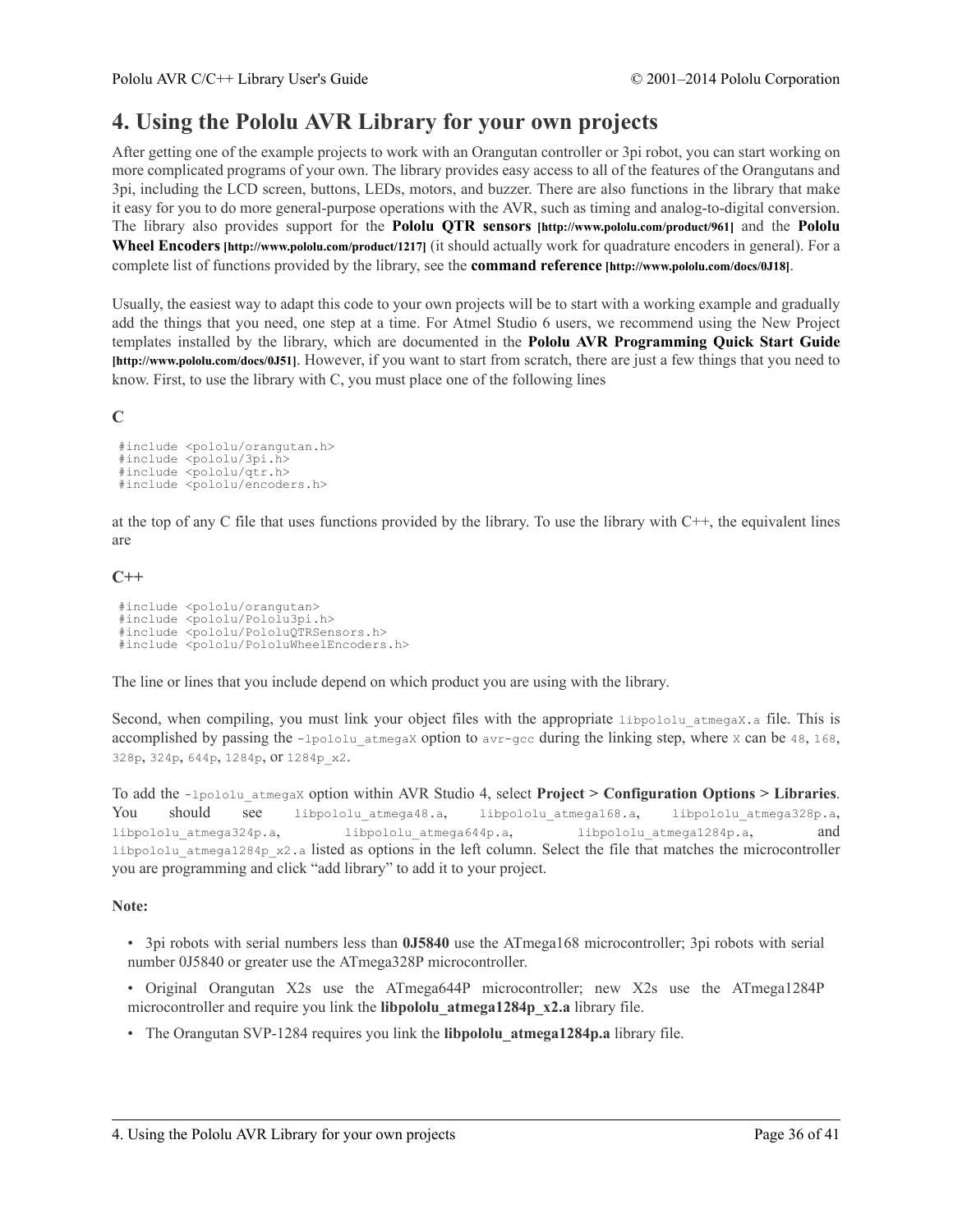| test Project Options          |                                                                                                         | $\mathbf{x}$                                              |
|-------------------------------|---------------------------------------------------------------------------------------------------------|-----------------------------------------------------------|
| General                       |                                                                                                         | $\mathbb{E}[\mathbf{X}]\oplus$                            |
| 非三<br>$a$ $a$                 |                                                                                                         |                                                           |
| Include<br><b>Directories</b> | Available Link Objects:                                                                                 | Link with These Objects:                                  |
| <b>Libraries</b>              | libc.a<br>libm.a<br>libobjc.a<br>libpololu atmega 1284p.a<br>libpololu_atmega1284p_x2.a                 | libpololu_atmega328p.a<br>Add Library -><br>Remove Object |
| Memory                        | libpololu_atmega 168.a<br>libpololu_atmega324p.a<br>Ξ<br>libpololu_atmega328p.a<br>libpololu_atmega48.a | Add Object                                                |
| Settings                      | libpololu_atmega644p.a<br>libprintf_flt.a<br>libprintf_min.a<br>libscanf flt.a<br>libscanf min.a        | Move up<br>Move down                                      |
| u<br><b>Curtom Ontions</b>    |                                                                                                         | <b>OK</b><br>Cancel<br><b>Help</b>                        |

**AVR Studio 4 library settings for using the Pololu AVR library (libpololu).**

Finally, we also strongly recommend the linker option -Wl,-gc-sections. This causes unused library functions to not be included, resulting in a much smaller code size. To include this in AVR Studio 4, select **Project > Configuration Options > Custom Options**. Click on [Linker options] and add -Wl,-gc-sections to the list. This linker option is included in both the AVR Studio and Linux-based example programs described earlier.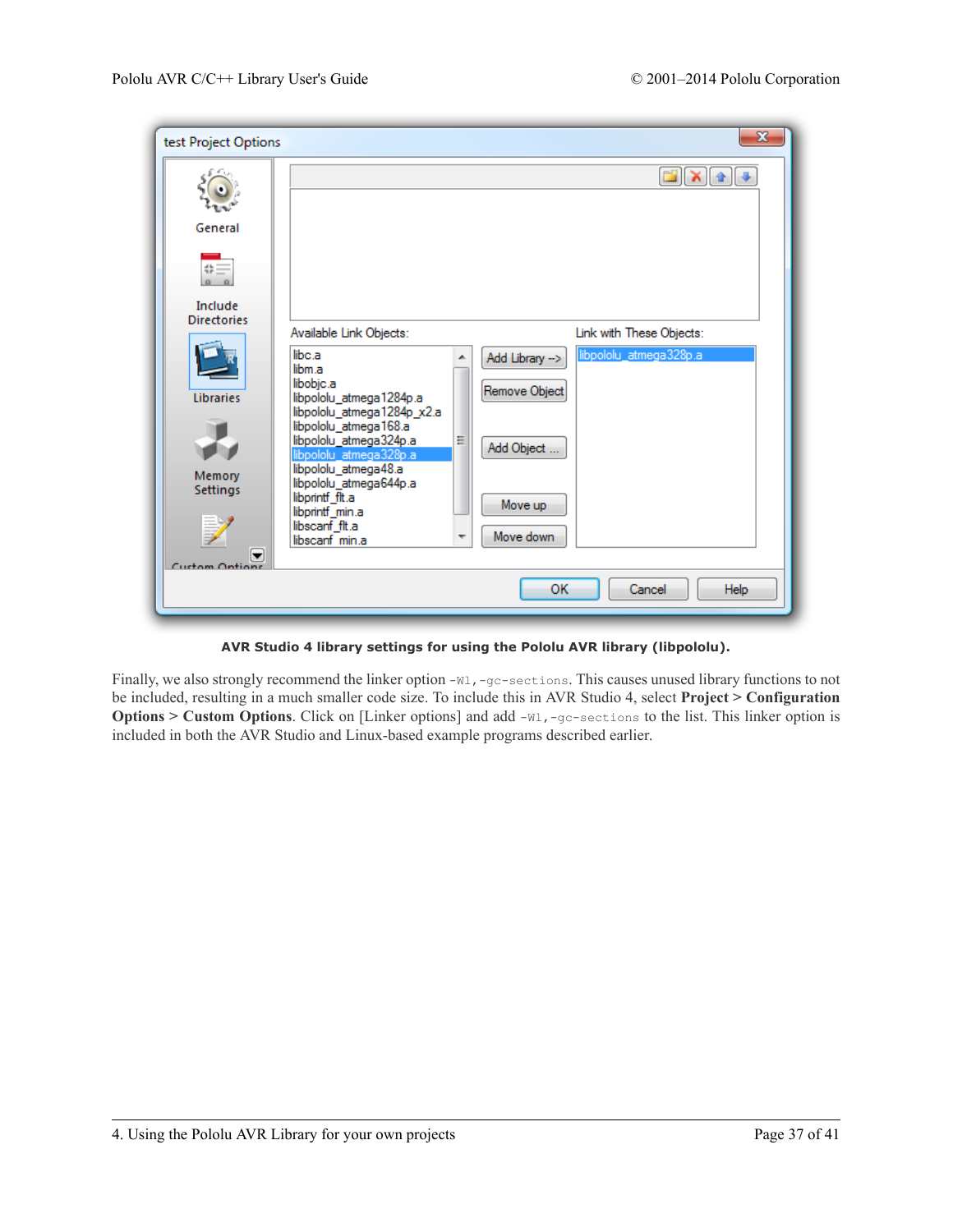| test Project Options                                                              | $\mathbf{x}$                                                                                                                                                                    |
|-----------------------------------------------------------------------------------|---------------------------------------------------------------------------------------------------------------------------------------------------------------------------------|
| ◙<br>益三<br>$\alpha$ $\alpha$<br>Include<br><b>Directories</b><br><b>Libraries</b> | <b>Custom Compilation Options</b><br>-WI,-gc-sections<br>[All files]<br>Remove<br>test.c<br>[Linker Options]                                                                    |
| Memory<br>Settings<br><b>Custom Options</b>                                       | Edit<br>Add<br><b>External Tools</b><br><b>V</b> Use WinAVR<br>C:\WinAVR-20100110\bin\avr-gcc.exe<br>avr-gcc:<br><br>C:\WinAVR-20100110\utils\bin\make.exe<br>make:<br>$\cdots$ |
|                                                                                   | ОK<br>Cancel<br>Help                                                                                                                                                            |

**Recommended AVR Studio 4 linker options for projects using the Pololu AVR Library.**

# **Special option necessary for Orangutan X2**

If you are using one of the newer Orangutan X2s that comes with a ATmega1284p processor, you must define the \_X2\_1284 preprocessor macro so that the Pololu AVR Library Header files know that you are programming an X2 rather than an Orangutan SVP-1284. To include this in AVR Studio 4, select **Project > Configuration Options > Custom Options**. Click on [All files] and add: -D\_X2\_1284. This compilation option is included in both the AVR Studio and Linux-based example programs for the Orangutan X2 1284.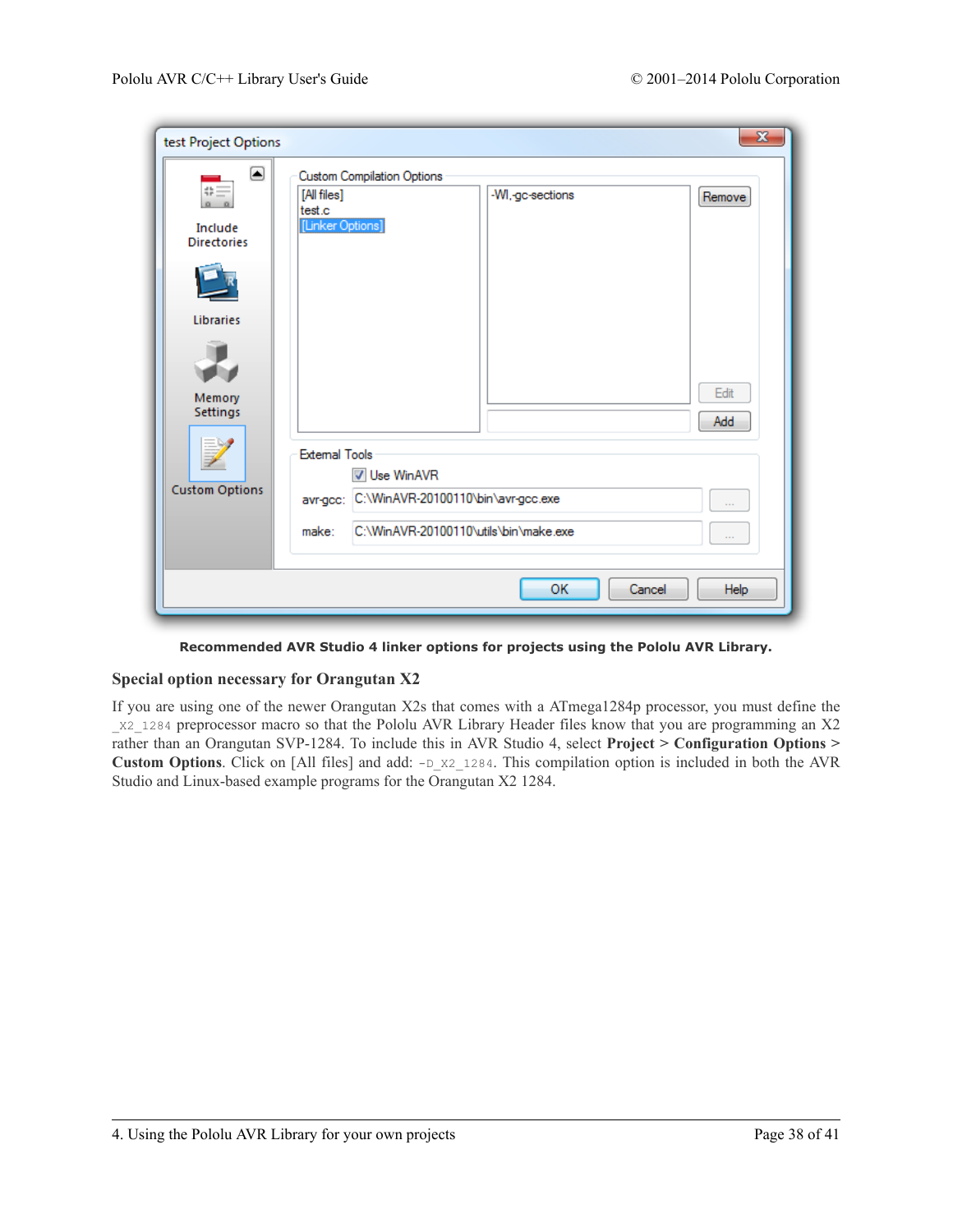| test Project Options                                               |                                            |                                                                                                    |                                                                                                                                  | $\mathbf{x}$                        |
|--------------------------------------------------------------------|--------------------------------------------|----------------------------------------------------------------------------------------------------|----------------------------------------------------------------------------------------------------------------------------------|-------------------------------------|
| ◙<br>带三<br>o.<br>Include<br><b>Directories</b><br><b>Libraries</b> | [All files]<br>test.c<br>[Linker Options]  | <b>Custom Compilation Options</b>                                                                  | -D X2 1284<br>-Wall<br>-gdwarf-2<br>-std=gnu99<br>$-0s$<br>funsigned-char<br>funsigned-bitfields<br>fpack-struct<br>fshort-enums | Remove                              |
| Memory<br>Settings<br><b>Custom Options</b>                        | <b>External Tools</b><br>avr-gcc:<br>make: | <b>V</b> Use WinAVR<br>C:\WinAVR-20100110\bin\avr-gcc.exe<br>C:\WinAVR-20100110\utils\bin\make.exe |                                                                                                                                  | Edit<br>Add<br>$\cdots$<br>$\cdots$ |
|                                                                    |                                            |                                                                                                    | <b>OK</b><br>Cancel                                                                                                              | Help                                |

**This picture shows how to configure AVR Studio 4 to use the -D\_X2\_1284 option, which is required when compiling a program a newer Orangutan X2 that has a ATmega1284p.**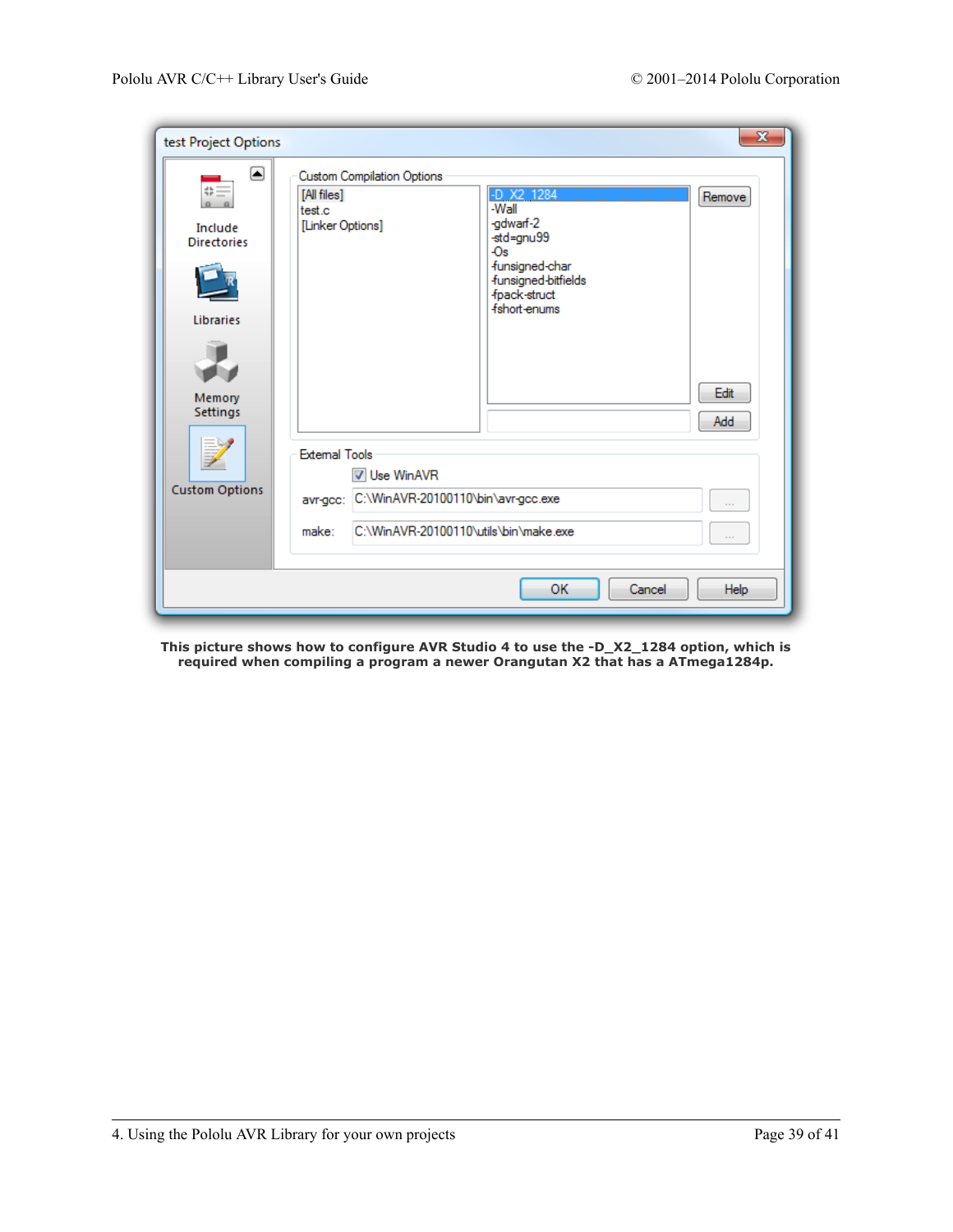# <span id="page-39-0"></span>**5. Compiling the Pololu AVR Library (Optional)**

This section is **optional**, for people who want to modify the library or get a better understanding of how it works. If you just want to install the library, proceed to **[Section](http://www.pololu.com/docs/J/3.b) 3.b** for Windows, **[Section](http://www.pololu.com/docs/J/4.b) 4.b** for Linux, or **[Section 5.b](http://www.pololu.com/docs/J/5.b)** for Mac OS X.

It is assumed in this section that you have already installed the AVR cross-development tools and libraries for your development platform, and have downloaded and extracted the .zip file containing the Pololu AVR Library. The AVR Library can be downloaded as a .zip file from **[Section 2.a](#page-3-1)**, and extracts to a directory called libpololu-avr.

Open a command prompt within the libpololu-avr directory. If avr-gcc is correctly installed on your system, you will be able to type "make clean", then "make" to compile the entire library. Pay attention to any errors that occur during the build process. If all goes well, this will generate versions of the library for the ATmega48, ATmega168, ATmega328P, ATmega324PA, ATmega644P, ATmega1284P, and ATmega1284P-X2. If you see errors, it is likely that avr-gcc was installed improperly or in a way that is incompatible with the Makefile.

| - 10 X<br><b>Command Prompt</b>                                                                                                                                                                                                                                                                                                                                                                                                                                                                                   |
|-------------------------------------------------------------------------------------------------------------------------------------------------------------------------------------------------------------------------------------------------------------------------------------------------------------------------------------------------------------------------------------------------------------------------------------------------------------------------------------------------------------------|
| Microsoft Windows [Version 6.0.6001]<br>▴<br>Copyright (c) 2006 Microsoft Corporation.<br>All rights reserved.                                                                                                                                                                                                                                                                                                                                                                                                    |
| C:\Users\paul>od Desktop\libpololu-avr                                                                                                                                                                                                                                                                                                                                                                                                                                                                            |
| C:\Users\paul\Desktop\libpololu-avr>make<br>avr-g++ -g -Wall -moall-prologues -mmou=atmega168 -DLIB_POLOLU -ffunction-sectio<br>hs -Os src/OrangutanMotors/OrangutanMotors.cpp -c -o src/OrangutanMotors/Orangut<br>anMotors.o                                                                                                                                                                                                                                                                                    |
| avr-g++ -g -Wall -mcall-prologues -mmcu=atmega168 -DLIB_POLOLU -ffunction-sectio<br>ns -Os src/OrangutanBuzzer/OrangutanBuzzer.cpp -c -o src/OrangutanBuzzer/Orangut<br>anBuzzer.o                                                                                                                                                                                                                                                                                                                                |
| avr-g++ -g -Wall -mcall-prologues -mmcu=atmega168 -DLIB_POLOLU -ffunction-sectio<br>ns -Os src/OrangutanPushbuttons/OrangutanPushbuttons.cpp -c -o src/OrangutanPush<br>buttons/OrangutanPushbuttons.o                                                                                                                                                                                                                                                                                                            |
| avr-g++ -g -@all -mcall-prologues -mmcu=atmega168 -DLIB POLOLU -ffunction-sectio<br> ns −Os src/OrangutanLCD/OrangūtanLCD.cpp −c −o src/OrangutanLCD/OrangutanLCD.o<br>avr-g++ -g -Wall -mcall-prologues -mmcu=atmega168 -DLIB_POLOLU -ffunction-sectio<br>ns -Os src/OrangutanLEDs/OrangutanLEDs.cpp -c -o src/OrangutanLEDs/OrangutanLEDs                                                                                                                                                                       |
| $\cdot$ o<br>avr-g++ -g -Wall -moall-prologues -mmou=atmega168 -DLIB_POLOLU -ffunction-sectio<br>ns -Os src/OrangutanAnalog/OrangutanAnalog.cpp -c -o src/OrangutanAnalog/Orangut<br>anAnalog.o                                                                                                                                                                                                                                                                                                                   |
| avr-g++ -g -Wall -moall-prologues -mmou=atmega168 -DLIB_POLOLU -ffunction-sectio<br>hs -Os src/PololuQTRSensors/PololuQTRSensors.cpp -c -o src/PololuQTRSensors/Polo<br>luQTRSensors.o                                                                                                                                                                                                                                                                                                                            |
| avr-g++ -g -Wall -mcall-prologues -mmcu=atmega168 -DLIB_POLOLU -ffunction-sectio<br>ns -Ōs srō⁄Pololu3pi/Pololu3pi.cpp -c -o src?Pololu3pi/Pololu3pi.o<br>avr-g++ -g -Wall -mcall-prologues -mmcu=atmega168 -DLIB_POLOLU -ffunction-sectio<br>ns -Os src/OrangutanResources/OrangutanResources.cpp -c -o src/OrangutanResource                                                                                                                                                                                    |
| s/OrangutanResources.o<br>avr-g++ -g -Wall -mcall-prologues -mmcu=atmega168 -DLIB_POLOLU -ffunction-sectio<br> ns −Os src/OrangutanTime/OrangutanTime.cpp −c −o src/OrangutanTime/OrangutanTime                                                                                                                                                                                                                                                                                                                   |
| $\cdot$ o<br>avr-ar rs libpololu.a src/OrangutanMotors/OrangutanMotors.o src/OrangutanBuzzer/<br>OrangutanBuzzer.o src/OrangutanPushbuttons/OrangutanPushbuttons.o src/OrangutanL<br>CD/OrangutanLCD.o src/OrangutanLEDs/OrangutanLEDs.o src/OrangutanAnalog/Oranguta<br>nAnalog.o src/PololuQTRSensors/PololuQTRSensors.o src/Pololu3pi/Pololu3pi.o src/<br>PololuQTRSensors/PololuQTRSensors.o src/OrangutanResources/OrangutanResources.o<br>src/OrangutanTime/OrangutanTime.o<br>avr-ar: creating libpololu.a |
| C:\Users\paul\Desktop\libpololu-avr>                                                                                                                                                                                                                                                                                                                                                                                                                                                                              |
|                                                                                                                                                                                                                                                                                                                                                                                                                                                                                                                   |

**Compiling the Pololu AVR Library from the command prompt in Windows.**